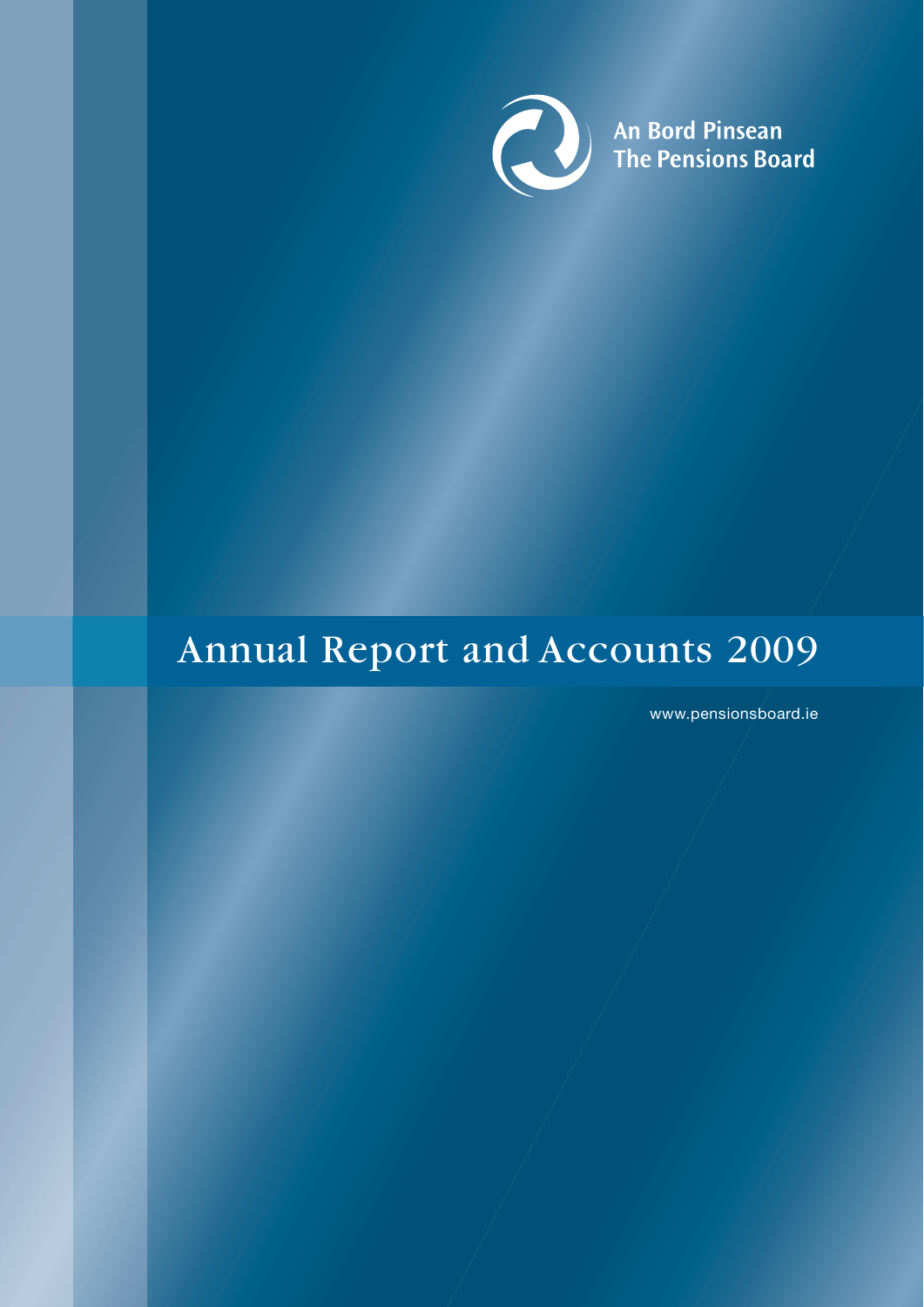# **Contents**

| Role and functions of The Pensions Board                                        | 2              |
|---------------------------------------------------------------------------------|----------------|
| Mission statement                                                               | 2              |
| Chairperson's statement                                                         | 3              |
| Chief Executive's review                                                        | 4              |
| The Pensions Board                                                              | $\overline{7}$ |
| Supervision                                                                     |                |
| Regulation                                                                      | 8              |
| Policy, actuarial and legal services                                            | 13             |
| Information and enquiry services                                                | 15             |
| Corporate services                                                              | 18             |
| The Pensions Board staff                                                        | 19             |
| Financial statements for the year ended 31 December 2009                        |                |
| Report of the Comptroller and Auditor General                                   | 22             |
| Statement of Board responsibilities                                             | 24             |
| Statement on internal financial control                                         | 25             |
| Statement of accounting policies                                                | 26             |
| Income and expenditure account                                                  | 27             |
| Balance sheet                                                                   | 28             |
| Cash flow statement                                                             | 29             |
| Notes to the financial statements                                               | 30             |
| Prompt payment of accounts statement                                            | 38             |
| Appendices                                                                      |                |
| Appendix I - Reporting progress on our strategic objectives - at a glance guide | 40             |
| Appendix II – Enquiries received by the Board and enquirer profile              | 44             |
| Appendix III – Customer Action Plan                                             | 46             |
| Appendix IV - Abbreviations                                                     | 48             |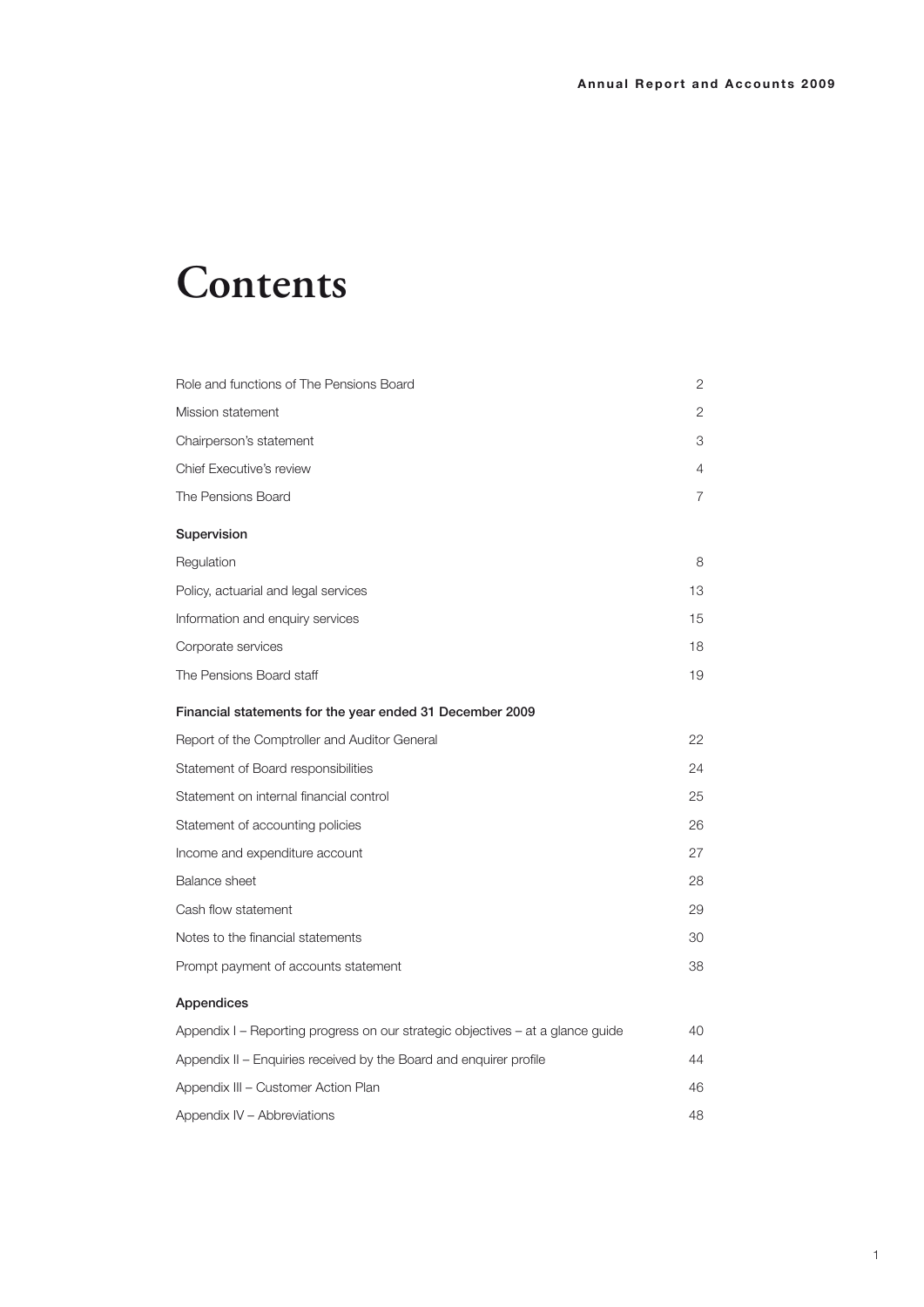# **The role and functions of The Pensions Board**

The Pensions Board was established under the provisions of the Pensions Act, 1990, as amended, ("The Act") as a representative body, comprising a chairperson and 16 ordinary members appointed by the Minister for Social Protection.

The Act defines the functions of the Board as follows:

- to monitor and supervise the operation of the Pensions Act and pensions development generally, including trust Retirement Annuity Contracts (RACs) and Personal Retirement Savings Accounts (PRSAs)
- n to issue guidelines or guidance notes on the duties and responsibilities of trustees of schemes and codes of practice on specific aspects of their responsibilities
- n to issue guidelines or guidance generally on the operation of the Pensions Act
- $\blacksquare$  to encourage and support the provision of appropriate training facilities for trustees of schemes
- to advise the Minister on all matters relating to functions assigned to the Board under the Act and on matters relating to pensions generally and to undertake such tasks as the Minister may, from time to time, request.

# **Mission statement**

The Pensions Board mission is to:

- promote the security and protection of members of occupational pension schemes, trust RACs and contributors to PRSAs in accordance with the Act
- n promote the development of efficient national pension structures
- n promote a level of participation in the national pension system which enables all citizens to acquire an adequate retirement income
- n provide information and authoritative guidance to relevant parties concerning pension security, structures and participation.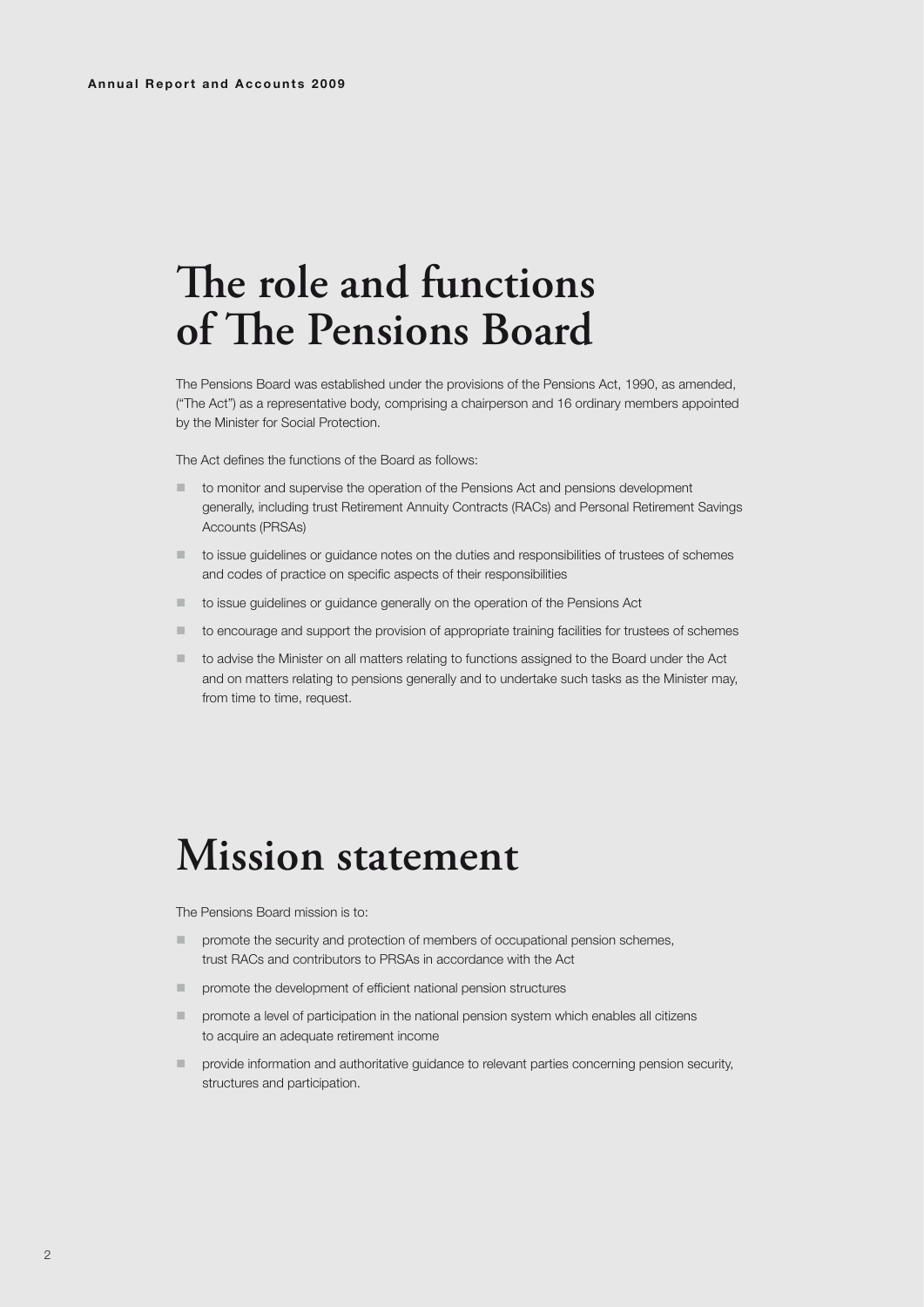

# **Chairperson's statement**

I am pleased to submit, in accordance with Section 23 of the Pensions Act, 1990, the annual report of An Bord Pinsean – The Pensions Board for the year ended 31 December 2009.

2009 was another challenging year for pensions. While pension funds performed strongly during 2009, the turnaround was not sufficient to offset the very significant investment losses incurred in 2007 and 2008. As a result, defined benefit schemes continue to grapple with deficits and many members of defined contribution arrangements face the prospect of lower retirement incomes. These difficulties – which were exacerbated by the severe recession in the economy – formed the background against which the work of the Board was conducted in 2009.

Key actions by the Board since its appointment in 2005 include the introduction of a risk-based supervisory approach. Key innovations, facilitated by legislative change, include the introduction of an on-the-spot fine regime from September 2007. Under this facility, which represents an efficient approach to prosecution of certain offences under the Pensions Act, the Board has issued 41 on-the-spot fines to date. For more serious offences, we continue to prosecute and have successfully taken 3 cases in 2009. Another key innovation, recommended by the Board in its report on the trusteeship model in 2006, was the introduction of regulation of scheme administration and of administrators with effect from November 2008. Looking ahead, there will be a particular focus on registered administrators from a supervisory aspect over the coming months and years.

I have previously highlighted the Board's grave concerns about instances of deduction, but non-remittance, of employee pension contributions under the Construction Workers Pension Scheme. The Board regards this theft of employees' monies most seriously and we continue to pursue these cases as a matter of priority with a focus on restoring the monies to the scheme. Where this fails to happen prosecutions are taken. These matters have been reported to the Gardaí and, as appropriate, to the Office of the Director of Corporate Enforcement.

It is imperative that regulators operating in the financial sector – such as the Board – are adequately resourced so that they are in a position to effectively monitor and supervise regulated entities and products. In particular, it is vital that regulators have sufficient staff numbers with the appropriate range of expertise to undertake their important functions. This is not currently the situation for the Pensions Board. It is

essential therefore that the Board be appropriately staffed and crucially this can be achieved at no direct cost to the taxpayer. Authorising the necessary resources for the Board is an issue that I view as a matter of urgency.

I very much welcome the publication of the National Pensions Framework by Government last March. The Framework represents a significant milestone in pensions' policy. As a policy framework, substantial work will be necessary to take it forward and the Board looks forward to assisting the work of the Implementation Group. It would be my personal hope and ambition that implementation of the Framework will mean that over the next twenty years Ireland will be in a position where most if not all workers can look forward to some form of supplementary pension in their retirement compared with the current situation where just over half of the workforce are covered by such arrangements. There is an opportunity to do for pensions what free secondary schooling in 1967 did for education.

As the term of appointment of the current Board draws to a close, this represents my final Chairperson's report. The five years of the Board's tenure have been challenging ones and I want to acknowledge the support and efforts of my colleagues on the Board, including former members Anne Vaughan, William Beausang and Kevin Brabazon and the former Chief Executive, Ms. Anne Maher. I would also like to pay a particular tribute to the memory of Tom Wright who tragically passed away in 2007.

I want to thank the staff of the Board for their efforts and commitment over the last five years and in particular, I would pay tribute to the Chief Executive Brendan Kennedy for his professionalism and leadership.

Finally, I would like to welcome Minister Éamon Ó Cuív T.D. as Minister for the new Department of Social Protection. I want to thank Minister Mary Hanafin T.D. for her support during her time as Minister and I would also like to thank all the officials in the Department of Social Protection and other Government Departments for their continuing support. I take this opportunity to extend to my successor every good wish for his or her term.

tion otherary

Tiarnan O Mahoney *Chairperson*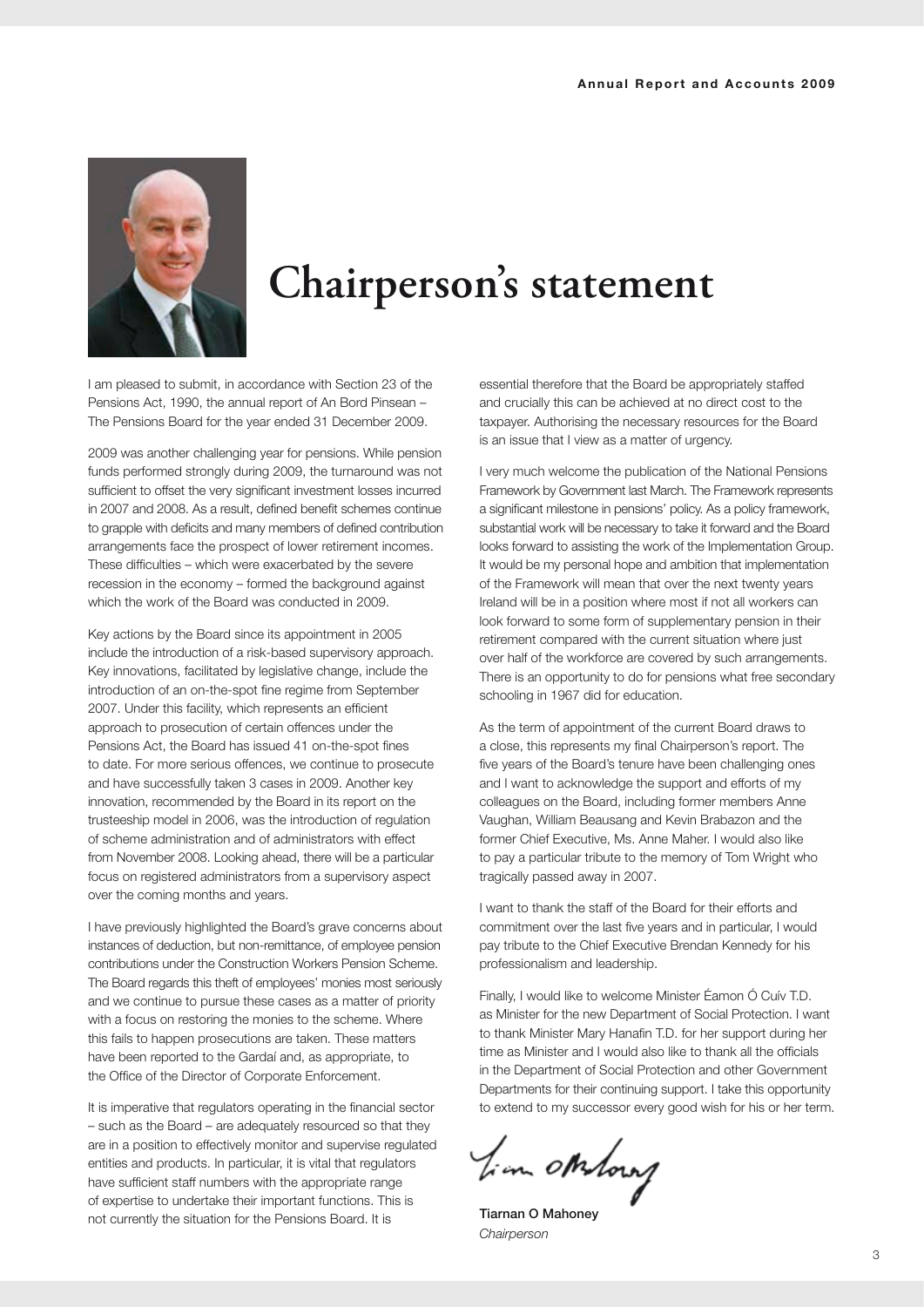

# **Chief Executive's review**

2009 was a busy and challenging year for the Board and its staff. The issues highlighted in my previous annual statements remain.

Occupational pensions supplement the pension provided by the State. The challenge of supplementary pensions is to provide an adequate, reasonably predictable income at an affordable cost. To meet this challenge, there must firstly be a realistic understanding of the cost of pensions. There must also be an appropriate balance between the level of contributions and investment strategy and associated risk. The experience of Irish pensions over the last few years, whether defined contribution or defined benefit, is a clear demonstration that this balance is not yet being achieved.

Despite good investment returns for almost all schemes in 2009, the Board estimates that about 75% of defined benefit schemes were still in deficit at the end of 2009, and in many cases, the deficit is substantial.

The investment returns for 2009 provided some relief for pension scheme members. However there are concerns about how these returns were achieved. Irish pension schemes suffered serious losses between 2007 and early 2009 because of the substantial investment risks being taken. In the years when investment returns were high, not enough people asked what risks were being taken in order to achieve these returns. In particular, too few defined benefit schemes considered whether their investment strategies were appropriate given the liabilities of the schemes or whether the risks being taken were consistent with the ability or willingness of the sponsoring employer to underwrite any losses.

Since investment losses emerged in 2007, there has been much talk about reducing pension risk and a number of schemes have taken specific action. However, all available data shows that there is as yet no significant change in the aggregate investment allocation of Irish defined benefit schemes. In 2007, Board data showed no demonstrable relationship between defined benefit scheme liabilities and investments, despite trustee obligations under the Act and more generally under trust law. Our investigations in 2009

show very little change. The situation for defined contribution schemes is worryingly similar: there is very little risk reduction in the funds in which many members are invested. It is difficult to avoid the conclusion that the good 2009 investment returns are a result of the same strategies that caused much of the recent losses, and that the chances of further losses are therefore too high.

Pensions are expensive and becoming more so. Life expectancy continues to increase, and we cannot rely on the levels of investment return experienced in the 1990s. In defined benefit schemes, trustees and sponsoring employers are understandably reluctant to reduce benefits: in defined contribution schemes, members are reluctant to settle for a lower expected pension. At the same time, both members and employers find it difficult to maintain current contribution rates, let alone increase them further to deal with increasing costs and large deficits. In many cases, the only way to reconcile current benefits and expectations with current contributions is by assuming high future investment returns, based on investing the majority of scheme assets in equities.

It is generally accepted that equities, i.e. stocks and shares, have historically provided higher average investment returns than bonds and cash. However, there is no guarantee that this will always be true for any given length of time. There have been long periods where the returns on equities have been poor, and as we have seen, equity markets can be subject to sudden falls.

The Pensions Board does not have and does not seek the power to direct pension investment. However, the Board cannot watch this continuing problem without drawing attention to it. As highlighted in previous years, the Board is concerned that the investment and funding strategies of too many defined benefit schemes are based on optimistic investment return assumptions without taking sufficient account of investment risks and downsides. Defined benefit scheme funding needs to be sustainable for the long term, and trustees must therefore consider realistic costs, investment risks, and the ability and willingness of the employer to support the scheme.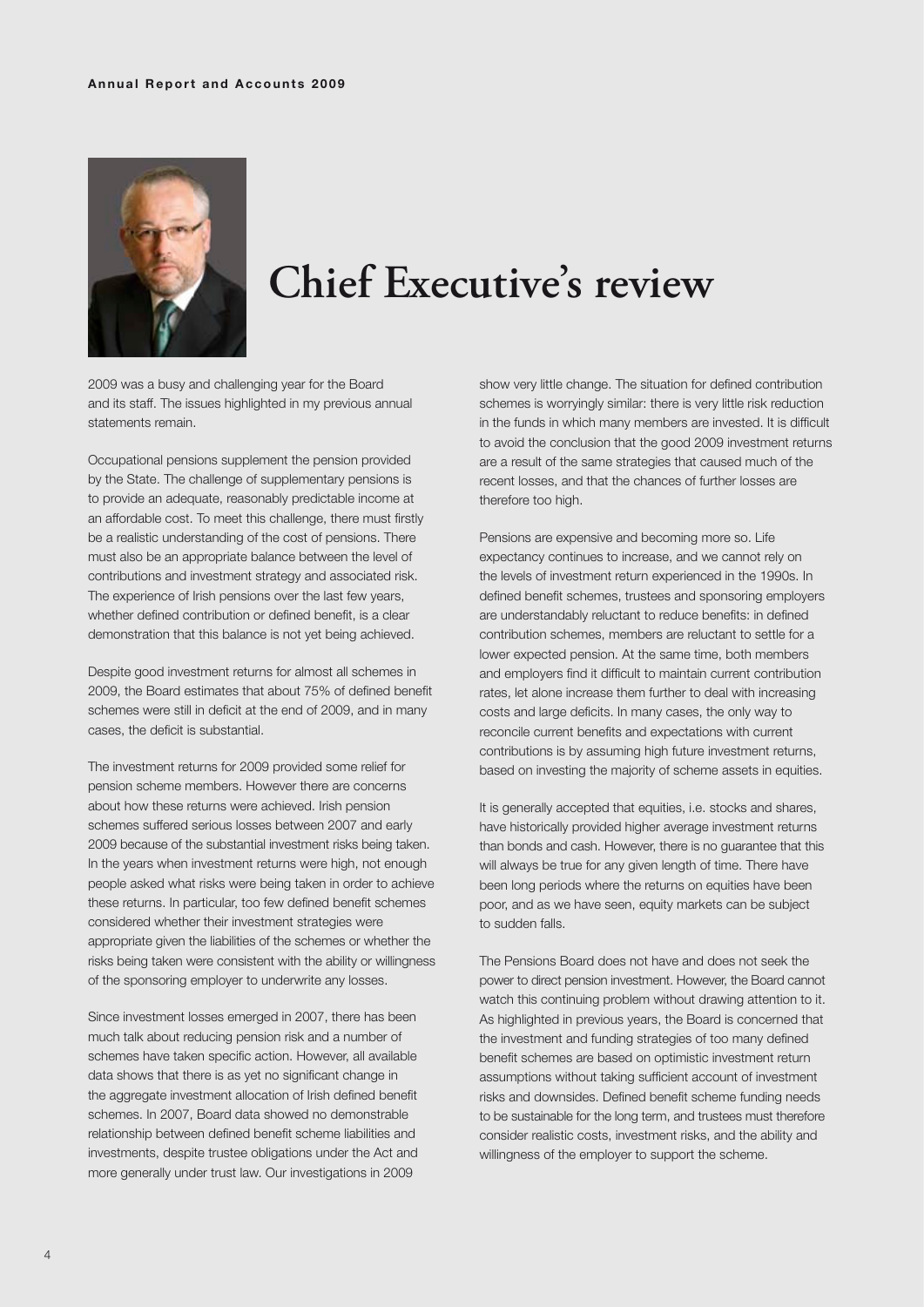Regulations under the Act oblige scheme trustees to invest scheme assets in a manner 'appropriate having regard to the nature and duration of the expected liabilities of the scheme'. There is also a well established obligation under trust law to invest reasonably and prudently. The data available to the Board raises considerable doubts as to whether the current investment strategy for many schemes fulfils these requirements.

Individual defined benefit scheme trustees may quite properly make an informed decision to adopt a higher risk investment strategy, taking into account their obligations under the Act and trust law, the risk to member benefits, the sponsoring employer's willingness to support the scheme (and to see any investment losses appear on its balance sheet), and appropriate informed advice. However, the great majority of trustees of defined benefit schemes rely on professional advice. It has to be asked whether the professional advice being provided takes sufficient account of the nature of the liabilities of schemes and the consequences of the risks taken.

The Board is acutely aware of the complex industrial relations and protracted negotiations that many schemes are involved in while trying to tackle the deficits in their schemes. Following the introduction of legislative changes in the April 2009 Social Welfare and Pensions Act, the Board extended the deadline for defined benefit schemes to submit funding proposals for approval, so that trustees, sponsoring employers, trade unions and members would have a reasonable opportunity to consider these difficult decisions.

In April 2010, the Board extended by a further five months the deadline for defined benefit schemes to submit funding proposals and/or section 50 applications for approval by the Board. This extension allows schemes to take into account the recently implemented Occupational Pension Schemes (Preservation of Benefits) regulation. This regulation permits schemes to increase the pension scheme's normal retirement age under section 50 of the Act with immediate and retroactive effect. The extension will also allow scheme trustees and employers to consider the effect of the proposed changes in the National Pensions Framework. The Board expects to start receiving the first tranche of these funding proposals by the end of November 2010.

The decision to grant these extensions was taken after careful consideration and in response to specific external events. It should not be assumed that further extensions will be available on demand. Trustees who fail to submit a funding proposal under section 49(3) with or without a section 50 application by the revised deadline may be liable to prosecution and the Board reserves the right to issue a unilateral section 50 direction in such circumstances.

The biggest single area of the Board's work is compliance. Almost all of those involved in providing pensions; trustees, administrators, PRSA providers, professional advisers and employers – operate in good faith and to the best of their ability. Where problems arise because of genuine errors, the Board's priority is to see the matter resolved and is likely to fine or prosecute only where there is apparent negligence or culpable non-compliance.

By far the most serious compliance issue facing the Board is that of non-remittance of contributions in the construction sector, further details of which are outlined in the regulatory section of this report. This non-remittance is an inexcusable exploitation of employees, many of whom may not feel able to protest because of fears for their jobs. The current economic difficulties being experienced within the construction sector are no justification for this behaviour. The process of gathering and preparing the necessary evidence for a criminal prosecution is a painstaking and labour intensive task. However, given the seriousness of the problem, the Board will continue to bring these prosecutions, especially where no effort is made to repay the outstanding contributions.

Since the introduction of fines and the regulation of administrators, there has been a noticeable improvement in the culture of compliance in pensions. This is welcome and is the result of considerable work by trustees and their administrators and advisers, though it should be noted that what has been achieved is merely improved compliance with obligations that have in the main been in place for twenty years.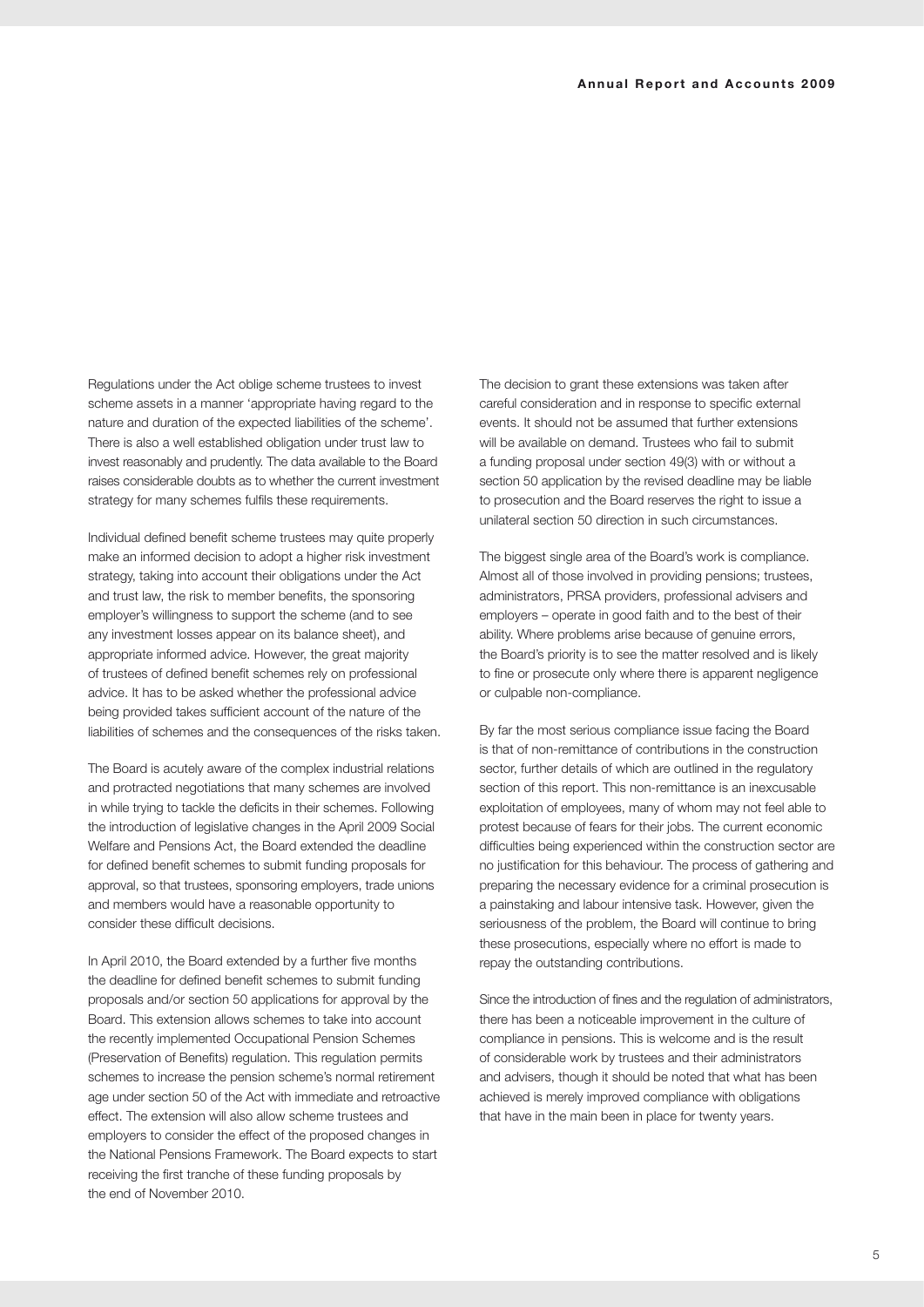However, there are still some problems remaining. Not all administration is adequate or even competent, and some practitioners seem to hold the view that because pensions are voluntary, so is compliance. Pensions represent significant savings held on behalf of other people, and there is no excuse for negligent compliance or inadequate record keeping, which may ultimately deny people their entitlements. The Board will use all the powers available to it, and in particular, will not hesitate to restrict or deregister administrators where such an action is justified.

Pensions can be complicated, and the Board takes seriously its obligations to help those involved. More and more people recognise the importance of pensions, but are often unsure about their rights and where to find relevant information. The Board acts as an impartial source for detailed information on pensions. The Board is committed to improving our services by providing a broad range of information using plain language and particularly online through our website, pensionsboard.ie.

The Board also provides support and information services for scheme trustees and pension practitioners. These services complement the regulatory activities of the Board by providing guidance and assistance to those who are doing their best to meet their responsibilities. Most notably in 2009 we completed work on the Board's online trustee training which was launched in early 2010. The e-learning facility, which is free of charge, is a straightforward self-paced system whereby trustees can meet their training obligations.

In autumn 2009, the Board welcomed the acceptance by the Minister of its recommendation that the fees levied on pension schemes be reduced by 7.5%. These fees are now the lowest they have been since 2002. This will contribute in a small way to the efforts of pension schemes to reduce their costs as they restructure to recover from recent years' investment losses. The new fee level will be closely monitored to ensure the Board continues to have sufficient financial resources at its disposal. It may be necessary at some future date to seek approval for fee increases from the Minister.

As part of the public service, the Board recognises its responsibility to provide a cost-effective service. The Board has shown a surplus every year since 2003 and I am therefore happy to report a surplus in 2009 of €400,000, despite my prediction in the 2008 annual report of a shortfall. This turnaround was partly due to the public service recruitment restrictions to which the Board was and is subject, but was mostly as a result of the Board's continuing efforts to control costs and operate as efficiently as possible. The day to day work of the Board is funded entirely by occupational pension scheme and PRSA provider fees. Apart from the grant for the National Pensions Awareness Campaign, the Board receives no Exchequer funding.

Finally, I would like to take this opportunity to acknowledge the hard work and dedication of all my colleagues during the year in dealing with the demands made on them.

Brenckan Kennedy

Brendan Kennedy *Chief Executive*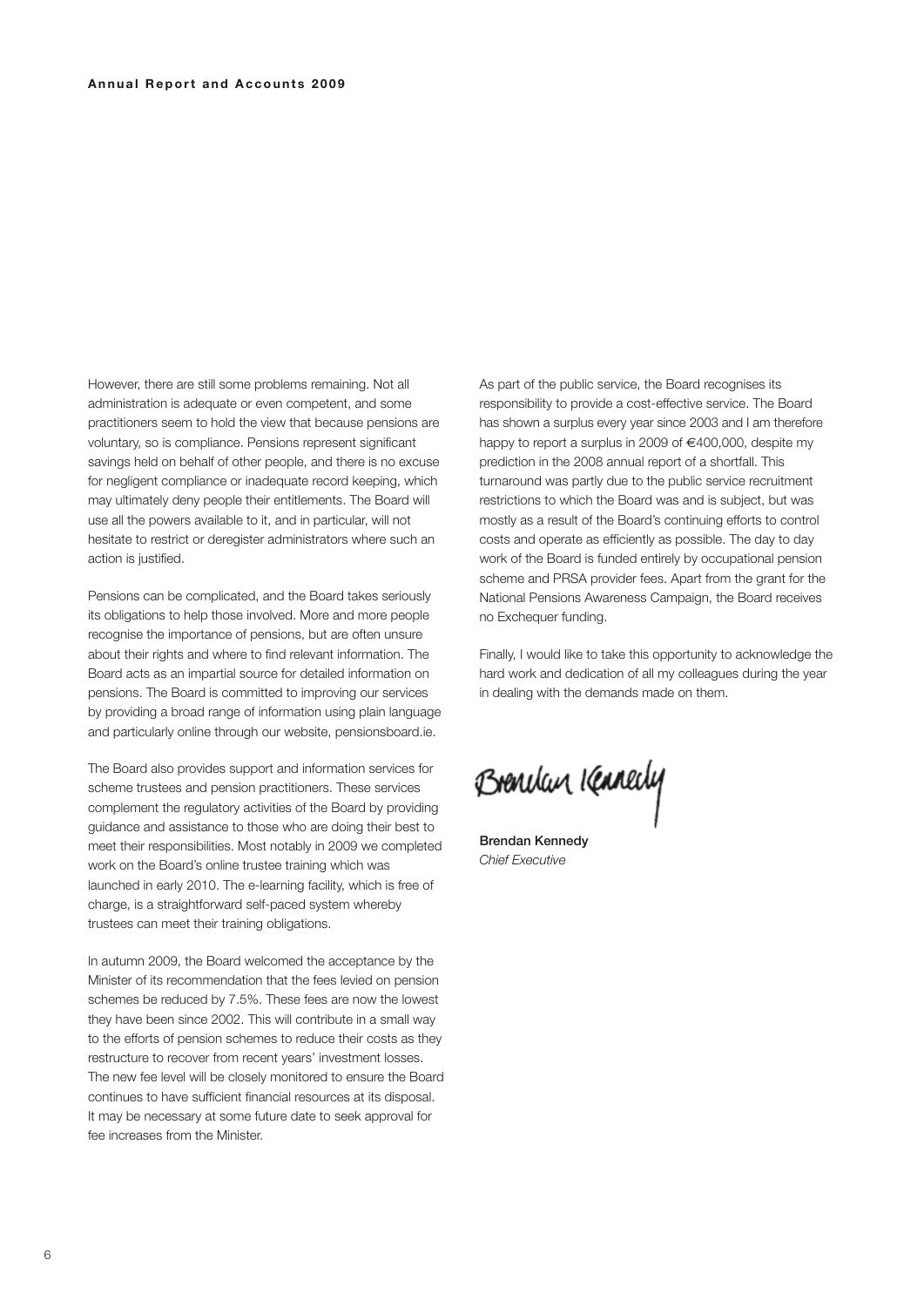# **The Pensions Board**

The Pensions Board is a statutory body comprising, as at 31 December 2009, a chairperson and 16 ordinary members. While all members are appointed by the Minister for Social Protection under the provisions of the Act, the Board must be comprised of representatives of trade unions, employers, consumer interests, pensioner interests, the Government, the pensions industry, member trustees and professional groups involved with pension arrangements.

The term of office for Board members is five years. Casual vacancies are filled directly by the Minister, or on the nomination of the relevant nominating body, as appropriate. A person who fills a casual vacancy holds office for the remainder of the current five-year period. The Board met nine times in 2009.

> Marie Daly Nominated by the Irish Business and Employers Confederation *Meeting attendance: 9/9*

John Dillane

interests

Mary Wade

Fergus Whelan Nominated by the Irish Congress of Trade Unions *Meeting attendance: 6/9*

Niall Walsh Nominated by the Consultative Committee of Accountancy Bodies – Ireland *Meeting attendance: 7/9*

Nominated by the Association of Pension Lawyers in Ireland *Meeting attendance: 8/9*

for Social Protection

The current members of the Board are:



Tiarnan O Mahoney *Chairperson* Nominee of the Minister for Social Protection



*Meeting attendance: 9/9* William Beausang Representative of the

Minister for Finance *Meeting attendance: 6/9*





for Social Protection *Meeting attendance: 9/9* Michael O'Halloran

Emer O'Flanagan Nominee of the Minister

Nominee of the Minister for Social Protection – representative of pensioner interests *Meeting attendance: 9/9*

Gerry Ryan Nominated by the Irish Association of Pension Funds *Meeting attendance: 8/9*













Michael Ryder Nominated by the Irish Business and Employers Confederation – representative of trustee interests *Meeting attendance: 9/9*



Dervla Tomlin Nominated by the Irish Insurance Federation *Meeting attendance: 8/9*



Dr. Orlaigh Quinn Representative of the Minister for Social Protection *Meeting attendance: 8/9*





– representative of trustee interests

Julian Caplin Nominee of the Minister for Social Protection *Meeting attendance: 7/9*



of Actuaries in Ireland *Meeting attendance: 8/9*

Rosalind Briggs Nominated by the Society

Rosheen Callender Nominated by the Irish Congress of Trade Unions

*Meeting attendance: 6/9*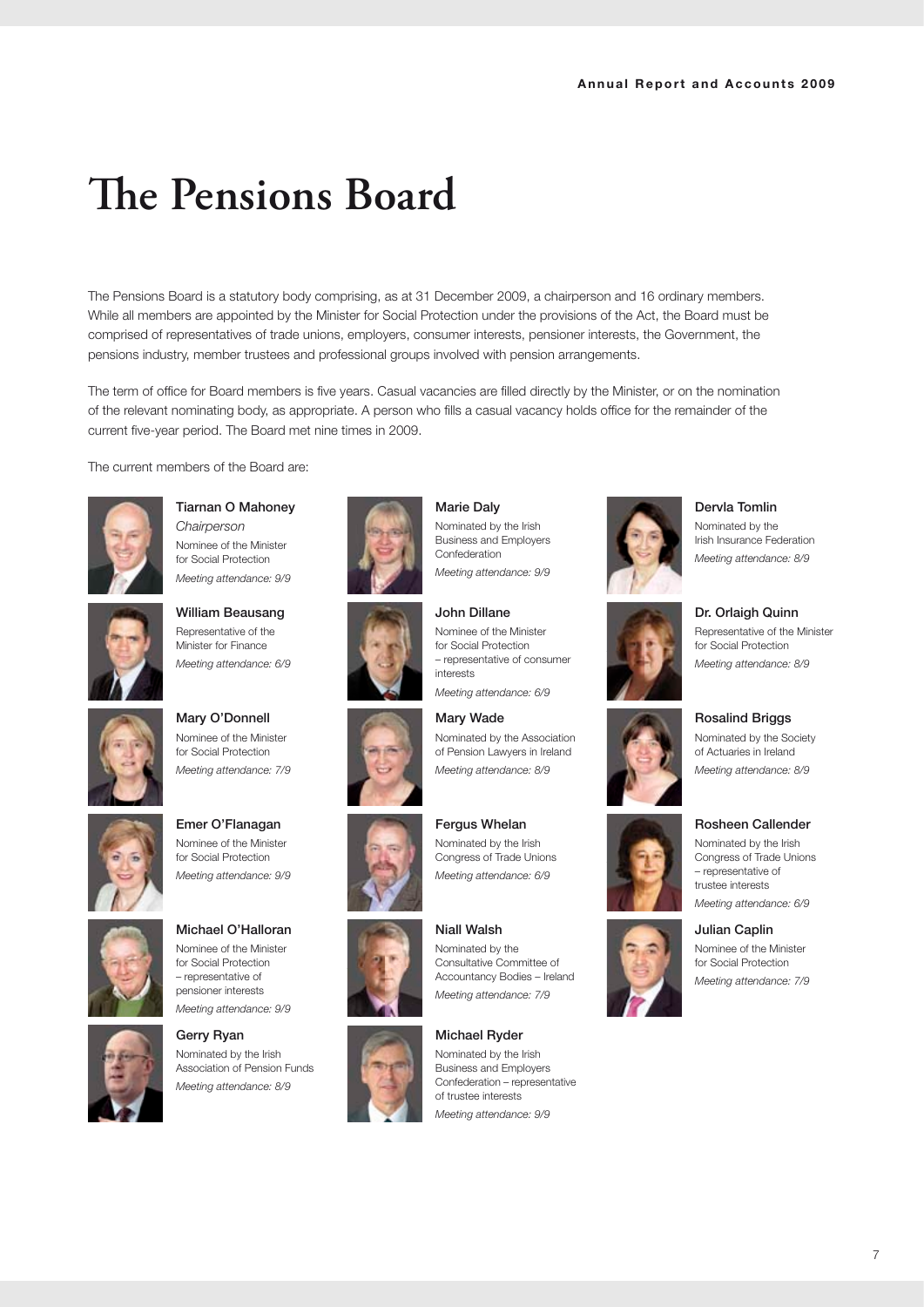# **Regulation**

#### **Principles of better regulation**

The Board performs its regulatory role based on the following principles as set out in the White Paper, "Regulating Better" published by the Department of the Taoiseach in 2004.

**Simplicity:** All regulation should improve member protection. It should take account of the voluntary nature of pension schemes and the need for regulation that does not discourage existing pension provision or the establishment of new pension provision.

Transparency: The primary responsibility for the good conduct of occupational pension schemes is vested in the trustees. The Board emphasises the disclosure of information to enable individuals, their trade unions and other advisers, to monitor the health of their own pension arrangements.

Proportionality: Our policy is to try to secure compliance with regulatory requirements without recourse to legal action, but that such action is taken if necessary. Our first priority is the best interests of scheme members.

Efficiency, effectiveness and fairness: The general principles of efficiency, effectiveness and fairness guide all our actions.

#### **Regulatory oversight**

Using its powers under the Pensions Act, the Board has delegated all regulatory functions under the Act to the Chief Executive and/ or other members of the Executive. To ensure appropriate oversight of the exercise of these powers, the Board established the Regulatory Review Group ("RRG"), which includes both members of the Board and the Executive. The Chief Executive consults with the RRG before taking decisions in relation to granting of approvals of funding proposals and decisions to prosecute. The RRG met five times in 2009.

#### **Supervisory priorities**

In order to ensure that its regulatory practices are efficient the Board's supervisory approach is based on a hierarchy of risk priorities as follows:

- 1. scheme or PRSA assets or contributions being misappropriated
- 2. benefit entitlements being calculated incorrectly
- 3. defined benefit schemes being funded inadequately
- 4. inappropriate investment of pension assets
- 5. insufficient information provided to members.

The Board assesses levels of compliance based on the above priorities through a process of direct engagement with regulated entities and their administration providers.

#### **Defined benefit schemes**

The number of active defined benefit schemes registered with the Board declined during 2009 from 1,271 to 1,263. However, the number of active members in these schemes increased by 9,477 to 589,399. These figures will vary slightly with the figures in the following two tables due to reporting time differences and the inclusion of some frozen schemes in the tables.

#### **Defined contribution schemes**

The number of defined contribution schemes registered with the Board decreased by 7,485 to 82,939. The total membership of defined contribution schemes at the end of 2009 was 266,909 a decrease of 5,288 members on 2008.

#### *Table 1 – Number of schemes and scheme membership at 31 December 2009*

|             | <b>DEFINED</b>      |                | <b>DEFINED BENEFIT</b>                    |                |                                        |                | <b>ALL SCHEMES</b> |                |
|-------------|---------------------|----------------|-------------------------------------------|----------------|----------------------------------------|----------------|--------------------|----------------|
|             | <b>CONTRIBUTION</b> |                | <b>Subject to the</b><br>funding standard |                | Not subject to the<br>funding standard |                |                    |                |
|             | <b>SCHEMES</b>      | <b>MEMBERS</b> | <b>SCHEMES</b>                            | <b>MEMBERS</b> | <b>SCHEMES</b>                         | <b>MEMBERS</b> | <b>SCHEMES</b>     | <b>MEMBERS</b> |
| Frozen      | 0                   | 0              | 135                                       | 0              | 0                                      | 0              | 135                | $\Omega$       |
| Non Group   | 63,083              | 63,083         | 6                                         | 6              | $\overline{2}$                         | $\overline{2}$ | 63,091             | 63,091         |
| 1 to 50     | 19,215              | 83,998         | 671                                       | 10,639         | 34                                     | 714            | 19,920             | 95,351         |
| 51 to 99    | 364                 | 24,850         | 124                                       | 9,058          | 10                                     | 734            | 498                | 34,642         |
| 100 to 500  | 240                 | 45.871         | 197                                       | 44,211         | 23                                     | 4.944          | 460                | 95.026         |
| 501 to 1000 | 18                  | 12,879         | 40                                        | 27,485         | 6                                      | 4,494          | 64                 | 44,858         |
| $1001+$     | 19                  | 36,228         | 39                                        | 162,926        | 20                                     | 321,275        | 78                 | 520,429        |
| Total:      | 82,939              | 266,909        | 1,212                                     | 254,325        | 95                                     | 332,163        | 84,246             | 853,397        |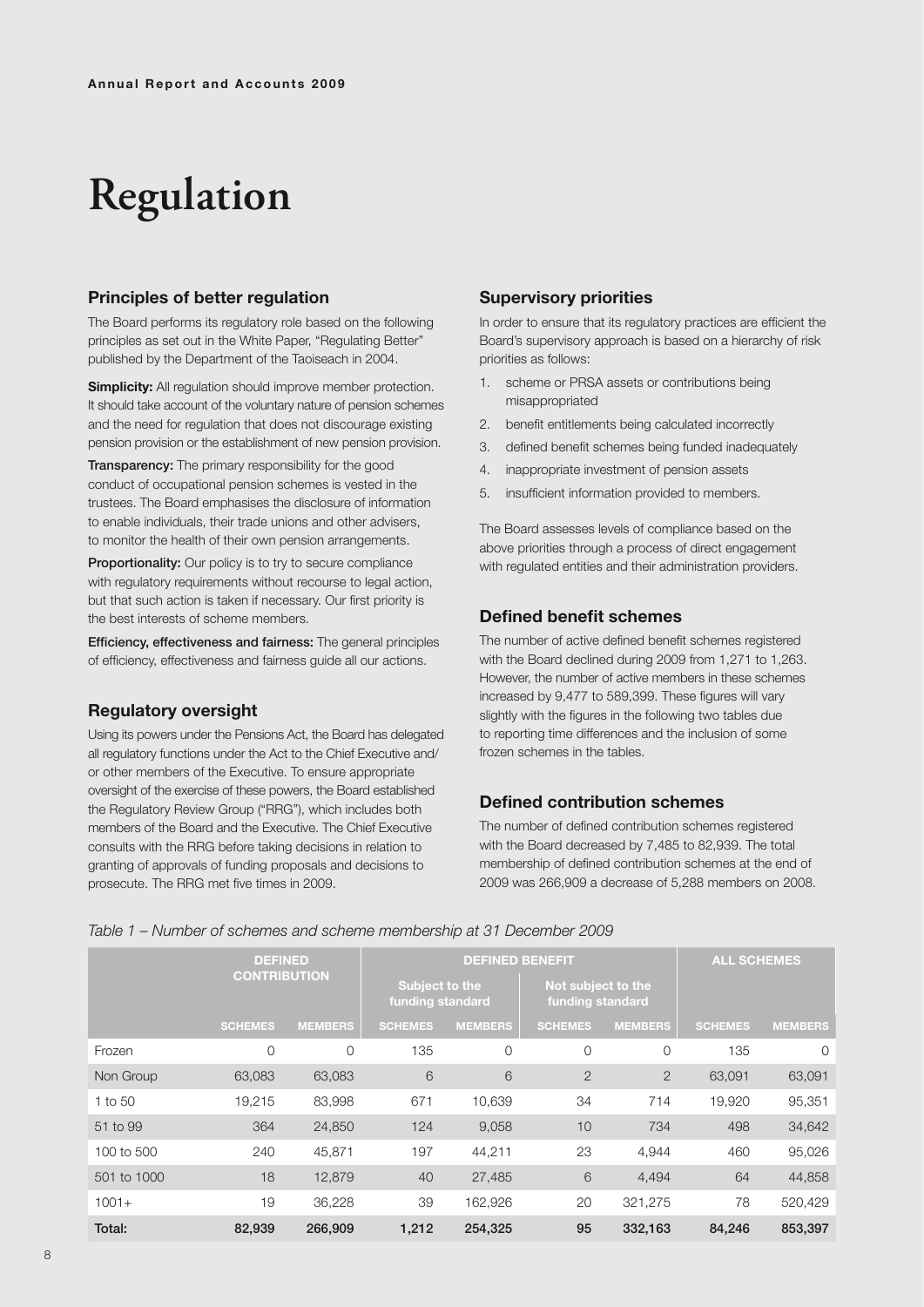|             | <b>DEFINED</b>      |                | <b>DEFINED BENEFIT</b>             |                |                                        |                | <b>ALL SCHEMES</b> |                |
|-------------|---------------------|----------------|------------------------------------|----------------|----------------------------------------|----------------|--------------------|----------------|
|             | <b>CONTRIBUTION</b> |                | Subject to the<br>funding standard |                | Not subject to the<br>funding standard |                |                    |                |
|             | <b>SCHEMES</b>      | <b>MEMBERS</b> | <b>SCHEMES</b>                     | <b>MEMBERS</b> | <b>SCHEMES</b>                         | <b>MEMBERS</b> | <b>SCHEMES</b>     | <b>MEMBERS</b> |
| Frozen      | $\mathbf 0$         | 0              | 208                                | $\mathbf 0$    | $\overline{0}$                         | $\circ$        | 208                | $\Omega$       |
| Non Group   | 68,504              | 68,504         | $\overline{7}$                     | $\overline{7}$ | 2                                      | 2              | 68,513             | 68,513         |
| 1 to 50     | 21,330              | 89,277         | 710                                | 11,292         | 32                                     | 682            | 22,072             | 101,251        |
| 51 to 99    | 332                 | 22,952         | 143                                | 10,608         | 9                                      | 666            | 484                | 34,226         |
| 100 to 500  | 222                 | 41,338         | 203                                | 46,904         | 22                                     | 4.776          | 447                | 93,018         |
| 501 to 1000 | 19                  | 13,422         | 42                                 | 29,260         | 5                                      | 3,450          | 66                 | 46,132         |
| $1001+$     | 17                  | 36,704         | 38                                 | 156,321        | 21                                     | 313,043        | 76                 | 506,068        |
| Total:      | 90,424              | 272,197        | 1,351                              | 254,392        | 91                                     | 322,619        | 91,866             | 849,208        |

#### *Table 2 – Number of schemes and scheme membership at 31 December 2008*

#### Notes for tables 1 and 2

- a) excluding AVC only and death benefit only schemes
- b) excluding schemes in wind-up and frozen schemes (apart from frozen schemes subject to the funding standard)
- c) 'Non-group' means a scheme which according to its establishment may only have one member.

#### **Monitoring of the funding standard**

The Act requires that defined benefit schemes (excluding those exempted by regulations) must submit to the Board an actuarial funding certificate (AFC) at three yearly intervals. The scheme actuary certifies whether, if the scheme had wound up at the effective date of the certificate, its assets would have been enough to meet its liabilities. If not, a funding proposal, which is designed to restore the scheme to solvency must be submitted.

|  |  |  |  | Table 3 - Schemes for which funding certificates were received in 2009 |  |  |  |
|--|--|--|--|------------------------------------------------------------------------|--|--|--|
|--|--|--|--|------------------------------------------------------------------------|--|--|--|

|                              | <b>Schemes for which funding</b><br>certificates received in 2009* |                                 | Of which DID satisfy<br>the funding standard |                                 |                                | Of which DID NOT satisfy<br>the funding standard |
|------------------------------|--------------------------------------------------------------------|---------------------------------|----------------------------------------------|---------------------------------|--------------------------------|--------------------------------------------------|
| <b>SCHEME</b><br><b>SIZE</b> | <b>NO OF</b><br><b>SCHEMES</b>                                     | <b>ACTIVE</b><br><b>MEMBERS</b> | <b>NO OF</b><br><b>SCHEMES</b>               | <b>ACTIVE</b><br><b>MEMBERS</b> | <b>NO OF</b><br><b>SCHEMES</b> | <b>ACTIVE</b><br><b>MEMBERS</b>                  |
| Frozen                       | 68                                                                 | 0                               | 19                                           | 0                               | 49                             | $\Omega$                                         |
| Non-group                    |                                                                    |                                 |                                              | 1                               | $\overline{0}$                 | $\Omega$                                         |
| $1 - 50$                     | 426                                                                | 7,120                           | 85                                           | 956                             | 341                            | 6,164                                            |
| 51-99                        | 83                                                                 | 5,986                           | 11                                           | 819                             | 72                             | 5,167                                            |
| 100-500                      | 136                                                                | 30,011                          | 19                                           | 3,867                           | 117                            | 26,144                                           |
| 501-1,000                    | 27                                                                 | 18,938                          | $\overline{4}$                               | 2,749                           | 23                             | 16,189                                           |
| $1,001+$                     | 26                                                                 | 128.971                         | $\overline{7}$                               | 66,011                          | 19                             | 62,960                                           |
| Total:                       | 767                                                                | 191,027                         | 146                                          | 74,403                          | 621                            | 116,624                                          |

*\* Where more than one actuarial funding certificate was submitted for a scheme during the year, only the most recent certificate is reflected in these figures.*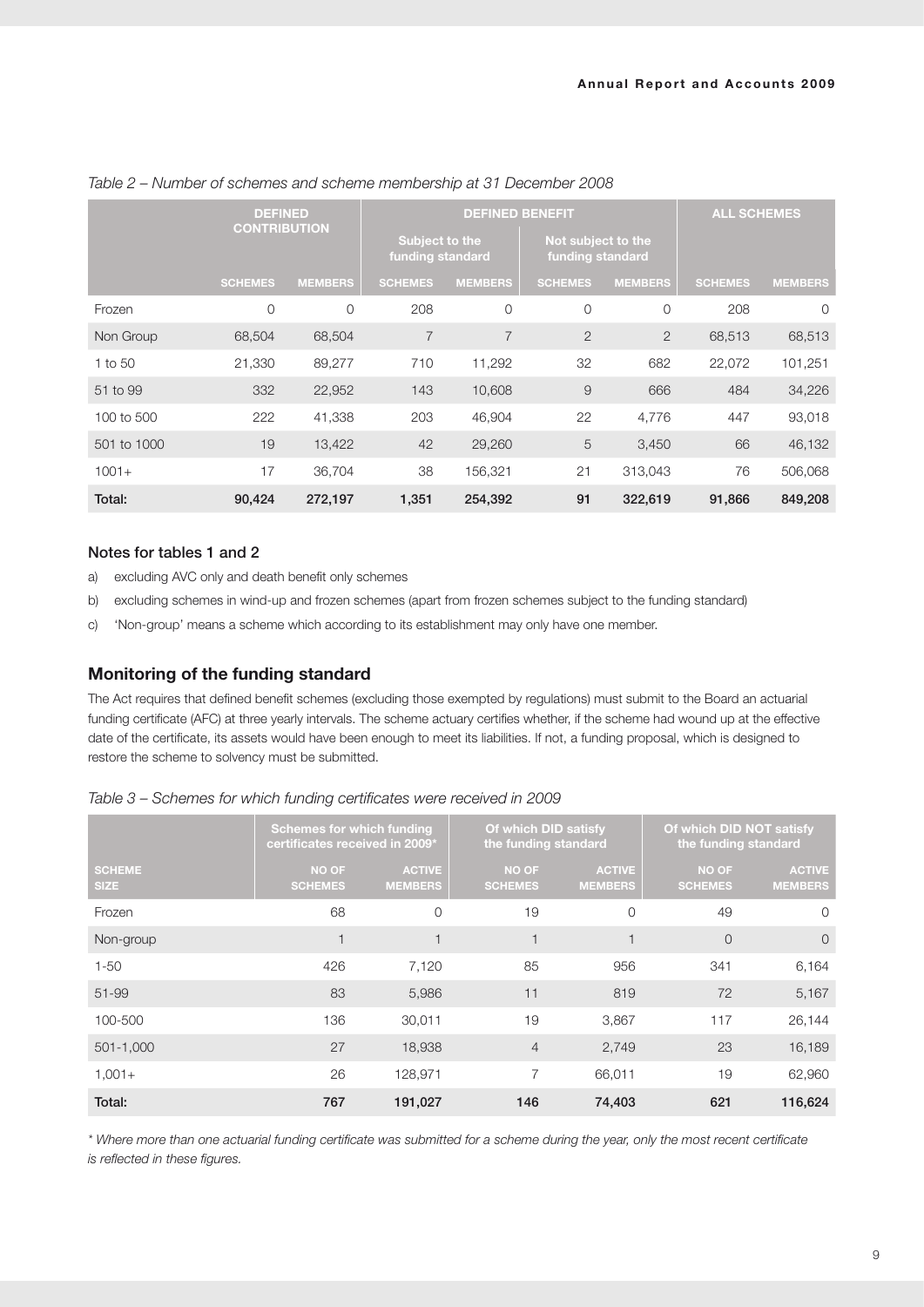The Board received AFCs in respect of 767 schemes in 2009. Of these, 146 (19%) indicated that the schemes in question satisfied the funding standard. The remaining 621 (81%) schemes failed to satisfy the funding standard.

In 2008, 69% of the schemes that submitted certificates satisfied the funding standard and in 2007 the percentage was 81%.

Of the 621 schemes which submitted certificates in 2009 indicating that they failed the funding standard, at time of writing 23 of these have either put a funding proposal in place or are not required to do as they have begun winding up procedures. The remaining 598 schemes are availing of an extension to the deadline for submission of their funding proposal granted by the Board in 2009.

In April 2010 a further extension of five months was granted by the Board. All affected schemes depending on their respective deadlines are now required to submit their funding proposals between 30 November 2010 and 31 May 2011.

Funding certificates are due for submission to the Board either nine months after their effective date or 12 months after the inclusion of a negative funding statement in the trustee annual report. The Board is of the view that the percentage of schemes failing the funding standard at time of writing stands at approximately 75% of all defined benefit schemes.

#### **Applications to the Board under Section 49(3)**

Under Section 49(3) of the Act, the Board can agree a later date by which a scheme can reasonably be expected to meet the funding standard where a funding proposal is being put in place. This allows schemes to prepare funding proposals that are designed to meet the funding standard over a period of more than three years.

There were 30 applications made to the Board under Section 49(3) of the Act in 2009. These included both first time applications as well as applications for further extensions in cases where a later date had previously been specified but the proposal had since gone off-track. At time of writing, the Board has specified the later date requested in 24 of these cases and refused to do so in one case. In the remaining five cases the Board is awaiting or assessing responses to queries on the applications.

#### **Applications to the Board under Section 50/50A**

Under Section 50 of the Act the Board has a discretionary power in certain circumstances to direct the trustees of schemes that do not meet the funding standard to take such measures as are necessary to reduce certain benefits. The reduction in benefits must be such that the scheme will subsequently meet the funding standard.

There were five applications made to the Board under Section 50 of the Act in 2009, two of which were made in conjunction with applications under Section 49(3). At time of writing the Board has issued an appropriate direction to the trustees in four of these cases directing them to reduce benefits. Decisions are pending in relation to the remaining one case.

#### **Personal Retirement Savings Accounts (PRSAs)**

The number of PRSA contracts in force at 31 December 2009 was 170,862 where 67% were standard contracts and 33% non-standard contracts. The value of assets under management was €2.05 billion.

A total of 89,959 employers had signed up with a PRSA provider under the employer mandatory access requirements and 60,756 employees had taken out PRSAs through their employer.

Three new PRSA providers with one Standard PRSA product and two non-Standard PRSA products were approved during the year. Eight additional Standard PRSA products and five non-Standard PRSA products were also approved bringing the number of PRSA providers to 12 with 83 products, comprising 37 Standard and 46 non-Standard.

#### **Investigations and compliance activity**

The Board's primary objective in any investigation is to protect the interests of the scheme members or PRSA contributors. Board investigations are initiated following enquiries or complaints from scheme members, trustees, trade unions or through compulsory or voluntary reporting. Investigations also result from random audits carried out by the Board on occupational pension schemes and PRSAs.

During 2009 the Board opened 193 new investigation cases.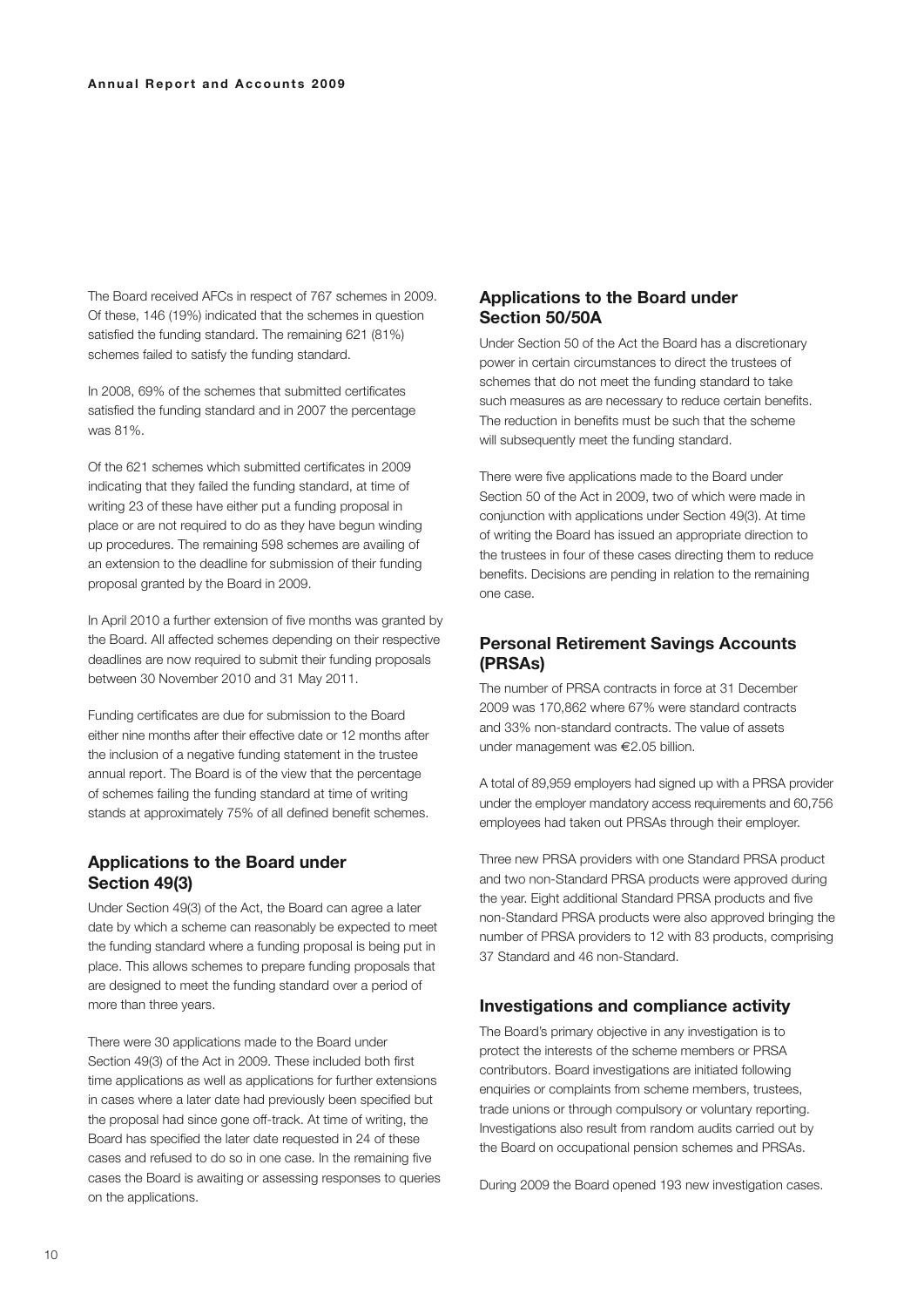Of the total number of cases brought under investigation by the Board in 2009, 189 were as a result of whistleblow reports received by the Board and mainly involved an alleged breach of Section 58A of the Act relating to deduction and nonremittance of pension contributions. Other cases involved complaints alleging:

- $\blacksquare$  the misappropriation of assets from a Small Self Administered Scheme (SSAS) by the sponsoring employer. This issue arose in two separate cases and in each case was rectified following the Board's intervention without loss to the members
- $n_{\text{th}}$  the non-provision of options letters to members on leaving service or retirement
- $\blacksquare$  incorrect calculation of members' benefit entitlements and/or the delay in paying those benefits
- $\blacksquare$  failure to invest contributions in a timely manner.

#### **Construction Workers' Pension Scheme**

The Board has been notified of over 300 cases since 2007 alleging deduction and non-remittance of pension contributions to the Construction Workers' Pension Scheme (CWPS). In some of these cases the employers concerned have either discharged the arrears due or entered repayment schedules with the CWPS. To date the value of restored contributions resulting from Board activity stands at just over €4,290,000.

Where employers fail to engage with the Board or the CWPS, the Board uses its powers under the Act as necessary. This includes prosecuting the companies concerned and their directors in their personal capacity where it transpires that the offence occurred with their connivance or through their neglect.

During 2009 the Board conducted nine on-site investigations of employers' premises to investigate their participation in the CWPS. In some instances the Board was accompanied by members of the Gardaí and also had search warrants issued by the District Court. As a result of these on-site visits the Board had reason to seize computer equipment and payroll records of the employers concerned and had these subsequently analysed by forensic accountants against the membership and remittance records held by CWPS. This activity led to prosecutions being taken by the Board against two companies and their respective directors in their personal capacity in the latter part of the year. The activity also led to four other cases being prepared for prosecution which will be taken in 2010.

In one case, the Judge of the District referred the matter to the Circuit Court due to the alleged seriousness of the offences involved in that particular case. The Judge's direction was made following submissions in Court relating to the circumstances of the case. In the second case, the Court sentenced the Director to 200 hours of community service and fined the company €31,000 in respect of 31 offences of the Pensions Act.

At time of writing, prosecutions are pending against the other employers who were subject to on-site investigations in 2009 with a number of further such investigations planned for early 2010. Furthermore it is anticipated that a number of employers will be prosecuted in 2010 where the Board will rely on payslip evidence adduced in relation to individual employees and their respective arrears. This approach will further accelerate the Board's efforts to protect members' interests.

Failure to pay contributions to a pension scheme jeopardises the future retirement income of members and their dependants. Where compliance with the Act does not occur on a voluntary basis, the Board will not hesitate to pursue any party who deducts money out of the pay packets of workers and fails to remit that money to a pension scheme on their behalf. The Board will use its best endeavours to ensure that monies are repaid to schemes as rapidly as possible and where this does not occur it will pursue the parties responsible through the Courts.

#### **Prosecutions**

The Board brought three successful prosecutions in 2009 two of which related to the Construction Workers' Pension Scheme, as outlined earlier. The remaining prosecution was taken against the trustee of a defined benefit scheme for their failure to submit an actuarial funding certificate to the Board. The trustee was convicted by the Court and fined  $\in$ 2,500.

#### **On-the-spot fines**

During 2009, fine notices were issued to trustees of 18 schemes for certain breaches of the Act, including failure to submit or late submission of AFCs to the Board, failure to issue leaving service options within the statutory timeframe and failure to pay the Pensions Board fee by the statutory deadline.

In 16 cases, the fine of  $\in$  2,000 per trustee was paid and the alleged offence was remedied to the satisfaction of the Board. Consequently, no prosecution proceedings were instituted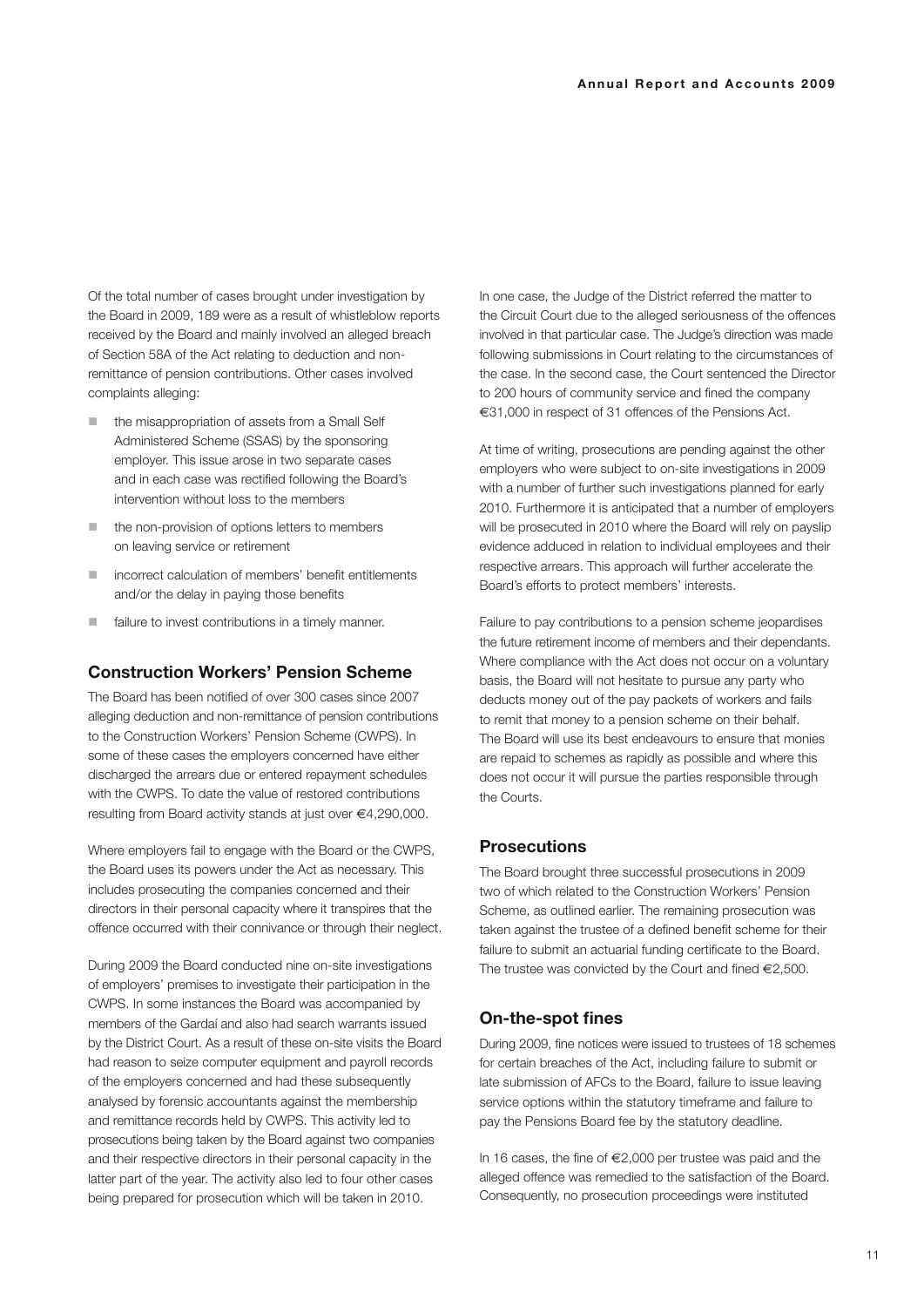by the Board in these cases. In two cases, after further information was provided to the Board, it transpired that the alleged offence had not occurred and, accordingly, the fine notices were withdrawn.

The Board will continue to monitor compliance with all provisions of the Act, including the specified provisions subject to the fines regime. More serious offences will continue to be prosecuted through the Courts.

#### **Meetings with scheme trustees and pension providers**

During 2009, the Board held meetings with the trustees of 35 defined benefit schemes in relation to their funding difficulties. The majority of these meetings were instigated by the Board and the schemes selected were those with the lowest pensioner or low active/deferred member solvency ratio. The Board also facilitated similar meetings on a request basis as part of its efforts to support schemes that are going through a complex funding application process.

However, the volume of enquiries means that it is not always possible to accede to all requests for such meetings. Where schemes have particular questions about possible Section 49(3) or Section 50 applications, they should adopt the approach outlined in the Board's Section 50 FAQs on the website.

The Board also held four high level meetings with a range of pension providers and administrators in relation to defined benefit and defined contribution schemes, PRSAs and trust RACs. This form of engagement with regulated entities and their administration providers is in keeping with the Board's risk-based supervisory approach.

A further six meetings were held with pension providers and administrators to deal with particular compliance issues relating to those entities.

All of these meetings with pension providers and administrators afford the opportunity to discuss compliance matters of mutual interest and to clearly set out the Board's expectations of the Registered Administrator (RA) regime which has been in operation since November 2008.

The Board will continue with this level of engagement in 2010, which will involve a range of targeted and randomly selected schemes from the Board's register of schemes. Engagement with pension providers will be conducted through off-site audits, meetings and on-site inspections.

#### **Registered Administrator (RA)**

The expiry date for RA renewal was 31 October 2009 and the Act requires that registration must be renewed no later than 30 days before the end of the previous registration year. While the Board made it quite clear in its communications that it was under no obligation to accept incomplete or late applications several RAs failed to meet the statutory deadline. These RAs were called to account by the Board at a series of meetings in the Board's offices. Ultimately these RAs had their registrations renewed on the understanding that incomplete or late applications will not be tolerated by the Board in the future.

Failure by trustees to appoint an RA is an offence under the Act. Furthermore it is an offence for an RA to fail to carry out its statutory duties within the time limits specified in the legislation. Sanctions may include prosecution by the Board, subjecting the RA to conditions on the renewal of its registration, or refusal to renew the registration. The sanction imposed by the Board will depend on the degree of non-compliance and may also depend on the number of schemes in respect of which the offence has been committed by the RA. Detailed FAQs on the RA regime are posted on the Board's website.

At time of writing, the number of RAs stands at 191. While a number of RAs elected not to renew their registrations at the 2009 renewal, a number of new administrators registered during 2009.

#### **Cross-border schemes**

Any Irish based pension scheme must apply to the Board for authorisation before accepting contributions from an employer in another EU member state. During 2009 the Board approved two schemes thereby bringing the total number of such applications approved by the Board to 27. The applications granted to date relate to cross border activities in the UK, Hungary, Poland and the Netherlands.

In 2009 the Pensions Regulator in the UK notified the Board of one UK scheme with Irish members to whom it has granted authorisation and approval to engage in cross-border activity thereby bringing the total of such schemes to 18. The UK Pensions Regulator also advised that approval had been revoked, at their request, from two schemes that were no longer operating on a cross-border basis.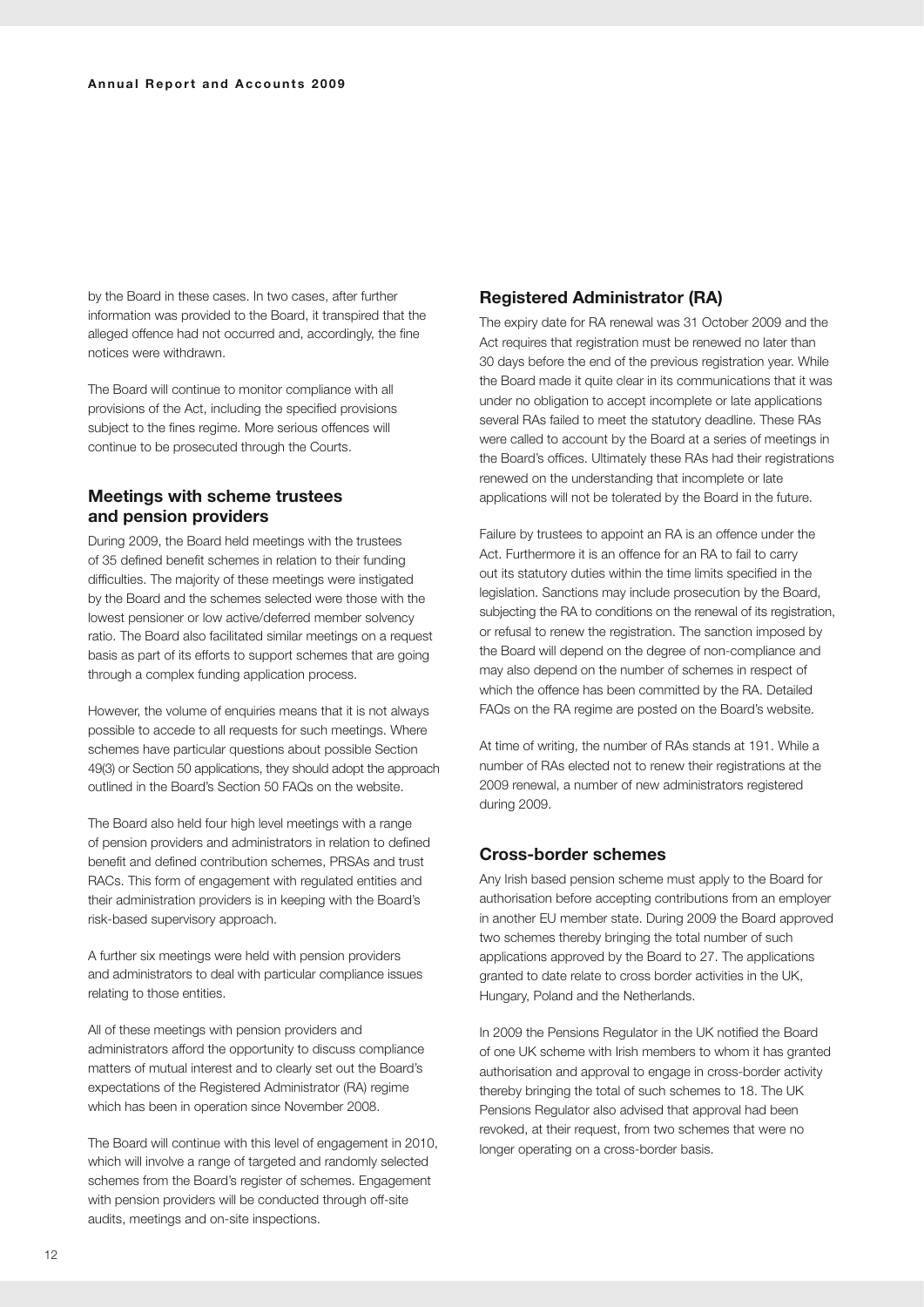# **Policy, actuarial and legal services**

The Board has a statutory responsibility to provide advice to the Minister for Social Protection on pension matters. Drawing on its partnership composition, the Board plays an important role in the policymaking area by:

- providing expert technical advice to Government on complex pension issues, as well as general advice on new and ongoing policy issues
- $\blacksquare$  using the knowledge gained from regulatory activity to provide timely and accurate guidance so as to strengthen pension provision and security and through shaping legislation accordingly
- n developing new sources of information, monitoring progress against coverage targets and generating awareness around these.

#### **Developments in 2009**

Some of the main areas of activity included:

- n supporting inter-departmental policy work on pension issues including the provision of technical inputs to the development of the National Pensions Framework
- $\Box$  undertaking an extensive survey across 1,150 defined benefit schemes (covering the majority subject to the Funding Standard) on membership numbers and their composition and on scheme asset and liability levels. The survey provided up-to-date actuarial data giving the Board and Government a more detailed understanding of the level of defined benefit scheme deficits in the wake of the financial crisis of 2008.
- **n** monitoring the impact of investment market developments on the sustainability of defined benefit schemes
- $\Box$  participation in a working group set up to examine defined benefit security and related issues
- $\Box$  continuing to promote a culture of compliance through contributing to activities such as actuarial compliance monitoring
- n continuing to review the Board's powers and to progress new ones including through the provision of advice to the Department in relation to the pensions provisions of the Social Welfare and Pensions Act 2009
- gathering information from Registered Administrators in respect of the occupational pension schemes on whose behalf they provide core administration services, including details of the scheme type, benefits, status, membership, fund value, contributions and benefits. For public sector schemes the obligation to submit the specified information is placed on the scheme administrators. The Board uses this information to inform its regulatory, policy and planning functions. From this information the Board also submits the relevant data requirements to the Central Statistics Office for Eurostat returns.
- At EU level, the Board was active in contributing to regulatory policy developments through its membership of the Committee of European Insurance and Occupational Pensions Supervisors (CEIOPS) and in particular its participation in the CEIOPS working group on pensions, the Occupational Pensions Committee (OPC).

 Key areas of activity included an ongoing review of the implementation of the Institutions for Occupational Retirement Provision (IORPS) Directive, including the question of applying solvency rules to occupational pensions. This work will now be considered in the context of the European Commission's Green Paper on Pensions due to be published in 2010.

 Within the OPC, the Board took the lead role on a number of projects relating to cross-border activity including a review of European social and labour law provisions and of the Budapest Protocol. This work culminated in the publication of a survey of social and labour law provisions and a revised Budapest Protocol in October 2009.

NATIONAL PENSIONS **FRAMEWORK**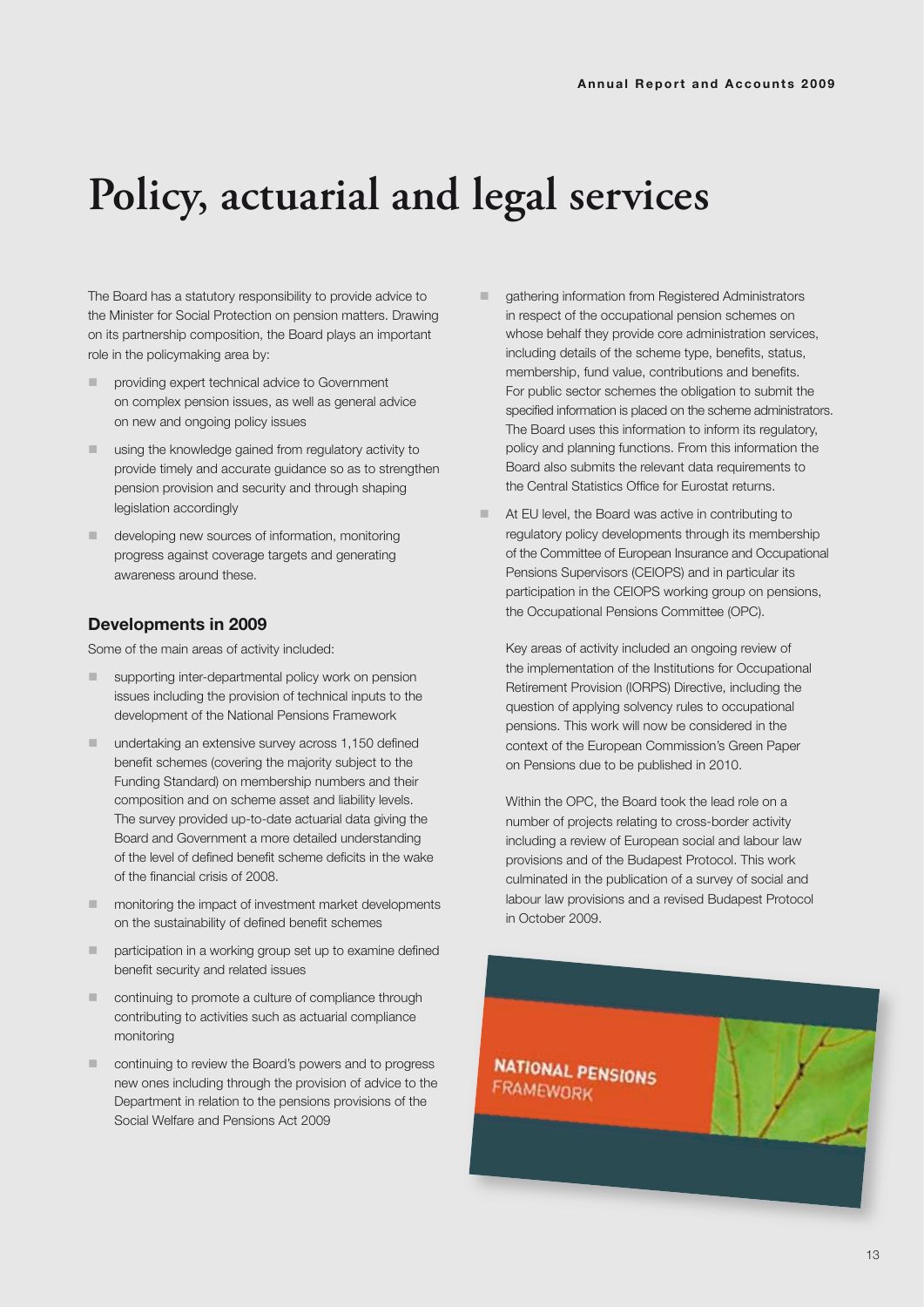### **Policy focus for 2010**

In 2010 the Board will:

- $\Box$  continue to provide technical support and advice to the Department of Social Protection on pension issues generally
- participate where required in progressing the *National Pensions Framework* approved by Government in March 2010
- $\blacksquare$  continue inputting to the review of the implementation of the European IORPs Directive and on solvency requirements of pension schemes in the context of the Commission's Green Paper on pensions due for publication later in 2010.

#### **Legislation**

The Social Welfare and Pensions Act 2009 was signed into law on 29 April 2009 with immediate effect. This Act made a number of amendments to the Pensions Act.

Some of the changes relevant to pension schemes included:

- Section 48 of the Act which deals with the priority of payments of scheme benefits on wind-up was amended to demote guaranteed post retirement increases down the priority order.
- Section 50 of the Act gives the Board a discretionary power to direct scheme trustees to reduce certain scheme benefits so as to enable the scheme to satisfy the statutory minimum funding standard. Prior to 2009, only scheme benefits in respect of active members could be reduced. Following the recent amendment to Section 50, deferred members benefits may also be reduced together with post retirement increases for pensioners.
- Section 50A of the Act is a new provision which provides a mechanism whereby the trustees of a scheme that is facing wind-up in certain specified circumstances, may make such amendments to the scheme as they deem appropriate, with the consent of the Board.
- Section 3 of the Act was amended to increase the potential term of imprisonment for conviction on indictment to five years for a breach of Section 58A (deduction but non-remission of employee pension contributions).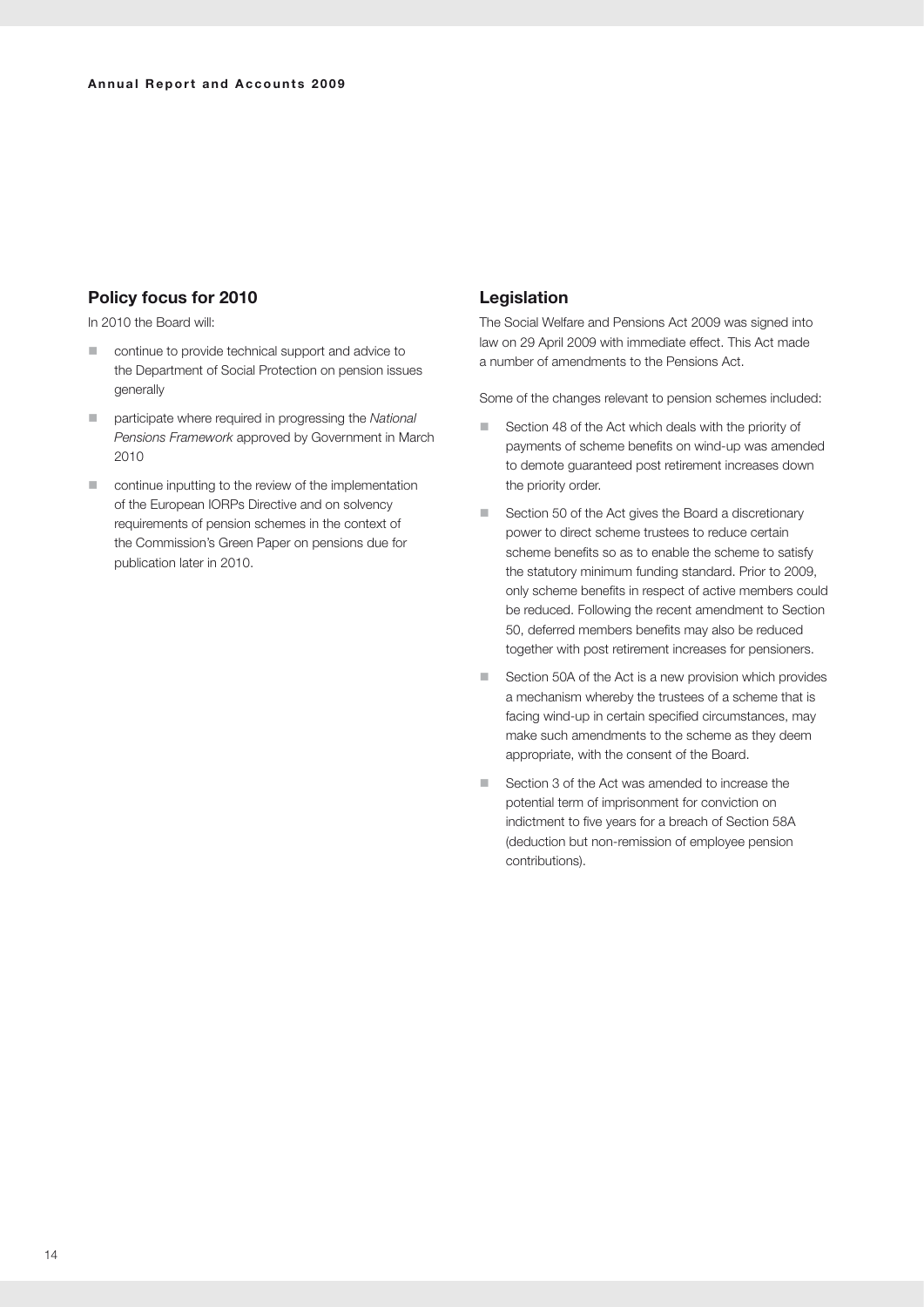# **Information and enquiry services**

The Information team provides information to pension stakeholders through publications, the website and enquiry services in a timely and accurate manner in accordance with the Board's Customer Charter.

The Board focuses on maintaining a strong pensions' information and education presence with consumers, scheme members, trustees and the pensions industry. The Board encourages people to understand pensions better when planning for retirement.

High quality information and guidance on pensions is essential to promote a level of participation in the national pension system that enables all citizens to acquire an adequate retirement income.

#### **Website (www.pensionsboard.ie)**

Enhancing the delivery of information and services online is an ongoing objective for the Board. There were more than 600,000 visitors to the Board's website in 2009, an increase of 20% on 2008.

*Visitors to the Pensions Board website 2006-2009*



#### **Enquiry services**

In 2009 the Board dealt with over 8,000 direct enquiries on pension matters. A breakdown of the type of enquiry and profile of enquirer is detailed in Appendix II. In line with previous years there has been a decrease in the number of direct enquiries to the Board for 2009 as services are increasingly provided directly online.

#### *Enquiry statistics end of year 2006-2009*



The largest group of enquirers continues to be active scheme members at 2,849 or 35% and the area most enquired about continues to be 'disclosure', which includes issues relating to audited accounts, annual reports, benefits on death/retirement and schemes in wind-up.

Enquiry statistics do not include the day to day interaction between the Board's regulatory team and regulated entities, such as schemes, RAs and pension providers.

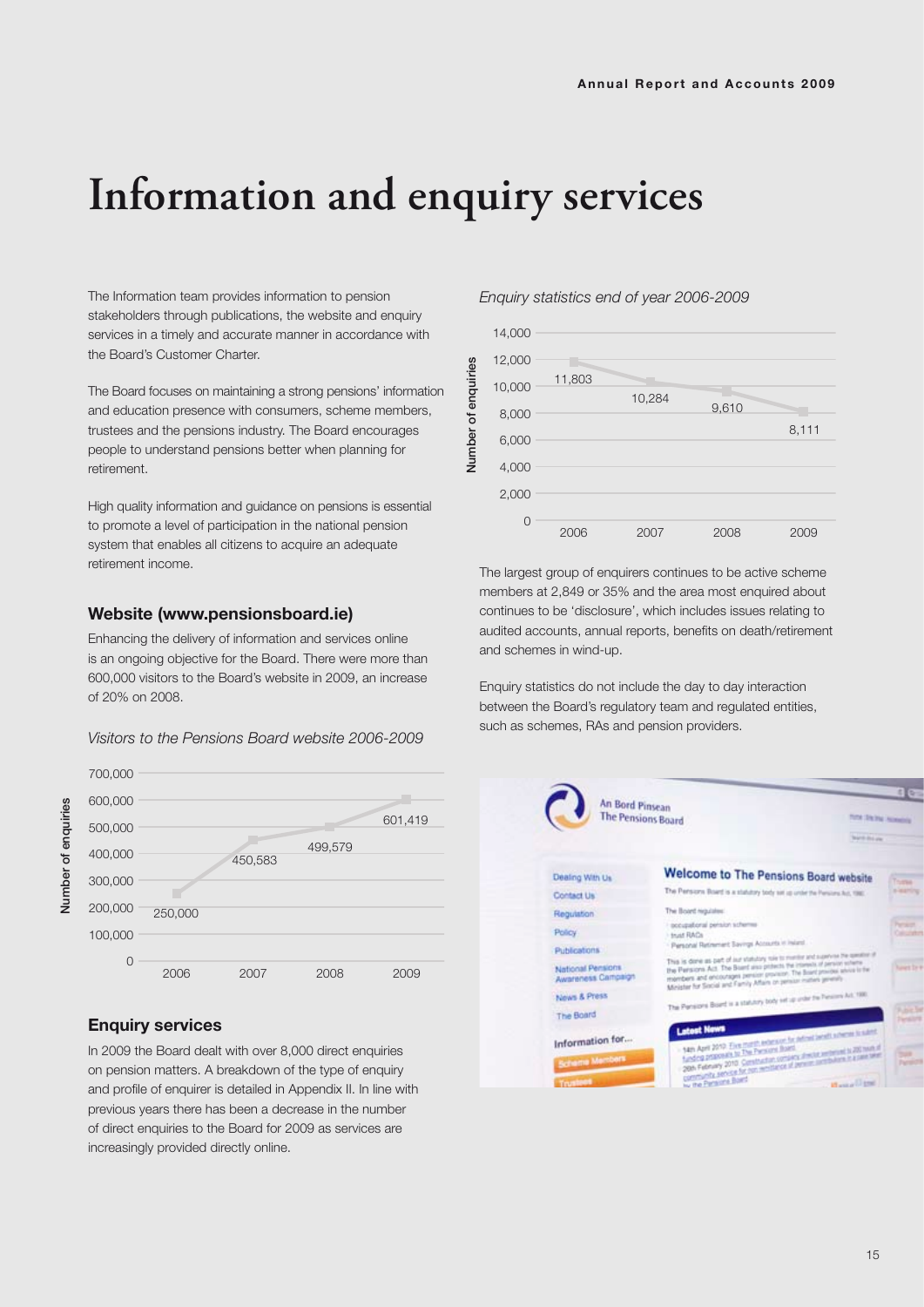

#### **Information booklets**

The Board provides a comprehensive range of information booklets which are available free of charge from the Board and are also available online. The Board is constantly reviewing its booklets to identify required updates and improvements.

#### **Public presentations**

to a wide and diverse range of public, state, professional,<br>employer, trade union and employee representative to a wide and diverse range of public, state, professional,<br>employer, trade union and employee representative<br>experience in Racco employer, trade union and employee representative<br>organisations. Matters covered in these presentations<br>in the limit of the contract of the contract of the contract of the contract of the contract of the contract of include the main features of the Act and other legislation moted the main readned or the rich data ether regionation<br>affecting pensions. These presentations are available<br>on the Board's website. on the Board's website.  $\bullet$  decreasing your contributions (however, this may depend on the charging structure  $\alpha$ Every year the Board delivers information presentations

## **Trustee support services**<br>The Beard continues to encourage the provision of

**The Board continues to encourage the provision of**<br>The Board continues to encourage the provision of The Board continues to encourage the provision of<br>appropriate training for trustees of schemes and the take-up appropriate training for trustees of schemes and the take-up<br>of such training by trustees. A list of trustee training course providers is available on the Board's website. Work on<br>the development of an e-learning facility for trustee<br>training was completed in 2009. training was completed in 2009. training was completed in 2009.<br>The Board launched its e-learning system for pension scheme providers is available on the Board's website. Work on

and free of charge in an easy to use self-paced manner. The trustee e-learning system is a significant investment The Board launched its e-learning system for pension schem<br>trustees in January 2010. From 1 February 2010, all pension<br>. trustees in January 2010. From 1 February 2010, all pensior<br>scheme trustees must undertake training at least every two in technology for the Board.<br> years. The new e-learning system provides this training on-line

The new e-learning system provides practical help for pension scheme trustees in carrying out their duties. The e-learning system builds on the publication of the Trustee Handbook (3rd Edition) which is available for download free of charge from the Board's website. The Board is committed to supporting trustees in their challenging role and to assist them in complying with their responsibilities and duties as trustees.



fees and charges affect your pension

An Bord Pinsean<br>**The Pen**si An Bord Pinsean -<br>**The Pensions Board** ority for Pensions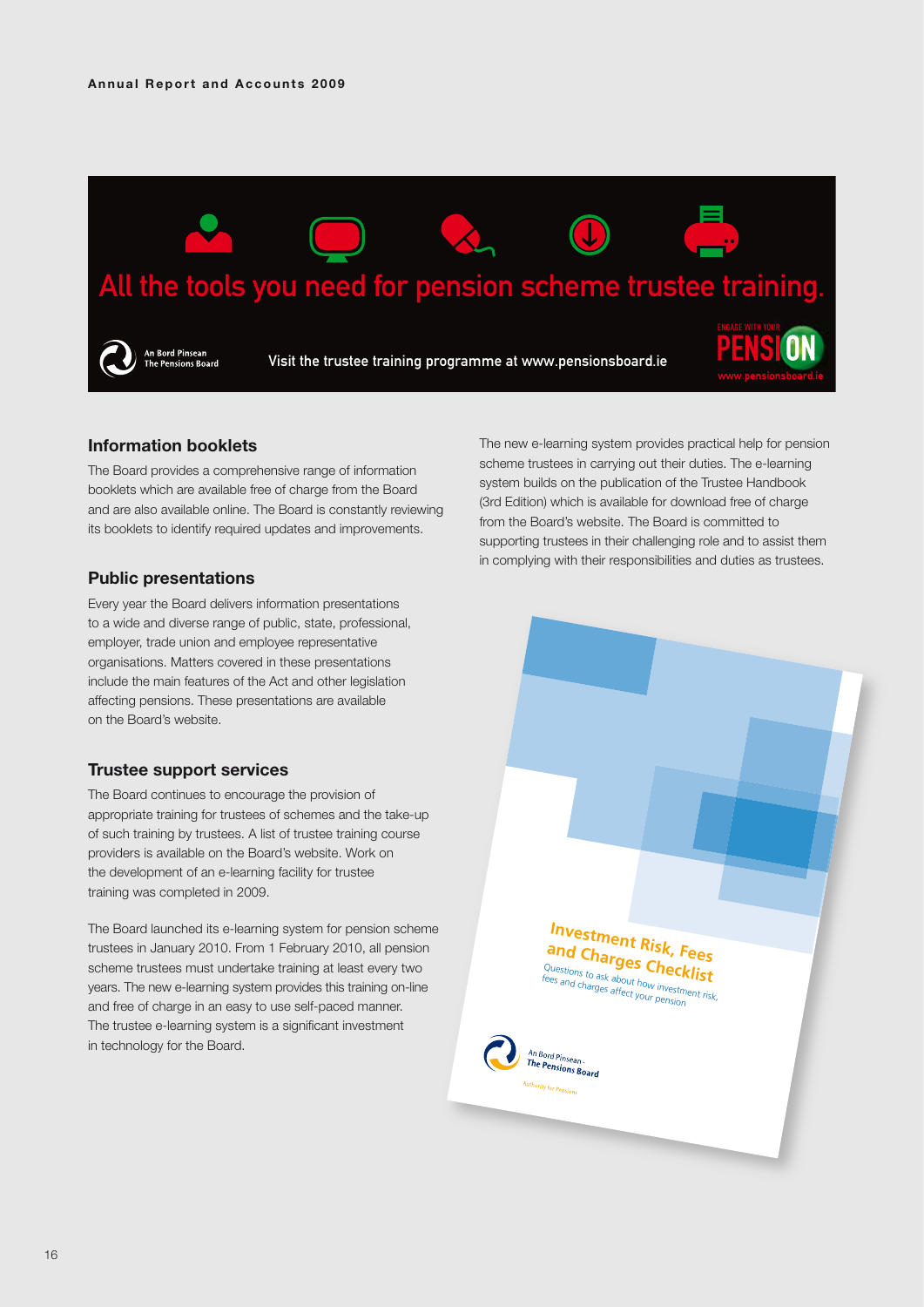#### **Media relations, information and education**

The Board provides information and educational articles covering all aspects of pensions for the media and a comprehensive range of industry and consumer stakeholders on an ongoing basis. The Board seeks media opportunities to promote discussion of pension issues. This activity is intended to educate and promote pension awareness and the importance of pension provision among identified target groups.

### **National Pensions Awareness Campaign (NPAC)**

The Board has run the National Pensions Awareness Campaign, on behalf of the Government since 2003. The campaign was established to increase public awareness of pensions with a view to improving pension uptake. NPAC is overseen by a project group including representatives from the Department of Social Protection, pension industry providers and the social partners. The Minister for Social Protection allocated €500,000 for the continuation of NPAC in 2009.

The campaign approach in 2009 reflected the changes in the budget and economic situation as it unfolded during the year.

The main objectives for NPAC 2009 were to:

- $\blacksquare$  encourage the general public, in particular the groups with traditionally low levels of pension coverage, to engage with the pension process and retirement planning
- $\blacksquare$  encourage scheme members to engage with retirement planning to ensure adequate pension levels in retirement
- **n** promote the Board and in particular its website as the reliable source for pension information
- $\blacksquare$  promote the workplace as the optimum location for pension information and provision
- $\blacksquare$  focus on education and information initiatives and progress development of financial education planning.

### **NPAC activities**

Activities were spread across the year and achieved the following:

- participated in over 30 information and education events nationwide which directly targeted the groups where pension coverage has traditionally been low, including the hospitality, retail and agriculture sectors and women and young people through involvement with trade associations, member networks, industry organisations, as well as the trade unions
- the Board's website experienced over 600,000 visits, an increase of 20% on 2008.
- $\blacksquare$  influenced the introduction of pensions content for the first time to over 10 stakeholder websites
- $\blacksquare$  through the Pigsback.com initiative secured 73,206 interactions on the promotion page (15,000 expected) resulting in 7,612 linked visits to the Board's website (4,000 expected)
- participated in the National Steering Group on Financial Education resulting in the launch of 'Improving Financial Capability – a multi-stakeholder approach' report which included a Financial Competency Framework.

At the end of 2009 RedC conducted pensions research on behalf of the Board, the results demonstrated:

- 60% of people with pensions made no changes to their contributions and 20% increased contributions
- ust under 70% said they had no plans to reduce contributions in the coming year
- 76% agreed that it is important to maintain pension payments even in difficult economic times
- an increasing trend in women working full-time taking out pensions.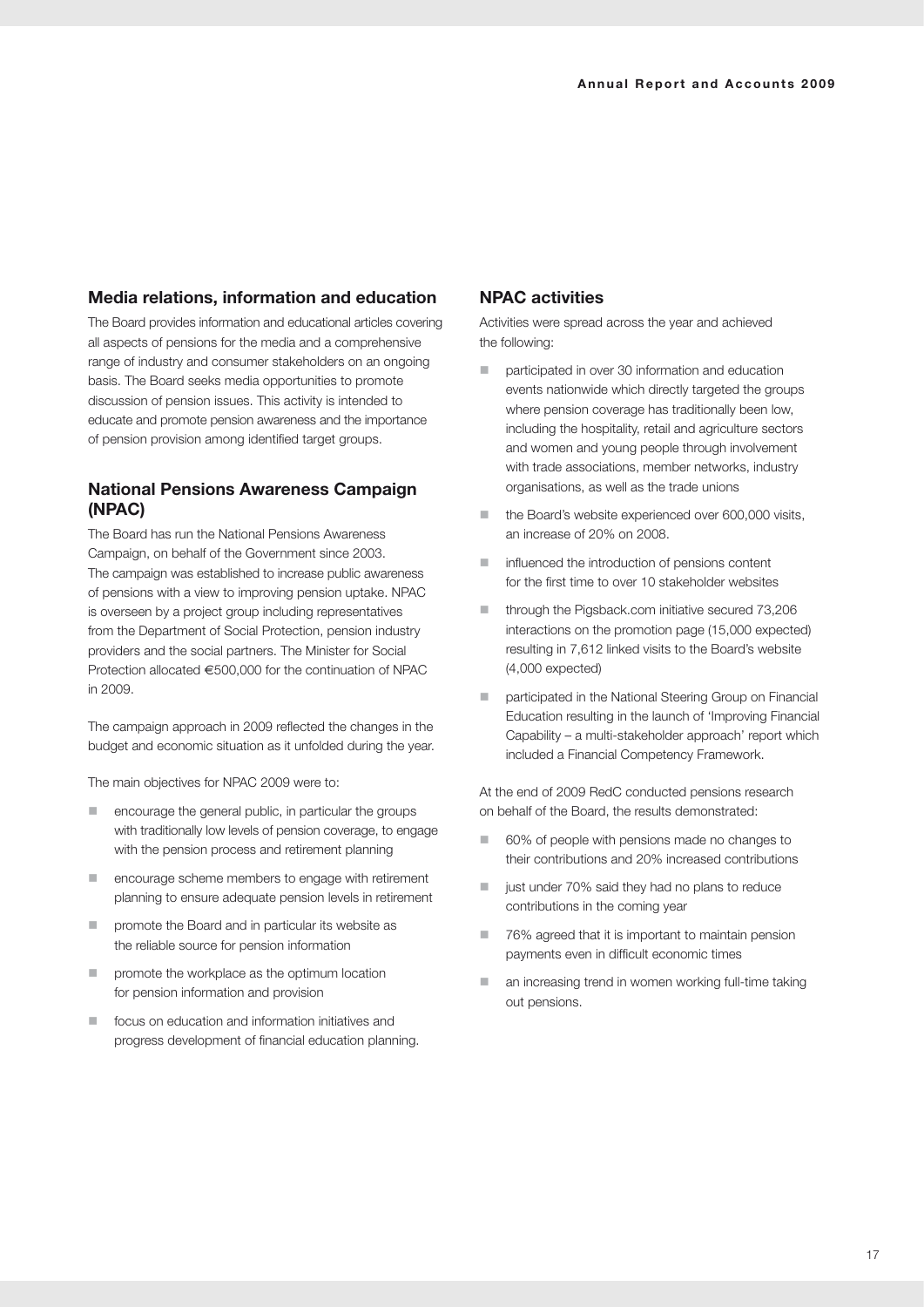# **Corporate services**

#### **Finance and Audit Committee**

The Finance and Audit Committee is a permanent committee of the Board. It provides advice on and oversight of financial and related governance and control matters. The committee supervises and controls the internal audit function which is outsourced. The committee reports to the Board on an ongoing basis.

#### **Occupational Pension Scheme (OPS) and PRSA fees**

In 2009, the Board collected €4.75 million in OPS and trust RAC fees, a 1% increase on the previous year. The Board also collected €878,000 in respect of PRSA products, an increase of 8% on the previous year.

Section 25 of the Act provides that trustees of a scheme shall pay an annual fee to the Board. The fee rate of €9.50 per active member applied since 1 January 2003.

In October 2009 the Minister for Social Protection accepted the Board's recommendation that the OPS fee for 2010 be reduced by 7.5%. In arriving at this decision cognisance was taken of the Board's current positive level of cash reserves and price reductions in the economy generally. Budgeted expenditure for 2010 has been reduced by 3% based on the achievement of economies and better value for money coupled with a drive for greater efficiencies in the delivery of services to our customers. The new fee level will be reviewed to ensure the Board continues to have sufficient financial resources at its disposal.

#### **Governance**

The Board formally adopted the Code of Practice for the Governance of State Bodies in 2002 and continues to adhere to its provisions and monitors its requirements on a regular basis. All Board members have received guidance on ethical codes of conduct and in particular, their responsibilities with regard to the Code of Business Conduct for members and staff of the Board.

During 2009 the Government issued a revised Code of Practice for the Governance of State Bodies. The revised Code has been reviewed and changes implemented in the Board as appropriate. The Board approved revised corporate governance documents as follows:

- n Board Procedures and General Modus Operandi
- **No. 3** Schedule of Matters Reserved to the Board
- Code of Business Conduct for Members and Staff of the Pensions Board
- Standing Orders
- **n** Risk Committee Terms of Reference
- **Finance and Audit Committee Revised Terms** of Reference.

#### **Risk management**

Under the provisions of the Code of Practice for the Governance of State Bodies all public sector bodies are obliged to implement a formalised risk management system. During 2009 the Board conducted a comprehensive review of its risk profile resulting in the development of an updated risk register which identifies the current key risks and mitigating controls adopted by the Board.

As recommended in the revised code, the Board has established a dedicated Risk Committee reporting directly to the Board. This committee, which is a permanent committee of the Board, was appointed on 2 November 2009.

#### **Ethics in Public Office Acts, 1995 and 2001**

The Board is a prescribed public body for the purpose of the Ethics in Public Office Acts, 1995 and 2001. All Board members (as holders of 'designated directorships') and relevant members of staff (as holders of 'designated positions') have been given the appropriate information and advised of their obligations under the ethics legislation.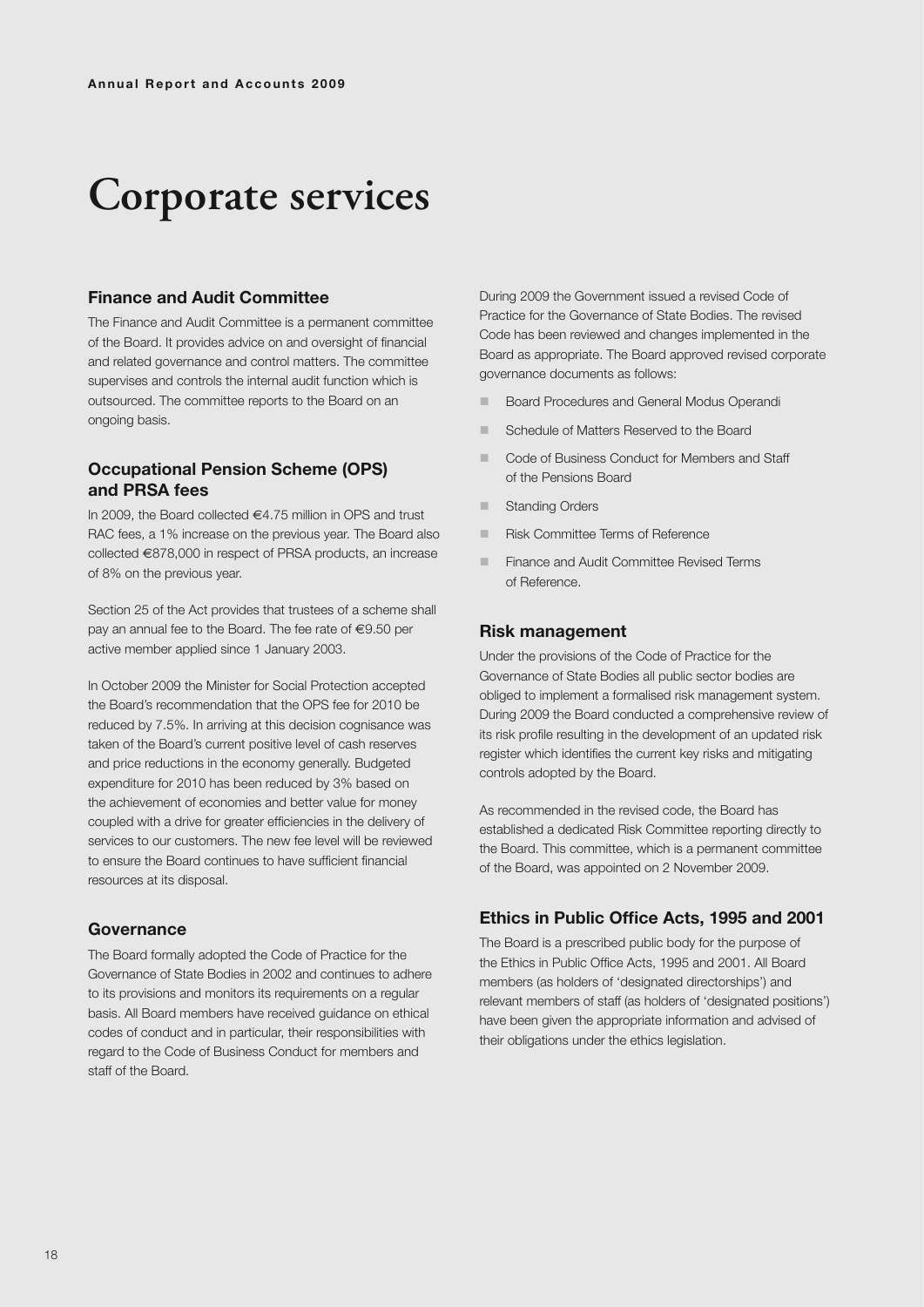# **The Pensions Board staff**

Day to day decision making is delegated to staff under the Board's active supervision. Staff of the Board at 31 December 2009.



Brendan Kennedy Chief Executive



Mary Hutch Head of Regulation



Tom Dunphy Head of Corporate Services (Secretary to the Board)



Philip Dalton Head of Planning



David Hegarty Head of Policy



Sylvia McNeece Legal Advisor





David Malone Head of Information

### Aideen Bugler Gerard Clarke Mary Howe Maura Howe Andrew Nugent Cheryl Richardson Gregory Whelan

**Assistant Principal Officers** 

Higher Executive Officers Rachael Gleeson Catherine Goulding Carol Jordan John McCarthy

**Executive Officers** 

Kieran O'Dea

Sherry Bass Martin Buggy Ciarán Holahan Emily Kealey Deirdre Kelly Renée O'Reilly Ronan Scott Edel Stenson Christina Winters **Clerical Officers** 

Laura Allen Valerie Christie Mary Conlon Marie Earley Eileen Flynn Emma Hunter Lydia Leonard Alison Massey Catherine McAuley Julie McCarthy Maura Moroney Barry O'Connor

#### Interim Legal Advisor

Grace Guy (Jan-Dec 2009)

Solicitor

Iseult Doherty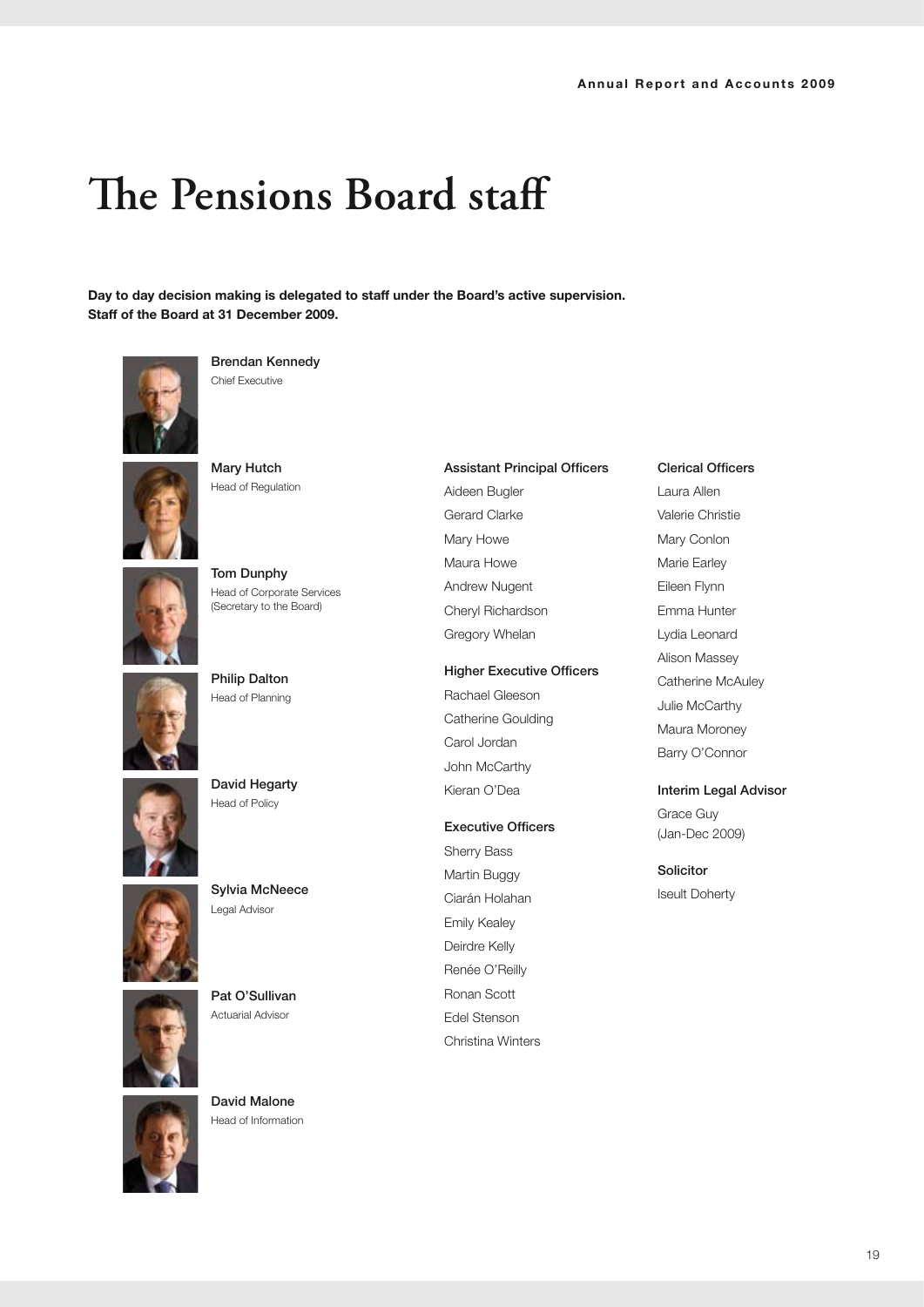#### **Annual Report and Accounts 2009**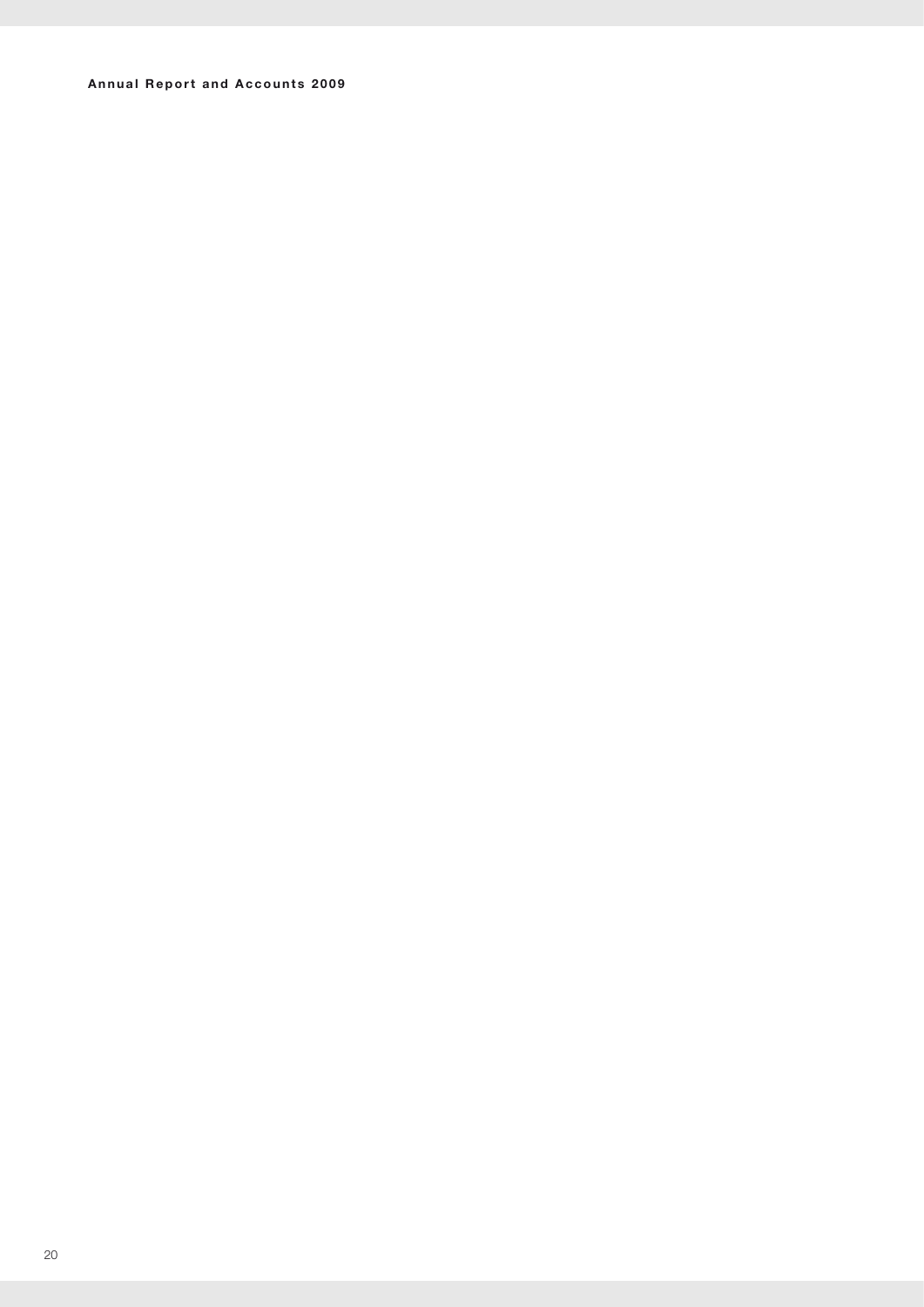# **Financial statements**

**for the year ended 31 December 2009**

| Report of the Comptroller and Auditor General | 22 |
|-----------------------------------------------|----|
| Statement of Board responsibilities           | 24 |
| Statement on internal financial control       | 25 |
| Statement of accounting policies              | 26 |
| Income and expenditure account                | 27 |
| Balance sheet                                 | 28 |
| Cash flow statement                           | 29 |
| Notes to the financial statements             | 30 |
| Prompt payment of accounts statement          | 38 |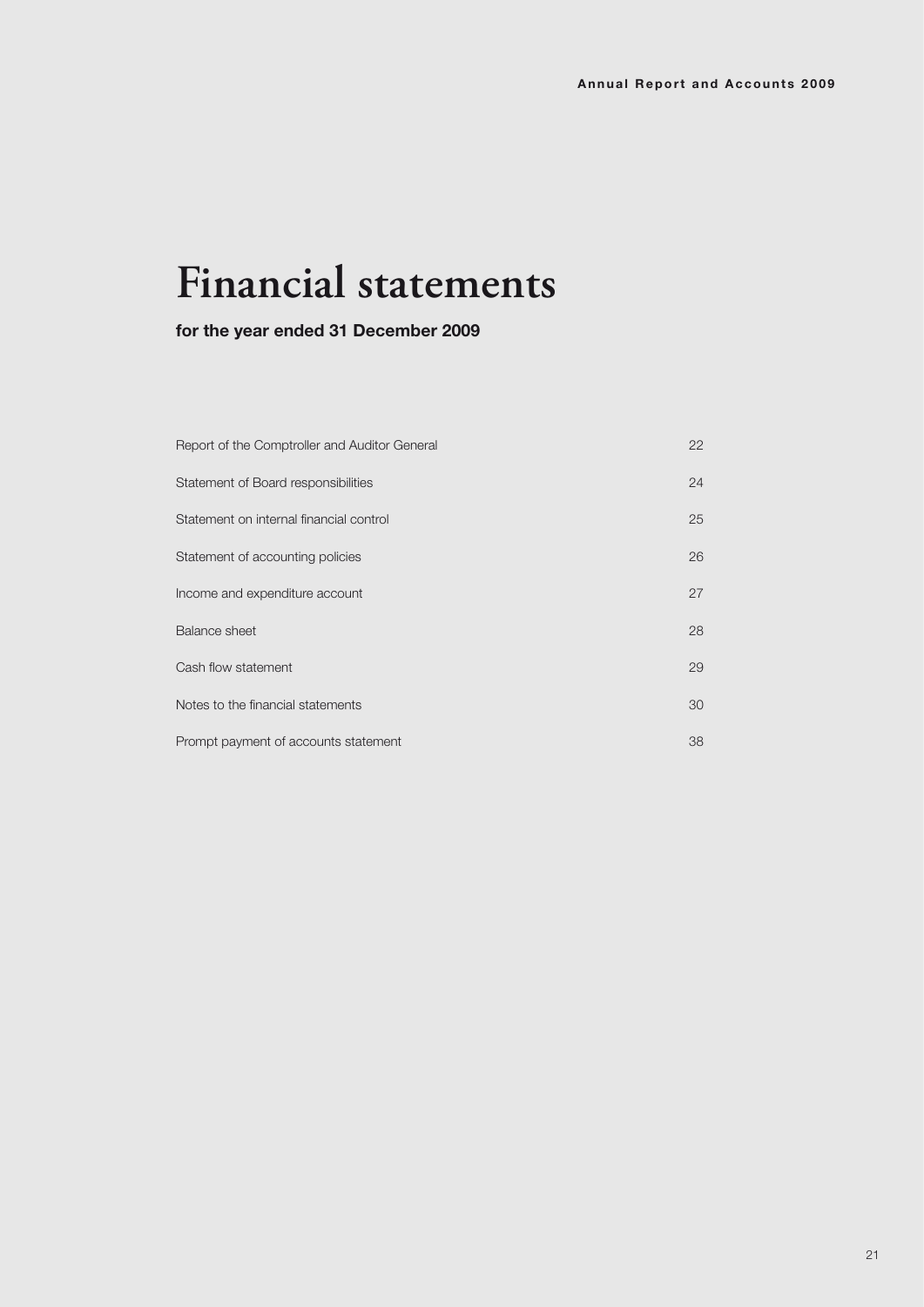# **Report of the Comptroller and Auditor General for presentation to the Houses of the Oireachtas**

I have audited the financial statements of An Bord Pinsean for the year ended 31 December 2009 under the Pensions Act, 1990.

The financial statements, which have been prepared under the accounting policies set out therein, comprise the Statement of Accounting Policies, the Income and Expenditure Account, the Balance Sheet, the Cash Flow Statement and the related notes.

#### **Respective Responsibilities of the Board and the Comptroller and Auditor General**

An Bord Pinsean is responsible for preparing the financial statements in accordance with the Pensions Act, 1990 and for ensuring the regularity of transactions. An Bord Pinsean prepares the financial statements in accordance with Generally Accepted Accounting Practice in Ireland. The accounting responsibilities of the Members of the Board are set out in the Statement of Board Responsibilities.

My responsibility is to audit the financial statements in accordance with relevant legal and regulatory requirements and International Standards on Auditing (UK and Ireland).

I report my opinion as to whether the financial statements give a true and fair view, in accordance with Generally Accepted Accounting Practice in Ireland. I also report whether in my opinion proper books of account have been kept. In addition, I state whether the financial statements are in agreement with the books of account.

I report any material instance where moneys have not been applied for the purposes intended or where the transactions do not conform to the authorities governing them.

I also report if I have not obtained all the information and explanations necessary for the purposes of my audit. I review whether the Statement on Internal Financial Control reflects the Board's compliance with the Code of Practice for the Governance of State Bodies and report any material instance where it does not do so, or if the statement is misleading or inconsistent with other information of which I am aware from my audit of the financial statements. I am not required to consider whether the Statement on Internal Financial Control covers all financial risks and controls, or to form an opinion on the effectiveness of the risk and control procedures.

I read other information contained in the Annual Report, and consider whether it is consistent with the audited financial statements. I consider the implications for my report if I become aware of any apparent misstatements or material inconsistencies with the financial statements.

#### **Basis of Audit Opinion**

In the exercise of my function as Comptroller and Auditor General, I conducted my audit of the financial statements in accordance with International Standards on Auditing (UK and Ireland) issued by the Auditing Practices Board and by reference to the special considerations which attach to State bodies in relation to their management and operation. An audit includes examination, on a test basis, of evidence relevant to the amounts and disclosures and regularity of the financial transactions included in the financial statements. It also includes an assessment of the significant estimates and judgments made in the preparation of the financial statements, and of whether the accounting policies are appropriate to the Board's circumstances, consistently applied and adequately disclosed.

I planned and performed my audit so as to obtain all the information and explanations that I considered necessary in order to provide me with sufficient evidence to give reasonable assurance that the financial statements are free from material misstatement, whether caused by fraud or other irregularity or error. In forming my opinion I also evaluated the overall adequacy of the presentation of information in the financial statements.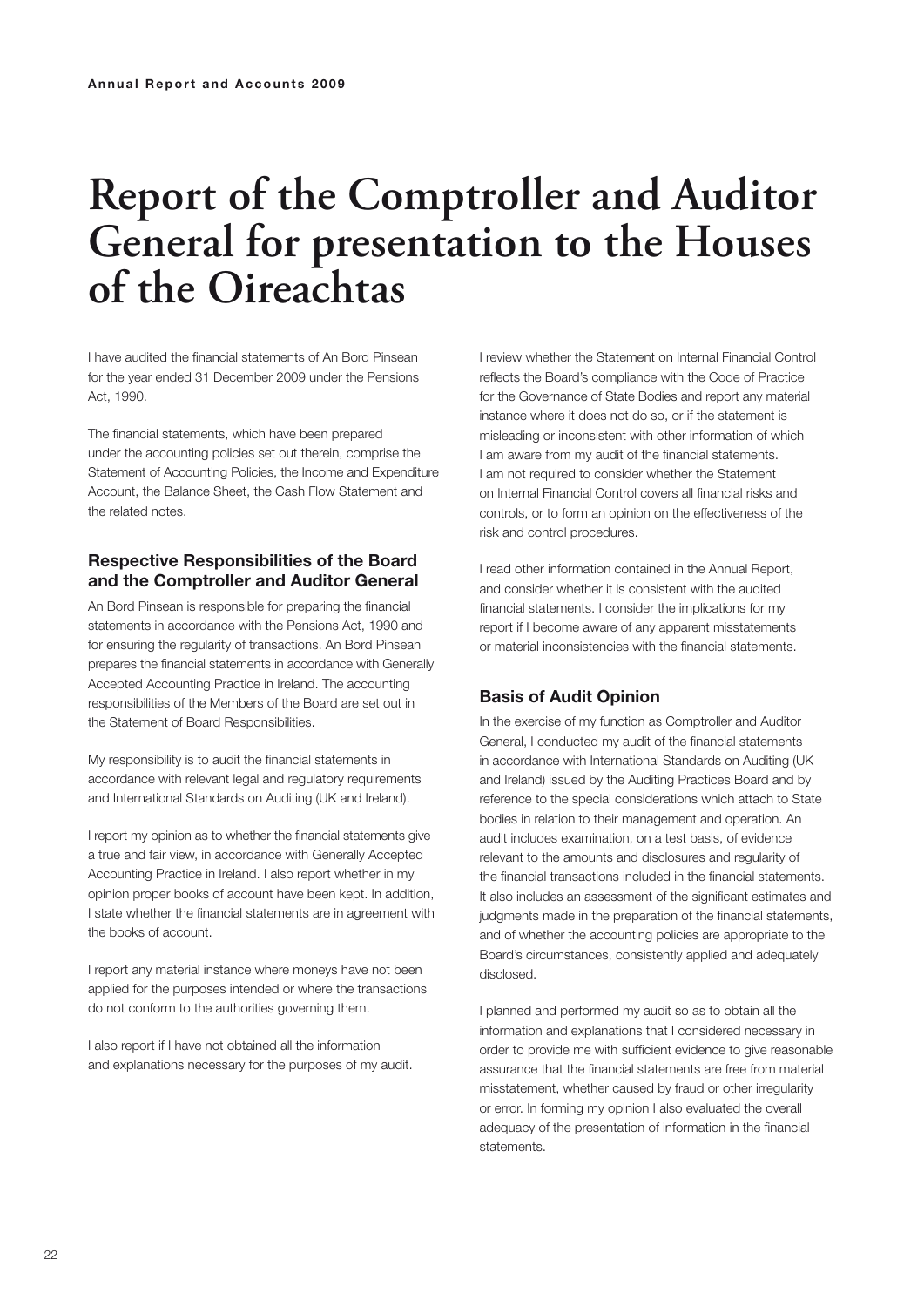### **Opinion**

In my opinion, the financial statements give a true and fair view, in accordance with Generally Accepted Accounting Practice in Ireland, of the state of the Board's affairs at 31 December 2009 and of its income and expenditure for the year then ended.

In my opinion, proper books of account have been kept by the Board. The financial statements are in agreement with the books of account.

Gerard Smyth *For and on behalf of the Comptroller and Auditor General*

3 June 2010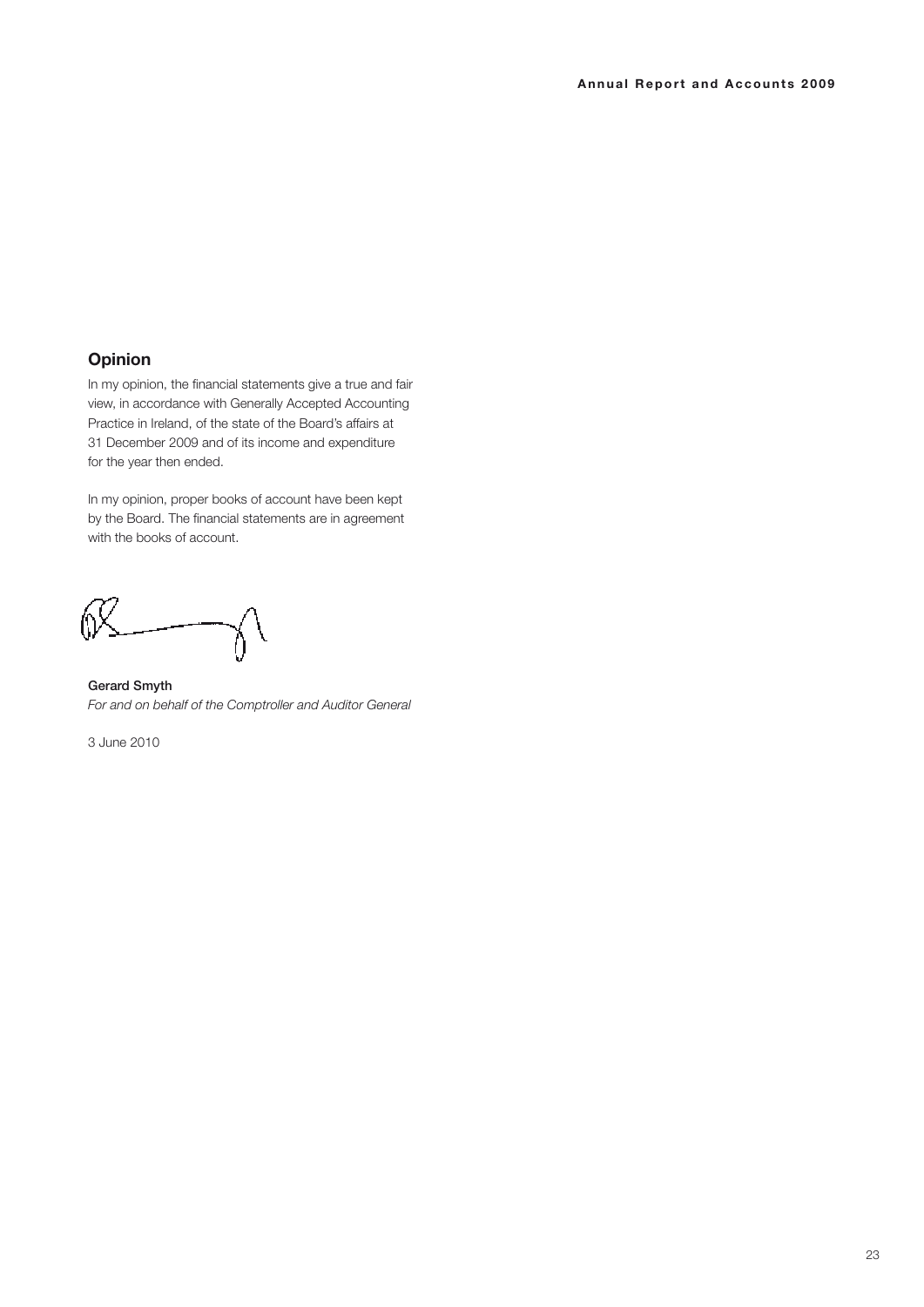# **Statement of Board responsibilities**

Section 22(1) of the Pensions Act, 1990, as amended, requires the Board to prepare financial statements in such form as may be approved by the Minister for Social Protection with the concurrence of the Minister for Finance. In preparing those financial statements, the Board is required to:

- $\blacksquare$  select suitable accounting policies and then apply them consistently
- $\blacksquare$  make judgements and estimates that are reasonable and prudent
- $n =$  prepare the financial statements on the going concern basis unless it is inappropriate to presume that the Board will continue in operation
- $\blacksquare$  disclose and explain any material departures from applicable accounting standards.

The Board is responsible for keeping proper books of account, which disclose with reasonable accuracy at any time the financial position of the Board and which enable it to ensure that the financial statements comply with Section 22(1) of the Pensions Act, 1990, as amended. The Board is also responsible for safeguarding the assets of the Board and hence for taking reasonable steps for the prevention and detection of fraud and other irregularities.

Tim otherap

Tiarnan O Mahoney **Dervla Tomlin** *Chairperson Board member*

10 May 2010

(Denta Tandin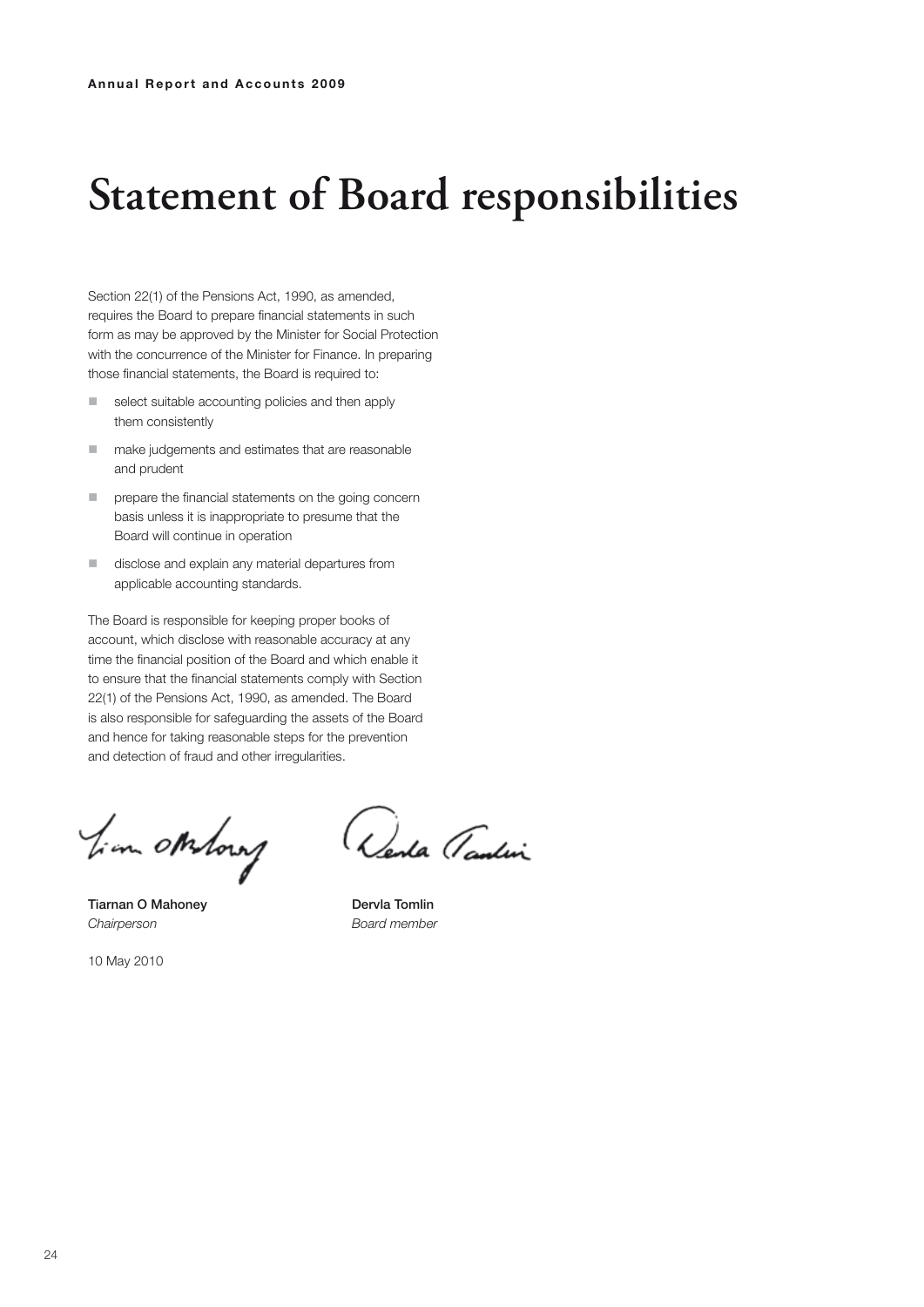# **Statement on internal financial control**

#### **Responsibility for system of internal fi nancial control**

On behalf of the Board, I acknowledge our responsibility for ensuring that an appropriate system of internal financial control is maintained and operated.

The system can only provide reasonable and not absolute assurance that assets are safeguarded, transactions authorised and properly recorded and that material errors or irregularities are either prevented or would be detected in a timely period.

#### **Key control procedures**

The Board has taken steps to ensure an appropriate control environment by:

- $\blacksquare$  clearly defining management responsibilities
- $\blacksquare$  establishing reporting procedures to control significant failures and ensuring appropriate corrective action is taken
- establishing a dedicated Finance and Audit Committee
- establishing a dedicated Risk Committee in 2009
- n clear separation of Board and Executive functions
- publication of a Code of Conduct for the Board members and staff of the Pensions Board
- **n** appointing internal auditors.

The Board has established processes to identify and evaluate business risks by:

- $\blacksquare$  identifying the nature, extent and possible implication of risks facing the Board including the extent and categories which it regards as acceptable
- $\blacksquare$  assessing the likelihood of identified risks occurring
- assessing the Board's ability to manage and mitigate the risks that do occur having regard to the costs of operating particular controls relative to benefit obtained.

The system of internal financial control is based on a framework of regular management information, administrative procedures including segregation of duties and a system of delegation and accountability. In particular it includes:

- $\blacksquare$  a comprehensive budgeting system with an annual budget which is reviewed and agreed by the Board
- n regular reviews by the Finance and Audit Committee and Board of periodic and annual financial reports which indicate financial performance against forecasts
- n setting targets to measure financial and other performance
- regular internal audits.

As implemented in 2003 the internal audit function is a key element in informing the Board of the effectiveness of the system of internal financial control. The internal auditors operate in accordance with the Code of Practice for the Governance of State Bodies. The work of internal audit is informed by analysis of the risk to which the body is exposed and a full risk analysis exercise has been undertaken in that regard.

During 2009 a review of the current risk management process was carried out resulting in the development of an updated Corporate Risk Register and Risk Management Policy.

The analysis of risk and the internal audit plans are endorsed by the Finance and Audit Committee and approved by the Board.

As recommended in the revised Code of Practice for the Governance of State Bodies, the Board decided to establish a dedicated Risk Committee reporting directly to the Board. This Committee, which is a permanent committee of the Board, was appointed on 2 November 2009.

The Pensions Board has in year ended 31 December 2009, through the ongoing activity of its Finance and Audit Committee, monitored the work of the Executive in the area of financial control. Specifically, the Committee examined the following:

- n regular and/or periodic management accounts, with analysis and explanation of significant deviations from budget
- n annual accounts for 2008 and explanation of significant variances
- n annual budget and financial plan for 2010
- n review of occupational pension scheme fee
- $\Box$  cash flow forecasts
- nternal audit reports
- updated risk register

#### **Annual review of controls**

I confirm that in respect of the year ended 31 December 2009 the Board conducted a review of the effectiveness of the system of internal financial control.

Tim otherap

Tiarnan O Mahoney *Chairperson*

10 May 2010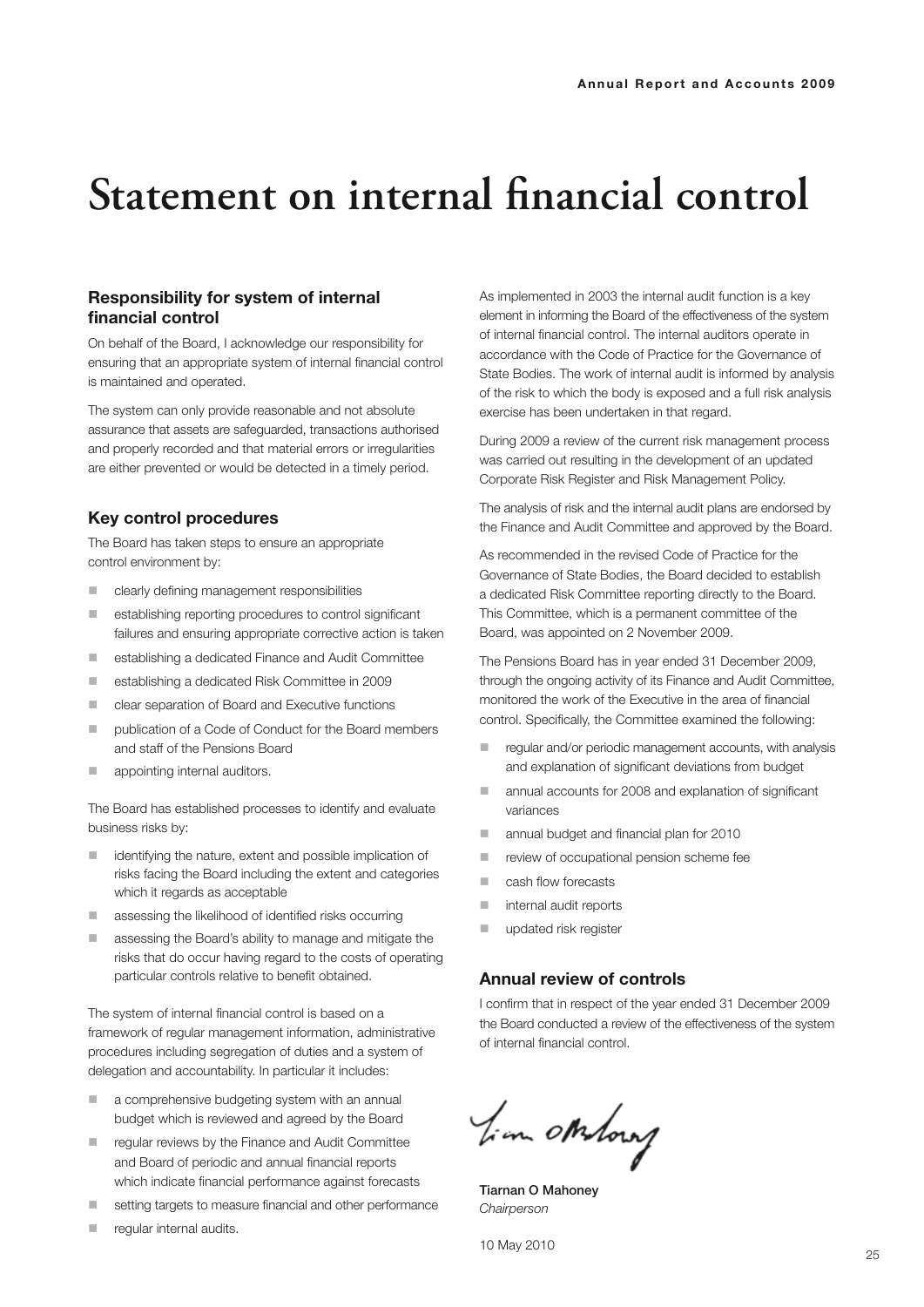# **Statement of accounting policies**

The following accounting policies have been applied consistently in dealing with items which are considered material in relation to the financial statements.

#### **a) Basis of preparation of financial statements**

The financial statements are prepared under the accruals method of accounting and under the historical cost convention in the form approved by the Minister for Social Protection with the concurrence of the Minister for Finance, in accordance with Section 22(1) of the Pensions Act, 1990, as amended.

The financial statements are also prepared in accordance with accounting standards generally accepted in Ireland, being standards developed by the Accounting Standards Board. The financial statements are denominated in euro.

#### **b) Fee income**

Fee income represents:

- i) The amount estimated by the Board as collectable in respect of Occupational Pension Schemes in the year. This estimate takes account of cash receipts on foot of demands issued and the reasonableness of this figure is checked against the expected fee income based on the Board's computerised profile of schemes.
- ii) Amounts due in respect of application, product and annual fees levied on Personal Retirement Savings Account (PRSA) providers. Annual PRSA fees are calculated by reference to the number of registered approved products and the value of funds under management by the provider as at the end of the prior year.

#### **c) State grant**

State grant represents the amount made available in respect of the year by the Department of Social Protection to:

- $\blacksquare$  recoup the cost of superannuation benefits paid by the Board
- $\blacksquare$  meet the costs associated with the National Pensions Awareness Campaign
- $\Box$  contribute to other relevant costs

#### **d) PRSA capital reserve**

This reserve represents the unamortised amount of State grant used for the purchase of fixed assets relevant to PRSA administration and is amortised in line with depreciation of the relevant assets acquired.

#### **e) Tangible fixed assets and depreciation**

Tangible fixed assets are shown at cost less accumulated depreciation. Depreciation is charged in the income and expenditure account on a straight-line basis at the annual rates set out below, so as to write off the assets, adjusted for estimated residual value, over the expected useful life of each appropriate category.

- Leasehold improvements  $6\frac{2}{3}\%$  15 years
- $\Box$  Computer equipment 25% 4 years
- $\Box$  Office furniture 12½% 8 years
- Office equipment 20% 5 years

#### **f) Operating lease**

Rental payments are dealt with in the income and expenditure account in the year to which they relate.

#### **g) Superannuation**

In view of the arrangements, as described in note 19, which the Board has in place in relation to the defined benefit scheme it operates for employees, the Board is of the view that the provisions of Financial Reporting Standard 17, Accounting for Retirement Benefits in relation to accounting for pension liabilities which arise under defined benefit schemes, are not applicable to its circumstances.

Accordingly, the Board charges the employer contributions to income and expenditure in the year as if the scheme was a defined contribution scheme.

Superannuation benefit payments are included as an expenditure item and shown as a corresponding income representing recoupment of payments from the Department of Social Protection.

#### **h) Compliance enforcement reserve**

As the Pensions Board is a statutory regulatory body charged with monitoring and enforcing compliance by scheme trustees with the provisions of the Pensions Act, 1990, as amended, it may be necessary for the Board, from time to time, to have recourse to legal action.

In certain cases, such action could involve the Board in significant costs. It is not possible to anticipate when such cases may arise or the resulting level of costs, but the Board considers it prudent to ensure that adequate resources are available and to spread such costs over the years.

Accordingly, amounts are transferred from the income and expenditure account to the compliance enforcement reserve when deemed necessary.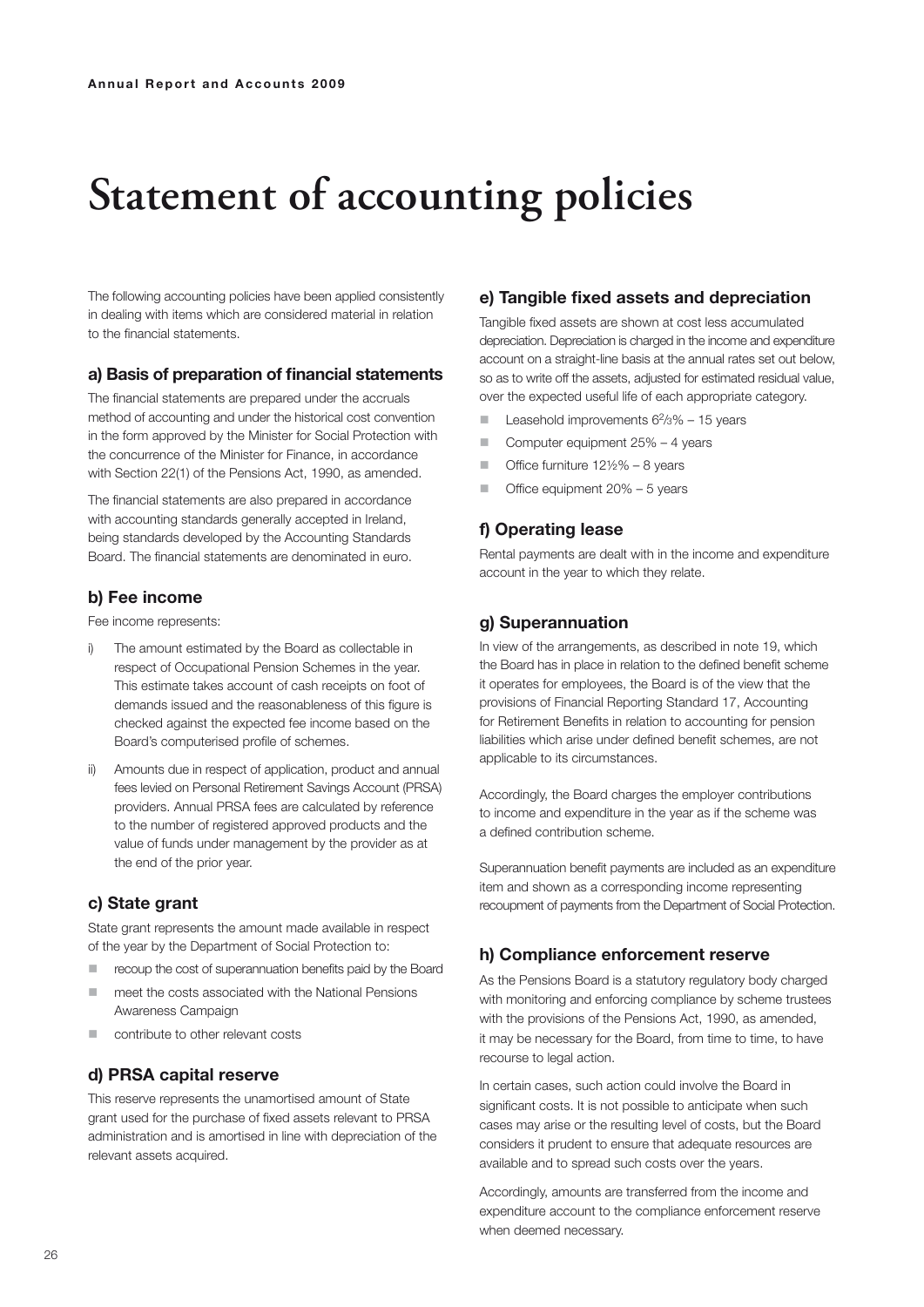# **Income and expenditure account**

**for the year ended 31 December 2009**

|                                           | <b>Notes</b> | 2009<br>€ | 2008<br>€   |
|-------------------------------------------|--------------|-----------|-------------|
| <b>Income</b>                             |              |           |             |
| Occupational Pension Scheme fees          |              | 4,753,170 | 4,677,300   |
| Personal Retirement Savings Account Fees  |              | 878,218   | 810,511     |
| State grant in respect of:                |              |           |             |
| Pension payments to retired staff         |              | 142,664   | 139,779     |
| National Pension Awareness Campaign costs | $\mathcal I$ | 500,000   | 1,000,000   |
| Other income                              | 2            | 195,255   | 360,404     |
| Total income                              |              | 6,469,307 | 6,987,994   |
| Transfer from PRSA capital reserve        |              | 52,665    | 62,909      |
|                                           |              | 6,521,972 | 7,050,903   |
|                                           |              |           |             |
| <b>Expenditure</b>                        |              |           |             |
| Salaries, pensions and related expenses   | 3 & 4        | 3,570,838 | 3,253,817   |
| Board members' fees and expenses          | 5            | 131,306   | 137,426     |
| Rent and office expenses                  | 6            | 759,744   | 767,147     |
| Recruitment, training and education       | 7            | 99,706    | 140,629     |
| Information, research and publicity       | 8            | 367,413   | 1,029,590   |
| Consultancy and other professional fees   | 9            | 650,417   | 922,293     |
| General administration                    | 10           | 345,543   | 304,927     |
| Depreciation                              | 11           | 177,850   | 201,543     |
| Total expenditure                         |              | 6,102,817 | 6,757,372   |
| Surplus for the year                      |              | 419,155   | 293,531     |
|                                           |              |           |             |
| Revenue reserve at 1 January              |              | 5,570,364 | 6,476,833   |
| Surplus for the year                      |              | 419,155   | 293,531     |
| Transfer to compliance enforcement        |              |           |             |
| Reserve                                   | 16           |           | (1,200,000) |
| Revenue reserve at 31 December            |              | 5,989,519 | 5,570,364   |

The Board had no gains or losses in the financial year or the preceding financial year other than those dealt with in the income and expenditure account.

The results for the year relate to continuing operations.

The statement of accounting policies, cash flow statement and notes 1 to 22 form part of these financial statements.

Tim otherap

Tiarnan O Mahoney **Brendan Kennedy** *Chairperson Chief Executive*

Brencken Kennedy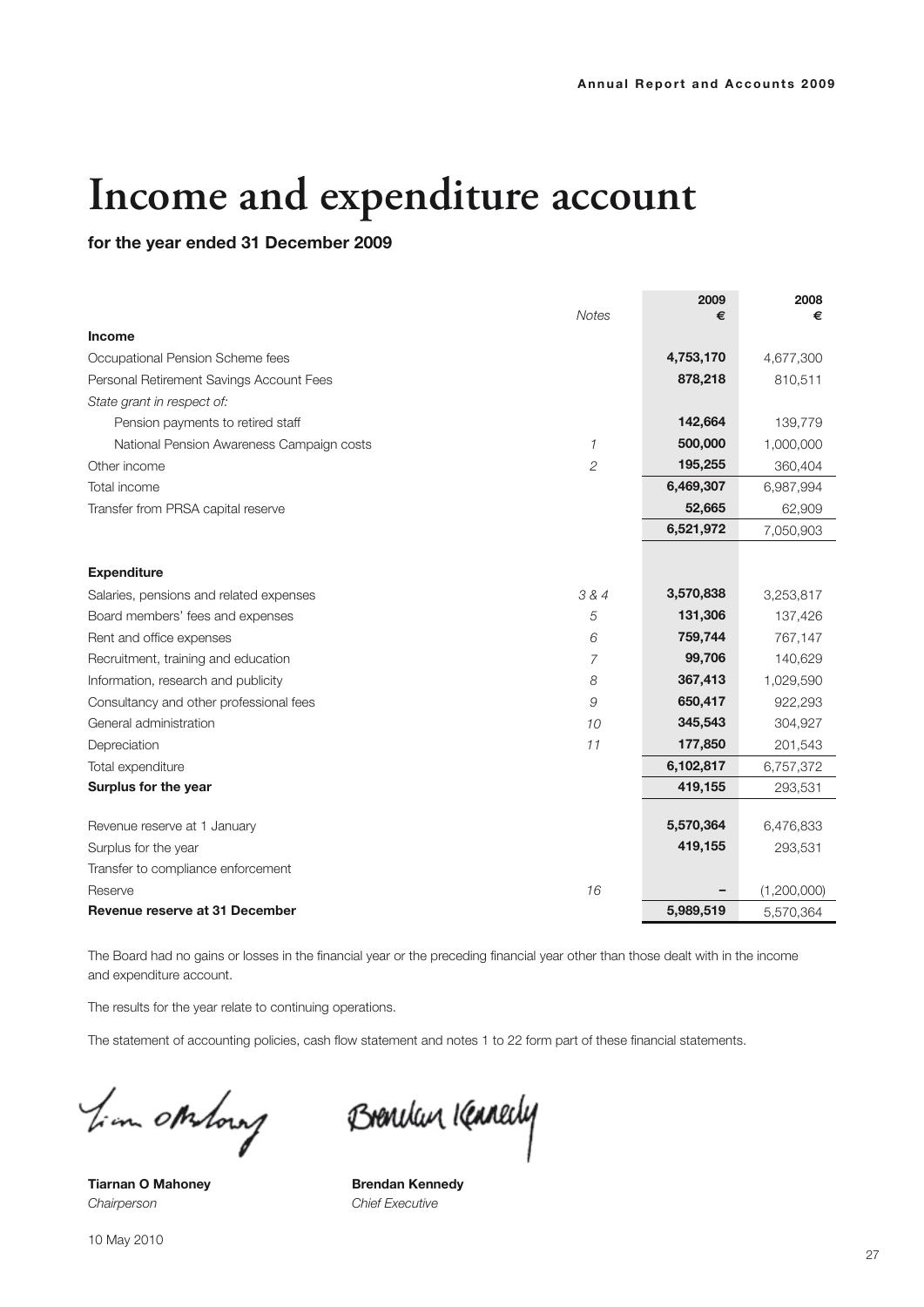# **Balance sheet**

### **at 31 December 2009**

|                                               | Notes | 2009<br>€ | 2009<br>€ | 2008<br>€ | 2008<br>€ |
|-----------------------------------------------|-------|-----------|-----------|-----------|-----------|
| <b>Fixed assets</b>                           |       |           |           |           |           |
| Tangible assets                               | 11    |           | 599,300   |           | 738,520   |
|                                               |       |           |           |           |           |
| <b>Current assets</b>                         |       |           |           |           |           |
| Debtors                                       | 12    | 689,954   |           | 822,170   |           |
| <b>Bank</b>                                   | 18    | 6,713,004 |           | 6,009,488 |           |
|                                               |       | 7,402,958 |           | 6,831,658 |           |
| <b>Current liabilities</b>                    |       |           |           |           |           |
| Creditors amounts falling due within one year | 13    | 327,891   |           | 262,301   |           |
| Net current assets                            |       |           | 7,075,067 |           | 6,569,357 |
|                                               |       |           |           |           |           |
| <b>Total assets</b>                           |       |           | 7,674,367 |           | 7,307,877 |
|                                               |       |           |           |           |           |
| <b>Financed by</b>                            |       |           |           |           |           |
| Compliance enforcement reserve                | 16    | 1,500,000 |           | 1,500,000 |           |
| PRSA capital reserve                          | 15    | 184,848   |           | 237,513   |           |
| Revenue reserve                               |       | 5,989,519 |           | 5,570,364 |           |
|                                               |       |           | 7,674,367 |           | 7,307,877 |

The statement of accounting policies, cash flow statement and notes 1 to 22 form part of these financial statements.

Tim otheray

Tiarnan O Mahoney **Brendan Kennedy** *Chairperson Chief Executive*

10 May 2010

Brendan Kennedy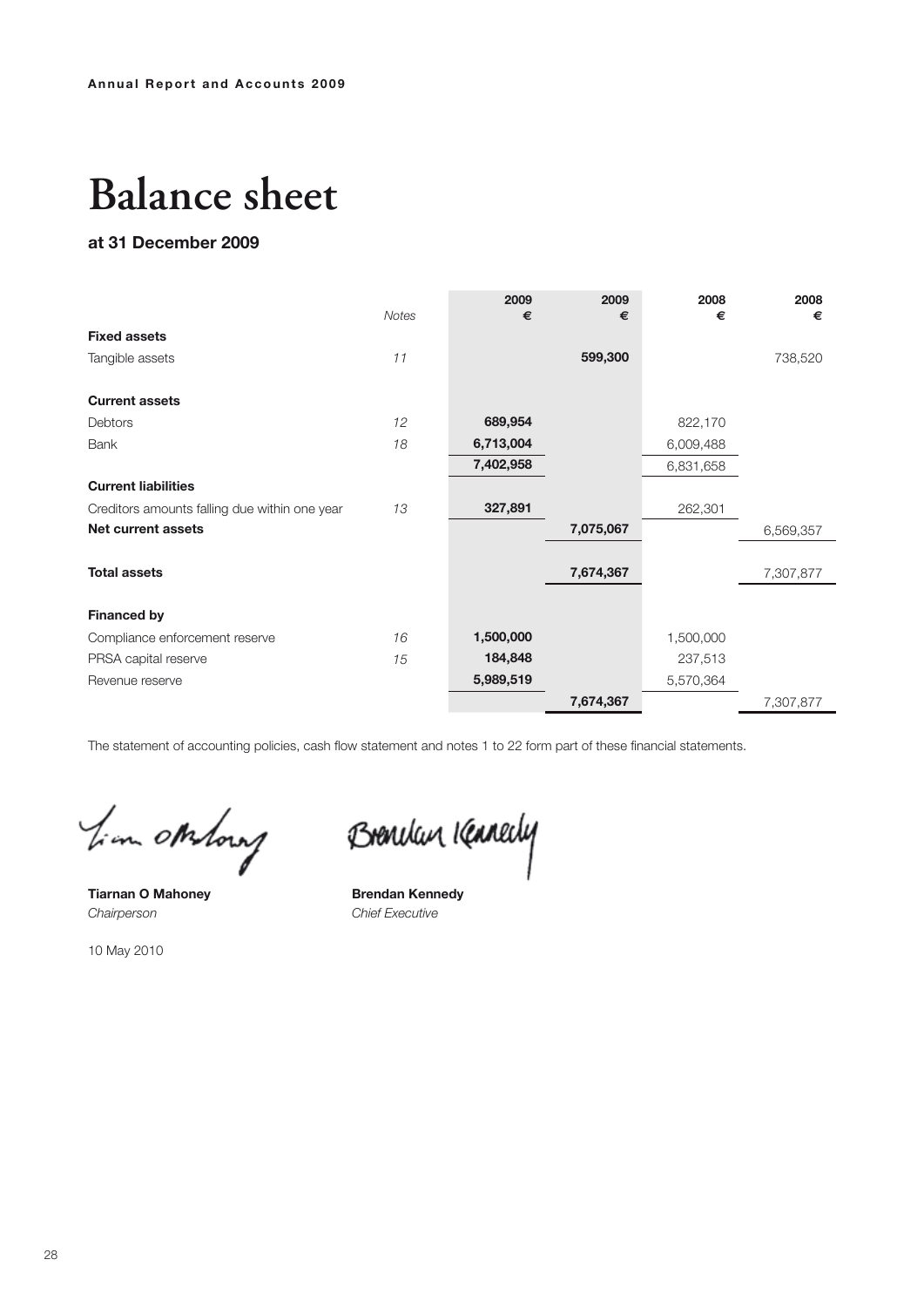# **Cash flow statement**

### **for the year ended 31 December 2009**

|                                                          | <b>Notes</b> | 2009<br>€  | 2008<br>€  |
|----------------------------------------------------------|--------------|------------|------------|
| Net cash inflow/(outflow) from operating activities      | 17           | 498,770    | (105, 238) |
| Returns on investments and servicing of finance          |              |            |            |
| Interest received                                        |              | 243,376    | 295,433    |
| Capital expenditure                                      |              |            |            |
| Payments to acquire tangible fixed assets                |              | (38, 630)  | (37,021)   |
| Management of liquid resources                           |              |            |            |
| (Increase)/decrease in short term deposits               |              | (871, 561) | 108,287    |
| (Decrease)/increase in cash                              |              | (168, 045) | 261,461    |
|                                                          |              |            |            |
| Reconciliation of net cash flow to movement in net funds | 18           |            |            |
|                                                          |              |            |            |
| (Decrease)/increase in cash in the year                  |              | (168, 045) | 261,461    |
| Increase/(decrease) in short term deposits               |              | 871,561    | (108, 287) |
| Movement in net funds in the year                        |              | 703,516    | 153,174    |
|                                                          |              |            |            |
| Net funds at 1 January                                   |              | 6,009,488  | 5,856,314  |
| Net funds at 31 December                                 |              | 6,713,004  | 6,009,488  |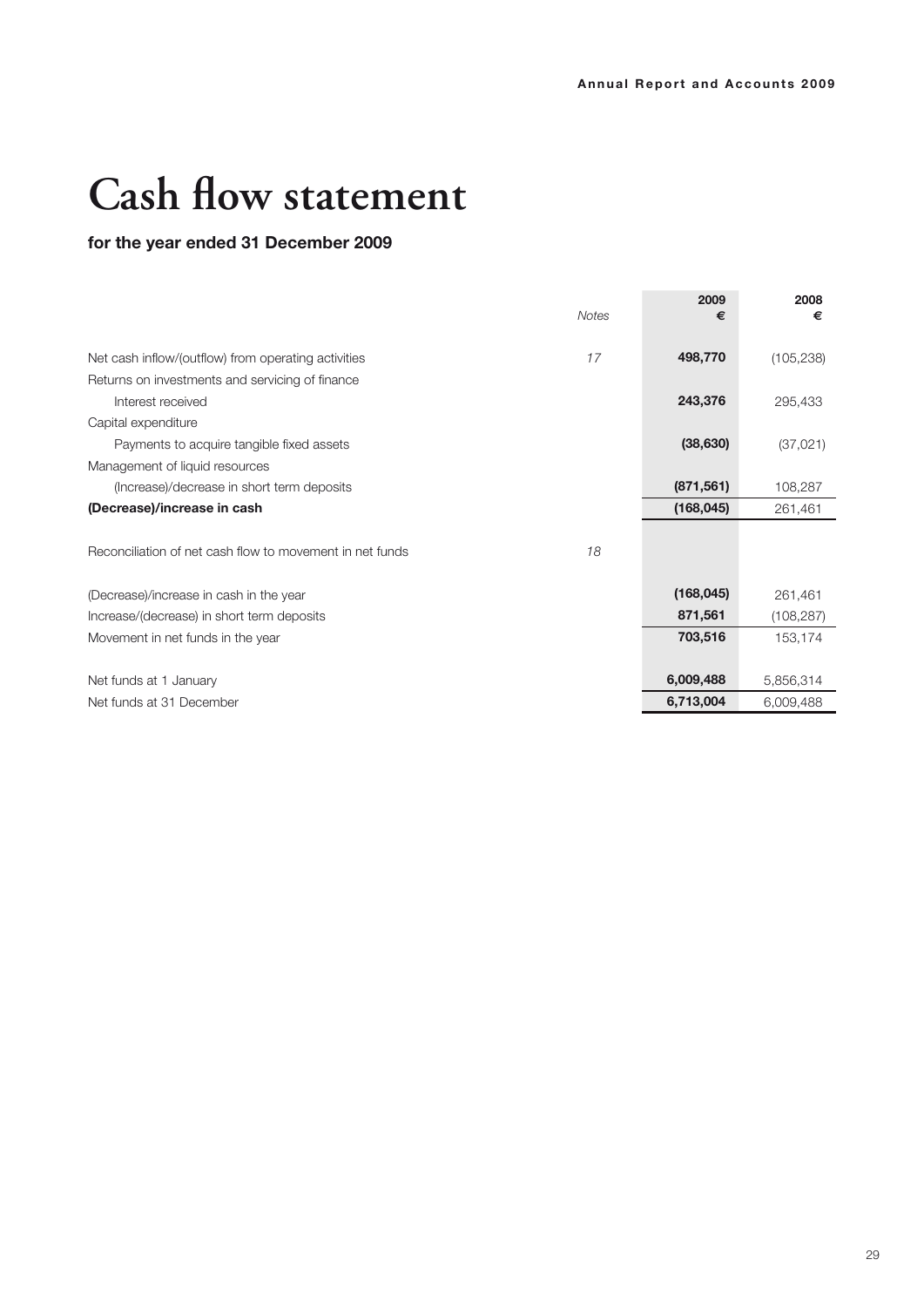# **Notes to the Financial Statements**

### **for the year ended 31 December 2009**

### **1. National Pension Awareness Campaign (NPAC) funding and costs**

The Pensions Board on behalf of the Government continued the NPAC in 2009. The Department of Social Protection allocated €500,000 for the continuation of NPAC in 2009. The primary objective of the NPAC is to heighten pension awareness with a view to increasing pension coverage in Ireland.

The allocation was spent in the following main cost categories:

|                                      | 2009<br>€ | 2008<br>€ |
|--------------------------------------|-----------|-----------|
| Information and awareness activities | 357,963   | 902,655   |
| Project management                   | 96,858    | 84,352    |
| Administration                       | 34.435    | 22,539    |
|                                      | 489,256   | 1,009,546 |

### **2. Other income**

|                      | 2009<br>€ | 2008<br>€ |
|----------------------|-----------|-----------|
| Interest income      | 182,406   | 350,669   |
| Publications         | 450       | 4,150     |
| Miscellaneous income | 12,399    | 5,585     |
|                      | 195,255   | 360,404   |

#### **3. Employee numbers and costs**

The average number of employees excluding contract staff for 2009 was 37 (2008 – 39.5). The aggregate employee and related costs were as follows:

|                                                    | 2009<br>€ | 2008<br>€ |
|----------------------------------------------------|-----------|-----------|
| <b>Salaries</b>                                    | 2,561,305 | 2,503,825 |
| Employer superannuation contributions <sup>1</sup> | 671,363   | 401,027   |
| <b>Employer PRSI contributions</b>                 | 191,812   | 180,523   |
| Superannuation benefits payable                    | 142,664   | 139,779   |
| Contract Staff - general                           | 3,694     | 28,663    |
|                                                    | 3,570,838 | 3,253,817 |

<sup>1</sup> *See note 19.*

Employee Pension Related Deductions for the year amounted to €136,537 this amount was remitted to the Department of Social Protection on a monthly basis.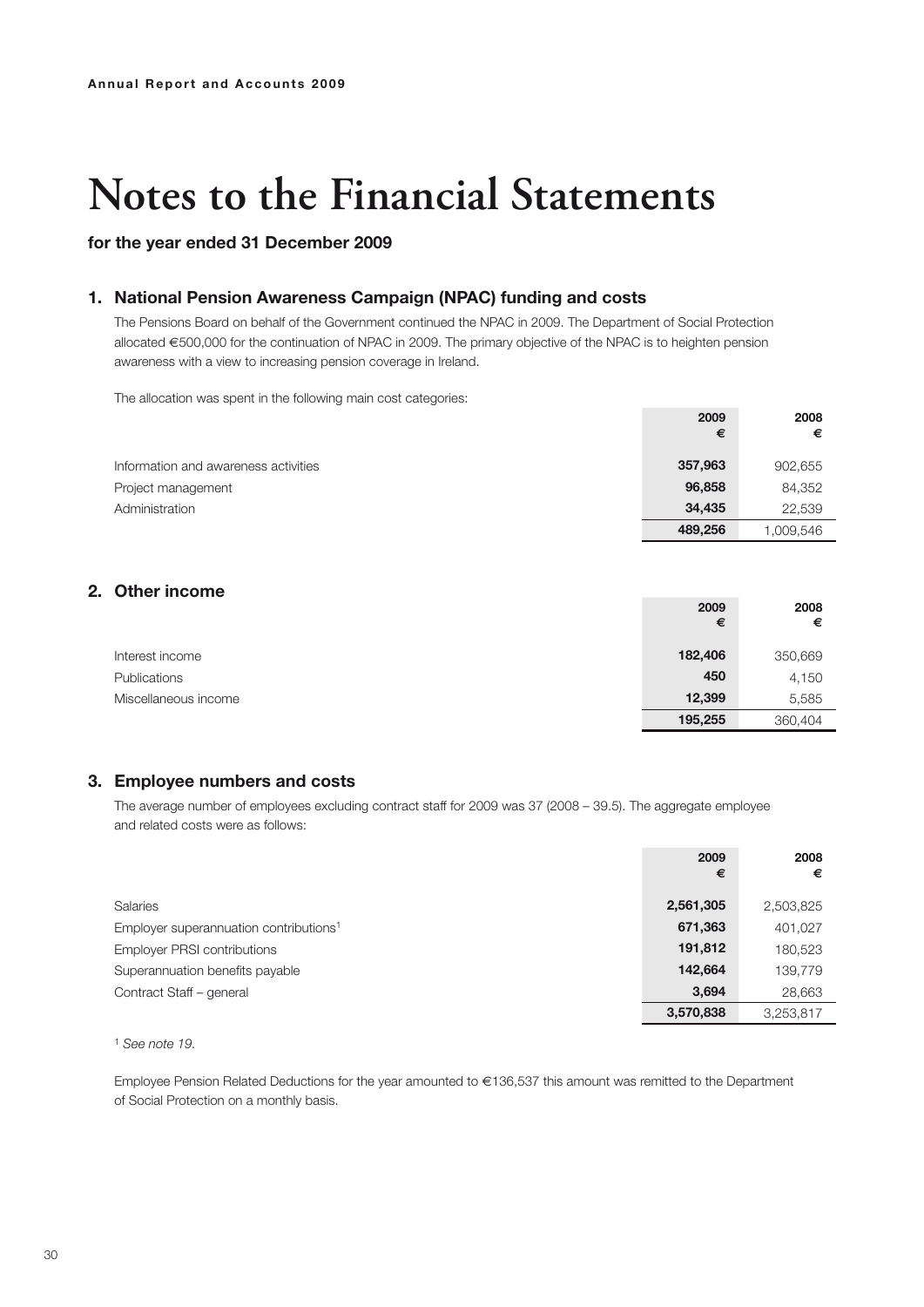### **4. Chief Executive Officer Remuneration**

|                                                   | 2009<br>€ | 2008<br>€ |
|---------------------------------------------------|-----------|-----------|
| Salary                                            | 158,644   | 157,750   |
| Performance related pay <sup>2</sup>              | 6,179     | 14,190    |
| Employer superannuation contribution <sup>3</sup> | 39,661    | 26,281    |
|                                                   | 204,484   | 198.221   |

<sup>2</sup> *Payment related to period 1 January 2008 to 31 December 2008.*

<sup>3</sup> *The contribution rate increased from 16.66% to 25% in 2009 see note 19.*

The Chief Executive's pension entitlements do not exceed the standard entitlements provided in the model public sector defined benefit superannuation scheme.

### **5. Board members' fees and expenses**

|            | 2009<br>€ | 2008<br>€ |
|------------|-----------|-----------|
| Board fees | 130,667   | 136,743   |
| Expenses   | 639       | 683       |
|            | 131,306   | 137,426   |

### Board Fees4

|                                 | 2009<br>€ | 2008<br>€ |
|---------------------------------|-----------|-----------|
| Tiarnan O Mahoney - Chairperson | 13,067    | 14,000    |
| Rosheen Callendar               | 8,400     | 9,000     |
| Fergus Whelan                   | 8,400     | 9,000     |
| Marie Daly                      | 8,400     | 9,000     |
| Mary O'Donnell                  | 8,400     | 9,000     |
| Michael O'Halloran              | 8,400     | 9,000     |
| Rosalind Briggs                 | 8,400     | 9,000     |
| Julian Caplin                   | 8,400     | 9,000     |
| John Dillane                    | 8,400     | 9,000     |
| Emer O'Flanagan                 | 8,400     | 9,000     |
| Gerry Ryan                      | 8,400     | 9,000     |
| Dervla Tomlin                   | 8,400     | 9,000     |
| Mary Wade                       | 8,400     | 9,000     |
| Niall Walsh                     | 8,400     | 9,000     |
| Michael Ryder                   | 8,400     | 5,743     |
|                                 | 130,667   | 136,743   |

4 *10% reduction in fees with effect from 1 May 2009.*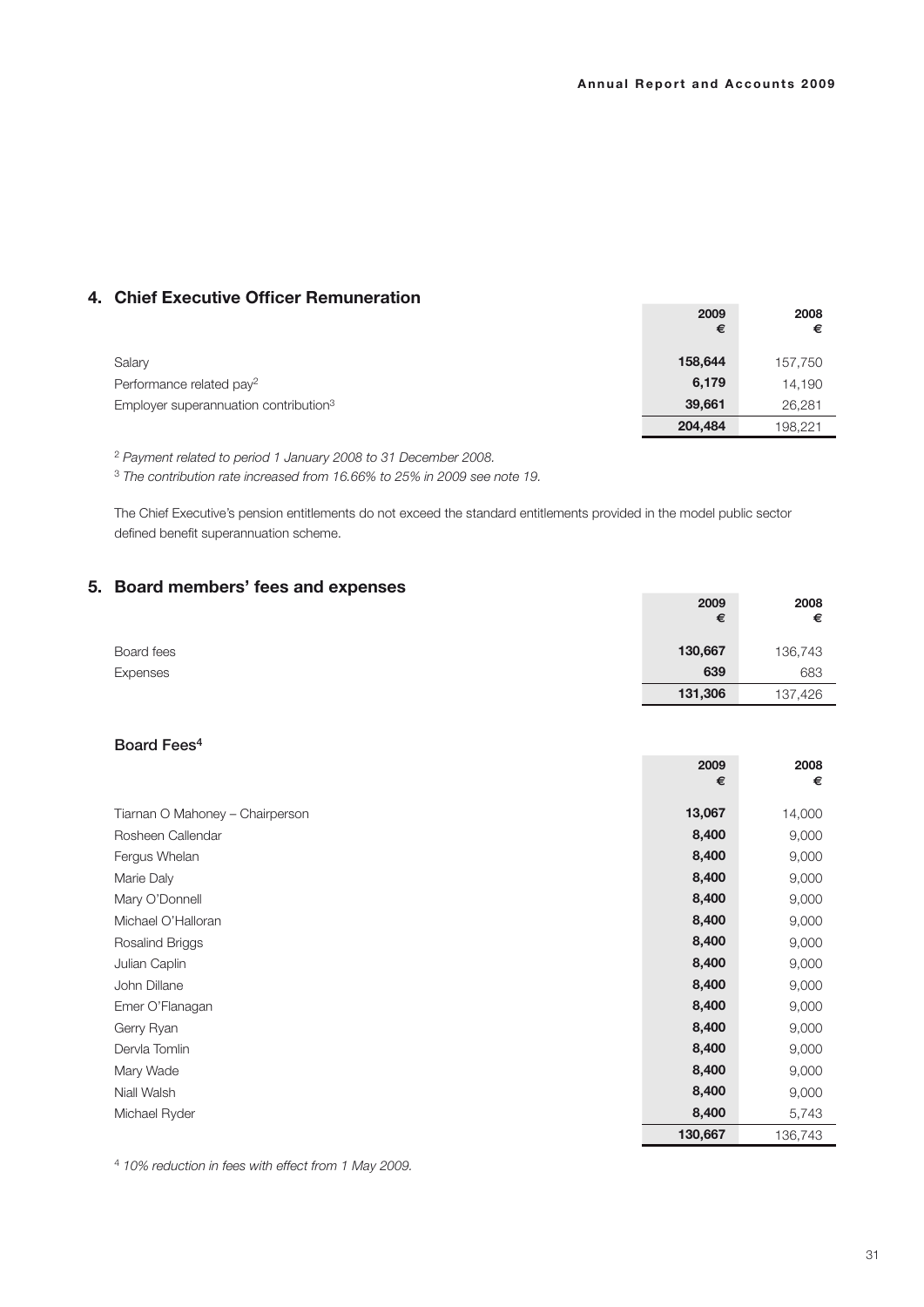*Notes to the Financial Statements continued*

#### **6. Rent and office expenses**

| <b>TIONS QUIDE ON DAPONDOU</b> | 2009<br>€ | 2008<br>€ |
|--------------------------------|-----------|-----------|
| Rent                           | 568,474   | 567,917   |
| Service charge                 | 52,264    | 49,502    |
| Rates                          | 64,107    | 62,061    |
| Electricity                    | 28,233    | 28,941    |
| Cleaning                       | 28,343    | 30,618    |
| General maintenance            | 13,787    | 23,553    |
| Offsite storage                | 4,536     | 4,555     |
|                                | 759,744   | 767,147   |

The Board occupies office premises at Verschoyle House, Lower Mount Street, Dublin 2, under a 25 year lease, which commenced on 16 July 2001.

### **7. Recruitment, training and education**

| <b>The community of all analysis and computer</b> | 2009<br>€ | 2008<br>€ |
|---------------------------------------------------|-----------|-----------|
| Recruitment and staff costs                       | 34,315    | 59,738    |
| Training and education                            | 65.391    | 80,891    |
|                                                   | 99,706    | 140.629   |

### **8. Information, research and publicity**

| <u>IIIIUIIIIIauuii, research and publicity</u> |           |           |
|------------------------------------------------|-----------|-----------|
|                                                | 2009<br>€ | 2008<br>€ |
| Advertising and awareness activities           | 251,565   | 873,798   |
| Printing and publications                      | 44.434    | 93,111    |
| Information stands and launches                | 49,645    | 45.776    |
| Research                                       | 21,769    | 16.905    |
|                                                | 367,413   | 1.029.590 |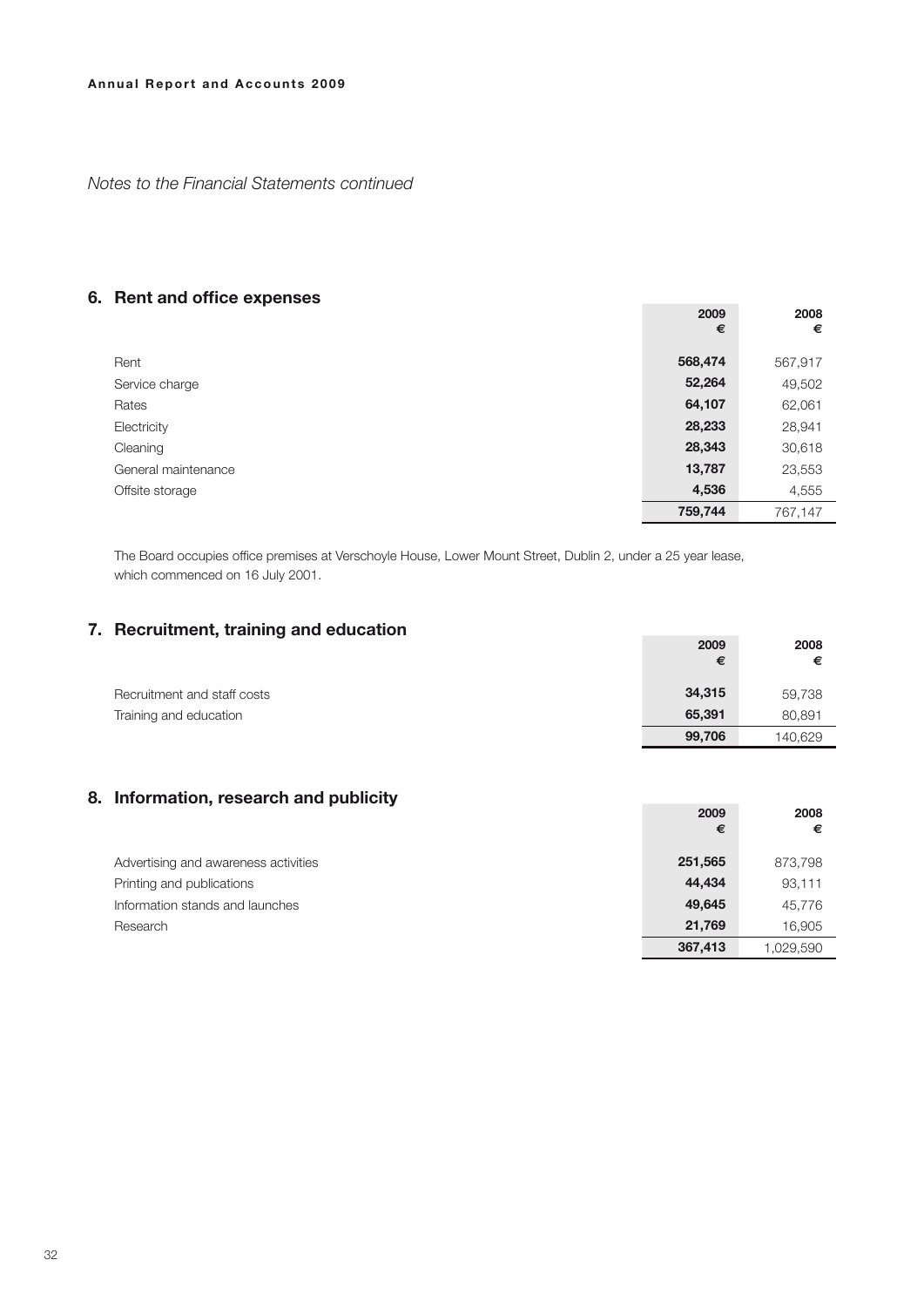### **9. Consultancy and other professional fees**

| Sonowitanty and other profectional reco | 2009<br>€ | 2008<br>€ |
|-----------------------------------------|-----------|-----------|
| Legal advice                            | 184,503   | 404.794   |
| Project development <sup>5</sup>        | 212,768   | 50,061    |
| Public relations and information        | 83,518    | 92,764    |
| Investigations and compliance support   | 82,941    |           |
| Technical/pension consultancy fees      | 13,070    | 297.384   |
| Internal audit fees                     | 17,010    | 15,156    |
| Statutory audit fees                    | 14,100    | 15,000    |
| Recruitment consultancy                 | 2,994     | 5,558     |
| Other                                   | 39,513    | 41,576    |
|                                         | 650,417   | 922.293   |

<sup>5</sup> *2009 cost related to development of trustee e-learning system and website redevelopment.*

### **10. General administration**

| . UCIICI di dullillisti duvil          | 2009<br>€ | 2008<br>€ |
|----------------------------------------|-----------|-----------|
| Stationery and administration expenses | 91,566    | 103,268   |
| Telephone and postage                  | 47,937    | 48,261    |
| Computer maintenance and consumables   | 119,050   | 56,820    |
| Travel and subsistence                 | 26,833    | 39,146    |
| Insurances                             | 59,346    | 56,202    |
| Interest and charges                   | 811       | 1,230     |
|                                        | 345,543   | 304.927   |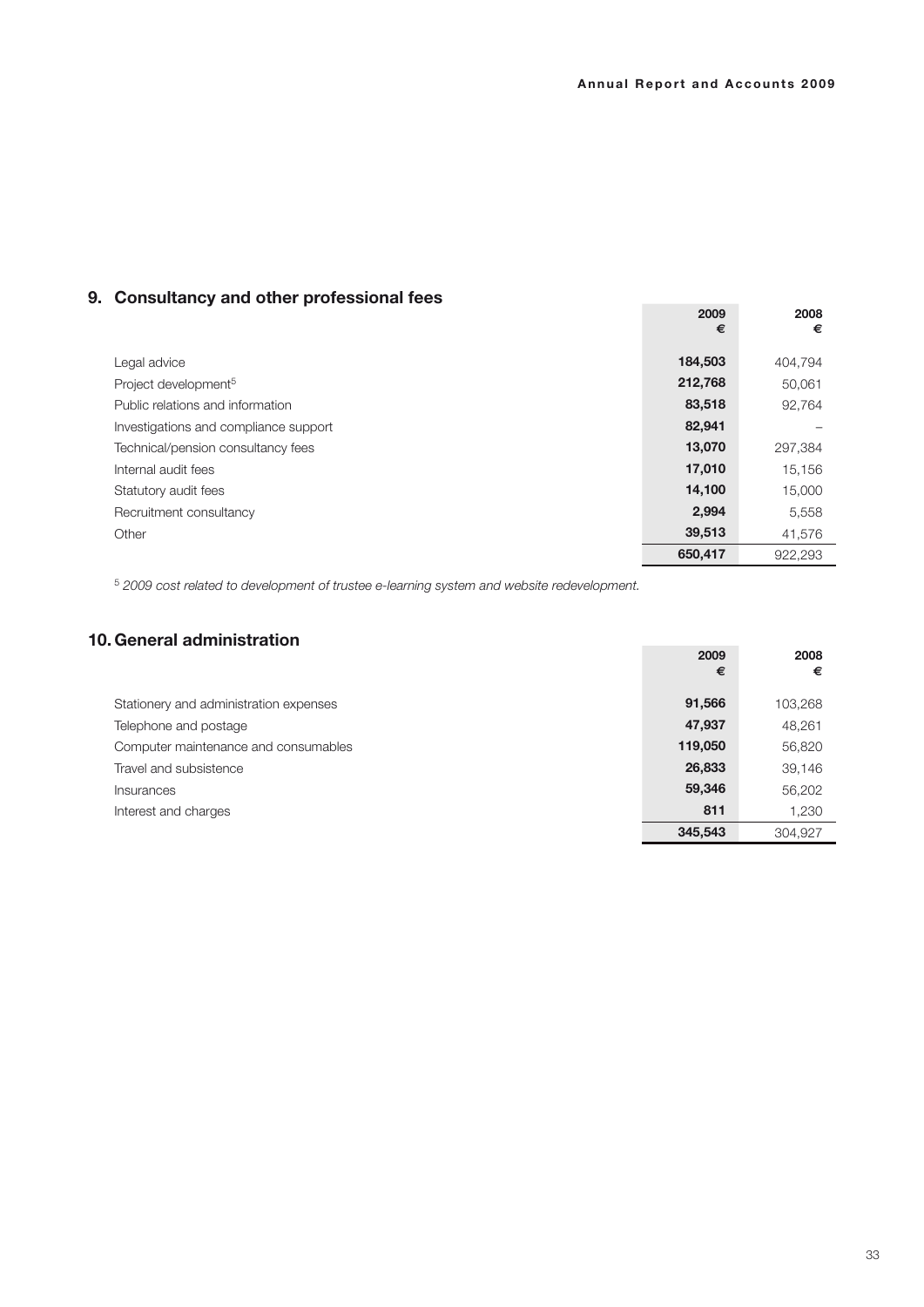*Notes to the Financial Statements continued*

### **11. Tangible fixed assets**

|                                 | Leasehold<br><b>improvements</b><br>€ | Computer<br>equipment<br>€ | Office<br>furniture<br>€ | Office<br>equipment<br>€ | <b>Total</b><br>€ |
|---------------------------------|---------------------------------------|----------------------------|--------------------------|--------------------------|-------------------|
| <b>Cost or Valuation</b>        |                                       |                            |                          |                          |                   |
| At 1 January 2009               | 1,157,692                             | 805,874                    | 200,144                  | 122,604                  | 2,286,314         |
| Additions in year               |                                       | 20,467                     | 913                      | 17,250                   | 38,630            |
| Disposals in year               |                                       |                            |                          | (17, 424)                | (17, 424)         |
| At 31 December 2009             | 1,157,692                             | 826,341                    | 201,057                  | 122,430                  | 2,307,520         |
| <b>Accumulated Depreciation</b> |                                       |                            |                          |                          |                   |
| At 1 January 2009               | 605,600                               | 655,950                    | 179,861                  | 106,383                  | 1,547,794         |
| Charge for year                 | 77,179                                | 81,499                     | 6,045                    | 13,127                   | 177,850           |
| Disposals in year               |                                       |                            |                          | (17, 424)                | (17, 424)         |
| At 31 December 2009             | 682,779                               | 737,449                    | 185,906                  | 102,086                  | 1,708,220         |
| <b>Net Book Value</b>           |                                       |                            |                          |                          |                   |
| At 31 December 2008             | 552,092                               | 149,924                    | 20,283                   | 16,221                   | 738,520           |
| At 31 December 2009             | 474,913                               | 88,892                     | 15,151                   | 20,344                   | 599,300           |

### **12. Debtors**

| .<br>Amounts falling due within one year: | 2009<br>€ | 2008<br>€ |
|-------------------------------------------|-----------|-----------|
| Fee income                                | 560,000   | 570,000   |
| Accrued interest receivable               | 43,905    | 109,308   |
| Prepayments and accrued income            | 75,126    | 131,556   |
| Debtors other                             | 10,923    | 11,306    |
|                                           | 689,954   | 822.170   |

### **13. Creditors**

|                                      | €       | €       |
|--------------------------------------|---------|---------|
| Amounts falling due within one year: |         |         |
| Expense accruals                     | 159,764 | 115,374 |
| Tax creditor                         | 81,233  | 76,585  |
| <b>DSFA</b> creditor                 | 56,000  | 34,000  |
| Trade creditors                      | 30,894  | 36,342  |
|                                      | 327,891 | 262,301 |

2009

2008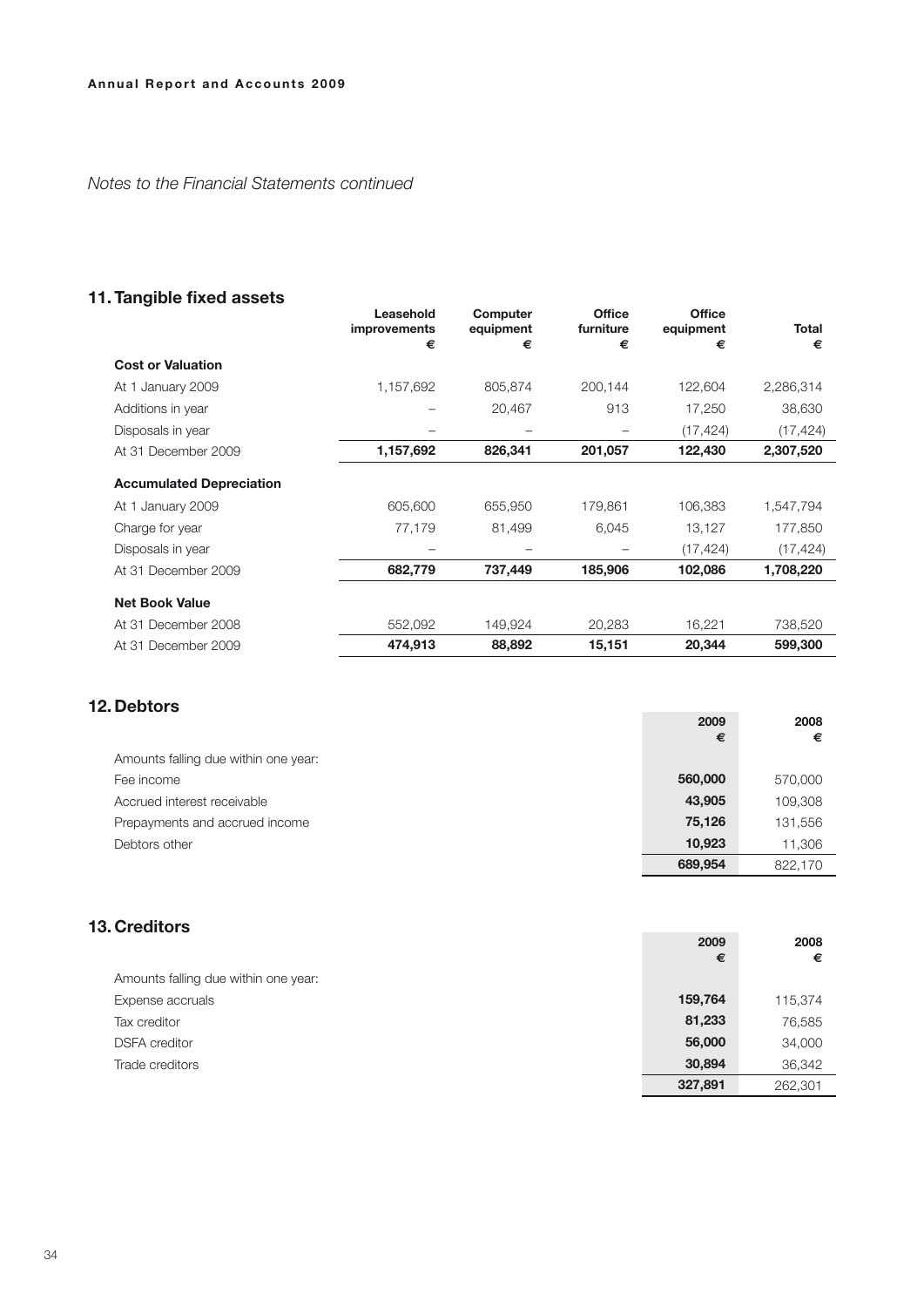### **14. Financial commitments**

#### (i) Capital commitments

In February 2010 the Board approved awarding the tender for the replacement of the existing scheme registration system with a new Data Management Solution subject to contract agreement.

The estimated value of this contract is €600,000 (inclusive of VAT). This figure includes a three year maintenance element of €138,000.

#### (ii) Operating leases

The Board had commitments payable in the next twelve months under non-cancellable operating leases as follows:

|                               | 2009    | 2008    |
|-------------------------------|---------|---------|
|                               | €       |         |
| Lease of office accommodation |         |         |
| Expiring after five years     | 555,000 | 555,000 |

#### **15.PRSA capital reserve**

| $\cdots$ $\cdots$ $\cdots$ $\cdots$                                  | 2009<br>€ | 2008<br>€ |
|----------------------------------------------------------------------|-----------|-----------|
| At beginning of year<br>Transfer from Income and Expenditure Account | 237.513   | 300.422   |
| Amortisation – prior year's acquisitions                             | (52,665)  | (62,909)  |
| At end of year                                                       | 184.848   | 237.513   |

#### **16. Compliance enforcement reserve**

| . OUITING THE CHILD CONTENT TOUCH TO | 2009<br>€ | 2008<br>€ |
|--------------------------------------|-----------|-----------|
| At beginning and end of year         | 1,500,000 | 300,000   |
| Transfer from revenue reserve        | -         | 000,000.  |
| At year end                          | 1,500,000 | .500,000  |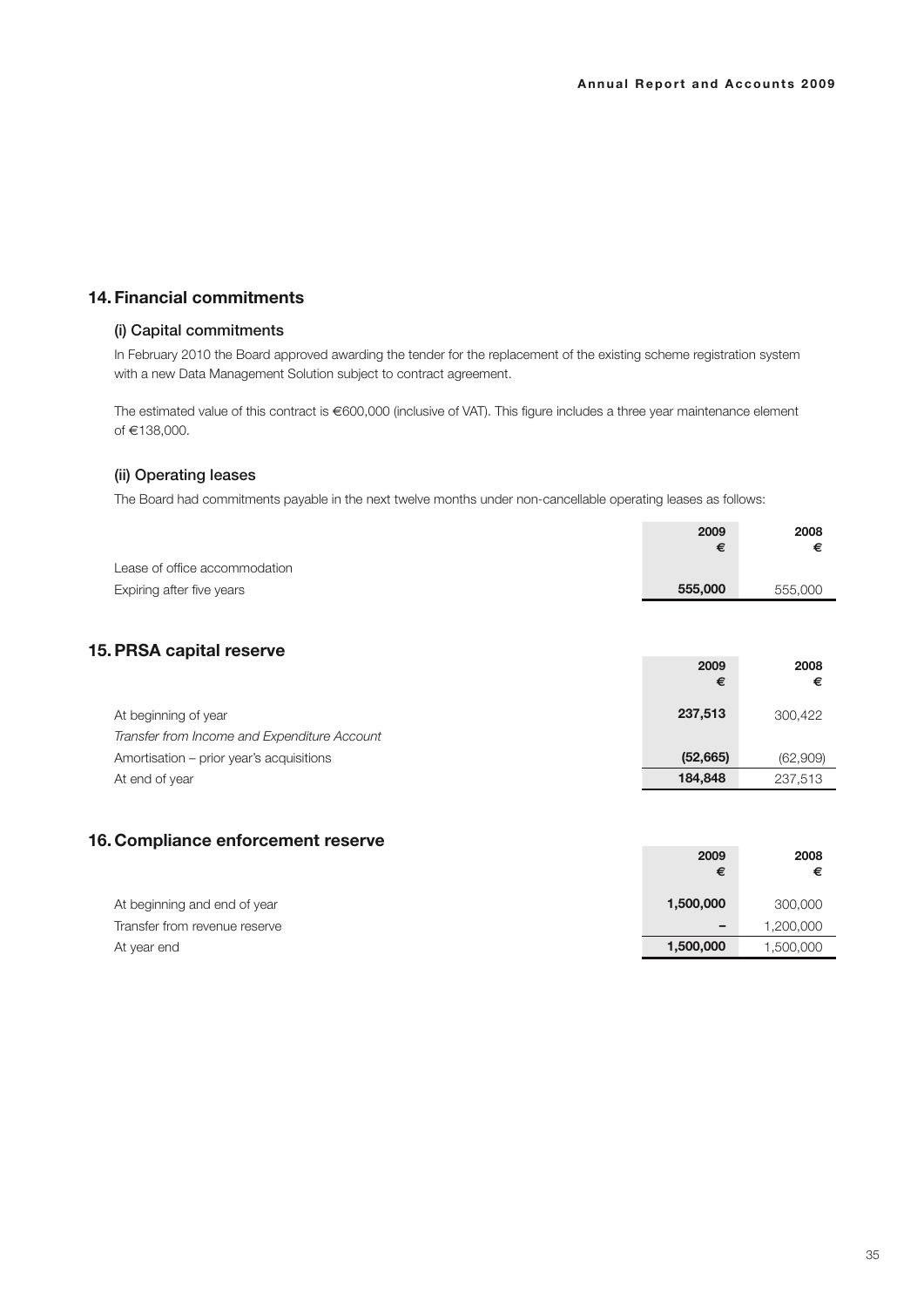*Notes to the Financial Statements continued*

### **17. Reconciliation of surplus for the year to net cash from operating activities**

| to net cash from operating activities               | 2009         | 2008       |
|-----------------------------------------------------|--------------|------------|
|                                                     | €<br>419,155 | €          |
| Surplus for year                                    |              | 293,531    |
| Non operating items                                 |              |            |
| Interest received                                   | (243, 376)   | (295, 433) |
| Loss from sale of fixed asset                       |              | 29         |
|                                                     |              |            |
| Non cash items                                      |              |            |
| Transfer (from) PRSA capital reserve                | (52,665)     | (62,909)   |
| Depreciation                                        | 177,850      | 201,543    |
| Decrease/(increase) in debtors                      | 132,216      | (134, 448) |
| Increase/(decrease) in non capital creditors        | 65,590       | (107, 551) |
| Net cash inflow/(outflow) from operating activities | 498,770      | (105, 238) |

### **18.Analysis of charges in net funds**

| s. Analysis of charges in het funds | At 1<br>January<br>2009<br>€ | Cash<br>flow<br>€ | At 31<br><b>December</b><br>2009<br>€ |
|-------------------------------------|------------------------------|-------------------|---------------------------------------|
| Cash at bank and on hand            | 755.394                      | (168, 045)        | 587,349                               |
| Short term deposits                 | 5.254.094                    | 871.561           | 6,125,655                             |
|                                     | 6,009,488                    | 703.516           | 6,713,004                             |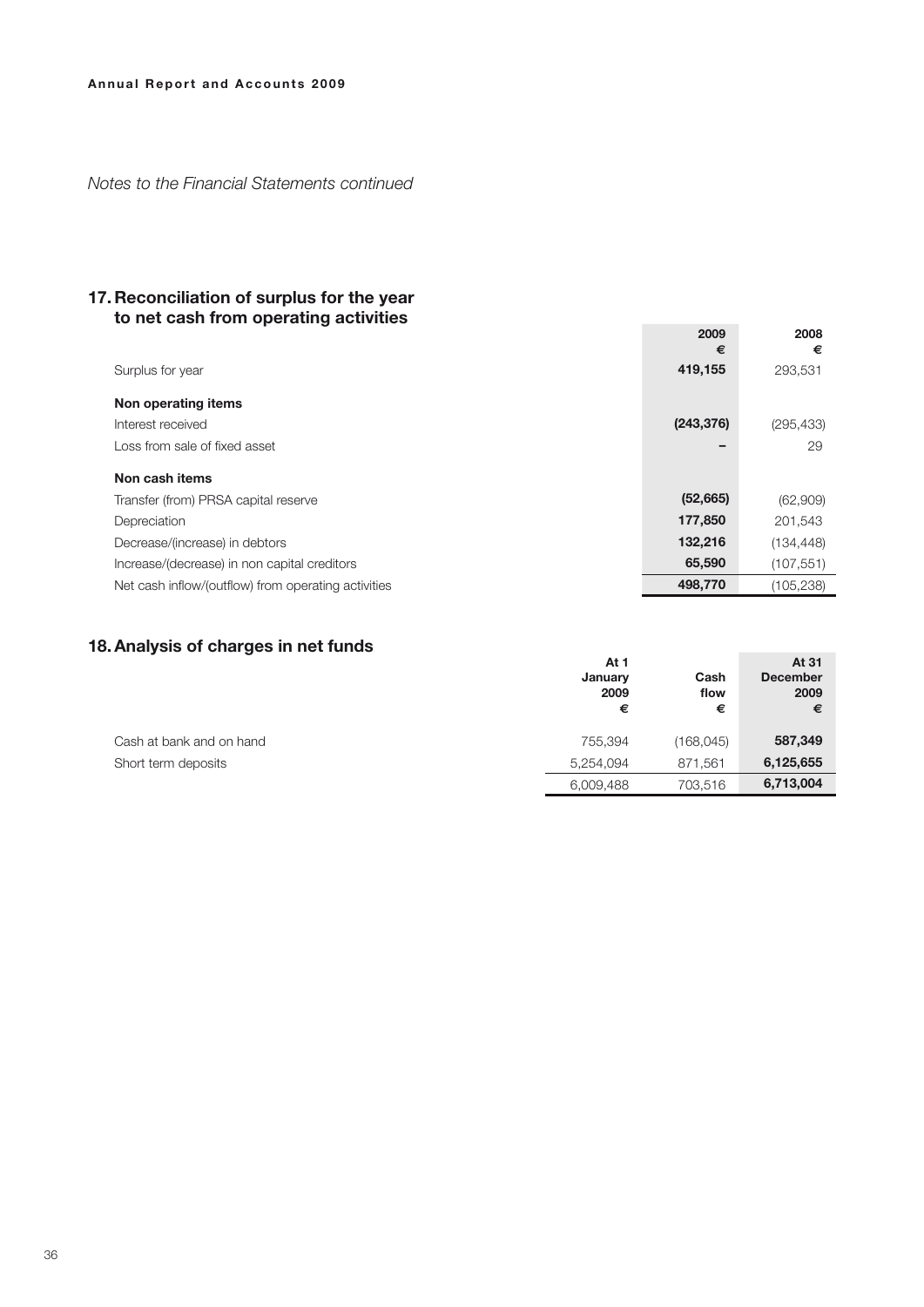#### **19.Accounting treatment for retirement benefits6**

The Board operates a defined benefit pension scheme for its employees. The scheme structure is based on the Public Service Model and is approved by the Minister for Social Protection and the Minister for Finance. Pension benefits payable under the scheme are funded by the Exchequer.

In addition, the Pensions Board arrangements have a number of specific characteristics:

- $\blacksquare$  the Board makes an agreed contribution to the Department of Social Protection
- $\blacksquare$  the contribution comprises an employee element along with an employer element. The employer contribution amounts to 25% of gross pay for employees paying PRSI at the A rate and 30% of gross pay for employees paying PRSI at the D rate and is paid by the Board
- n there is an explicit commitment from the Department of Social Protection, with the agreement of the Department of Finance, that the Exchequer will meet the cost of benefits as they fall due.

The Board considers that its pension arrangements as described above have the same financial effect from the Board's point of view as a defined contribution scheme. It is of the view that the provisions of Financial Reporting Standard 17, Accounting for Retirement Benefits, which arise under defined benefit schemes are not appropriate to its circumstances. Accordingly it accounts for its contribution as if the scheme was a defined contribution scheme.

<sup>6</sup> *See note 3.*

#### **20. Board members – disclosure of transactions**

The Board in accordance with the Code of Practice for the Governance of State Bodies has a Code of Business Conduct in place for board members and employees. This code includes guidance in relation to the disclosure of interests by Board members and these procedures have been adhered to by the Board during the year. The Board from time to time engages the services of appropriately qualified outside consultants to undertake assignments to assist the Board in its work. Such contractual arrangements are subject to the normal tendering procedures, which apply throughout the public service. The award of any particular project is a matter for decision by the Board having regard to the requirements of the work to be carried out. Given the nature of its business the Board may enter into contractual arrangements with undertakings in which Board members are employed or are otherwise interested.

During 2009 the Board incurred fees payable to third parties, including legal fees, in respect of professional services in the amount of €650,417 inclusive of VAT. None of these fees paid by the Board related to companies in which Board members had an interest or were employed.

#### **21. Taxation**

The Board is exempt from Corporation Tax under Section 220 of the Taxes Consolidation Act 1997.

#### **22.Approval of financial statements**

The financial statements were approved by the Board on 10 May 2010.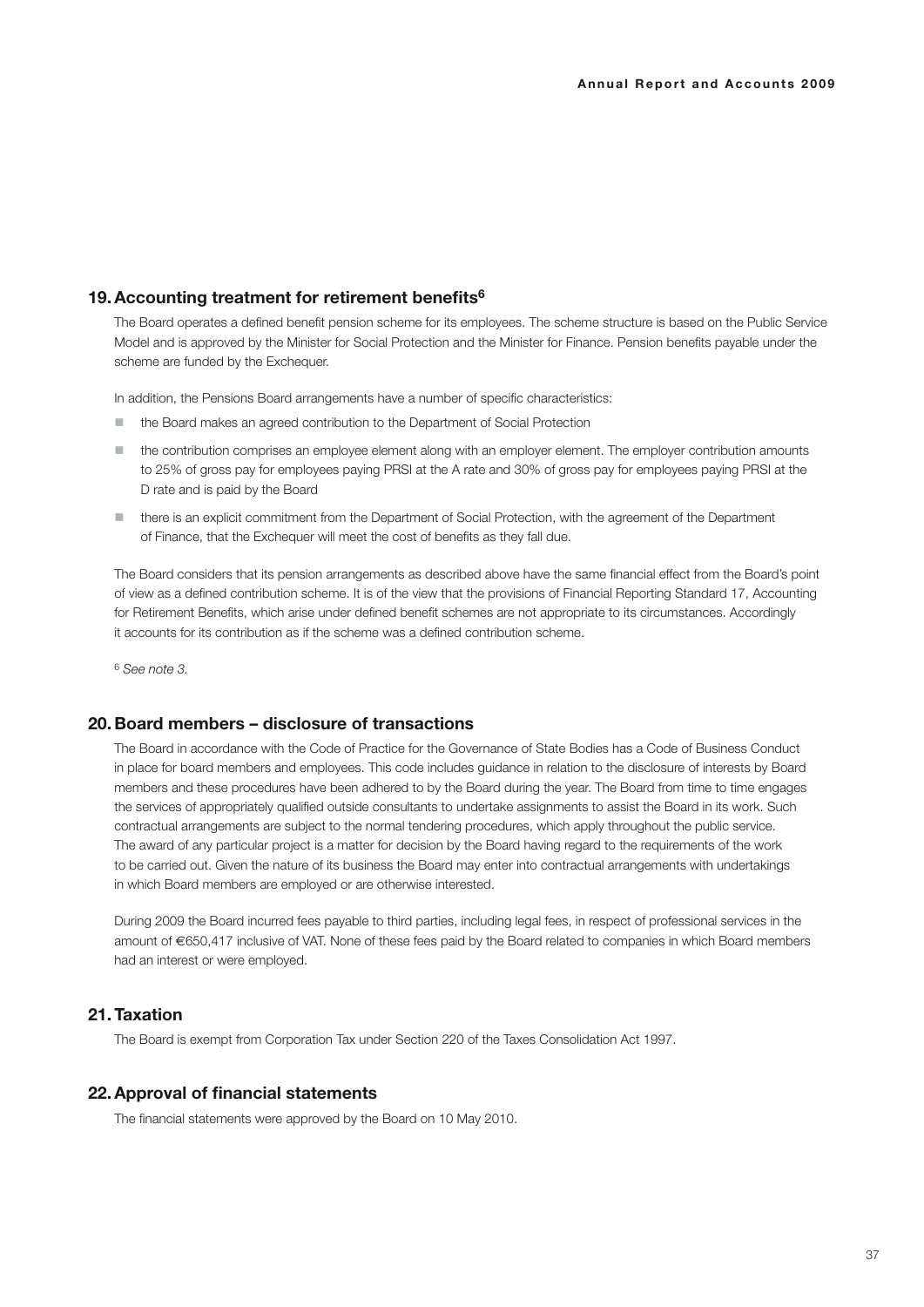# **Prompt Payment of Accounts Act, 1997**

The Pensions Board comes under the remit of the Prompt Payment of Accounts Act, 997, which came into effect on 2 January 1998.

In accordance with the requirements as set out in Section 12 of the Act, we wish to report as follows:

- n the Board confirms that it is complying with the Prompt Payment of Accounts Act, 1997 which came into effect on 2 January 1998
- it is the policy of the Board to ensure that all invoices are paid promptly
- $\Box$  almost all invoices are paid within 30 working days of their receipt
- in the event of a written contract, invoices are paid in line with the terms of the contract
- n in addition the Board has put in place a computerised system designed to assure itself on a look back basis that there has been compliance with the payment provisions of the Act
- n in the event of a dispute between the Board and a supplier, there is a procedure in place whereby contact between the Board and supplier, concerning the dispute, is recorded
- the procedure referred to can only provide reasonable and not absolute assurance against non-compliance with the Act
- no late payments arose during 2009 and accordingly no penalty interest payments were made in the year.

In conclusion, I am satisfied that the action the Board is taking in dealing with the Prompt Payment of Accounts Act, 1997, is in compliance with the Act.

Brencken Kennedy

Brendan Kennedy *Chief Executive*

10 May 2010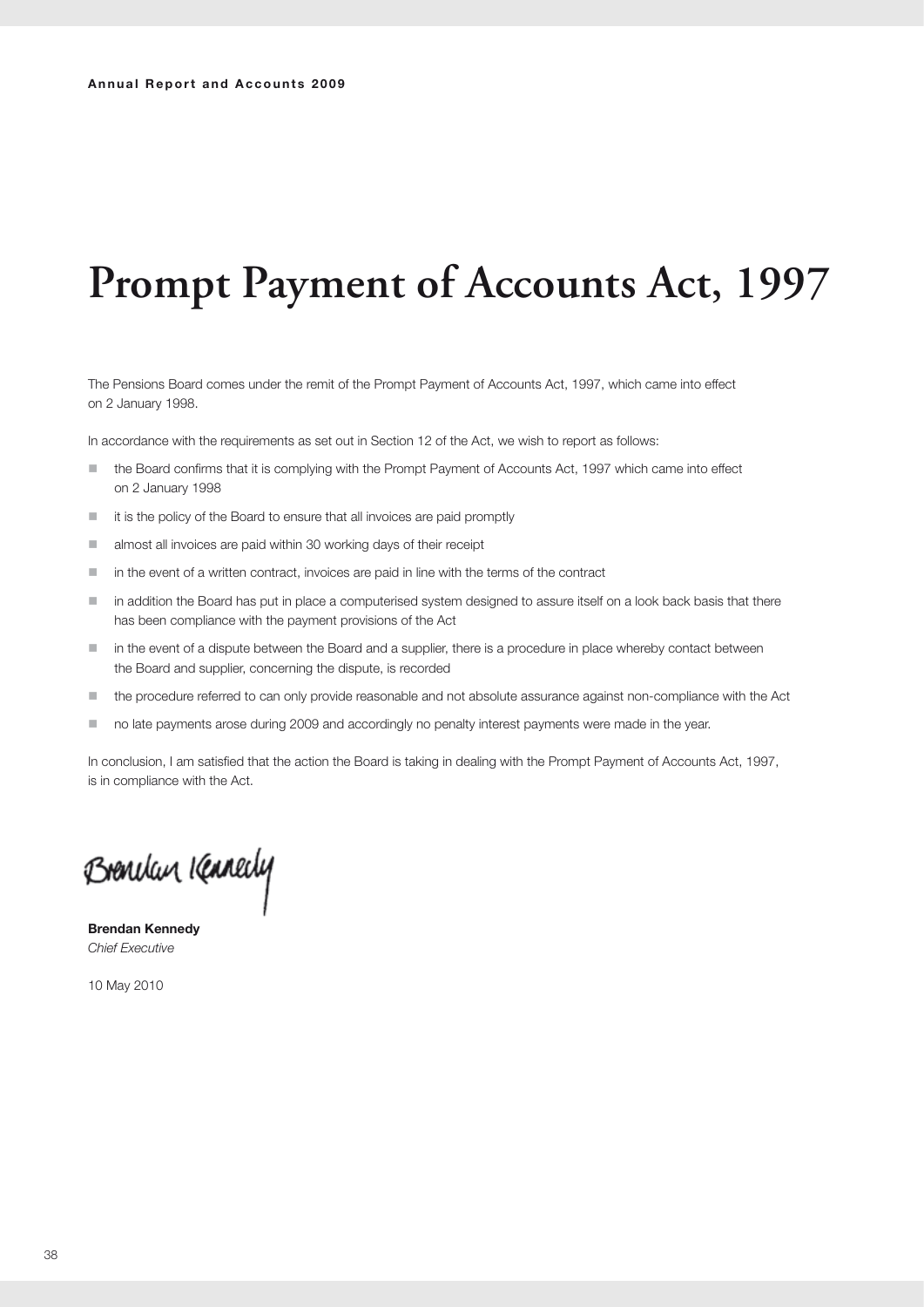# **Appendices**

| Appendix I – Reporting progress on our strategic objectives – at a glance guide | 40 |
|---------------------------------------------------------------------------------|----|
| Appendix II – Enquiries received by the Board and enquirer profile              | 44 |
| Appendix III – Customer Action Plan (CAP)                                       | 46 |
| Appendix IV - Abbreviations                                                     | 48 |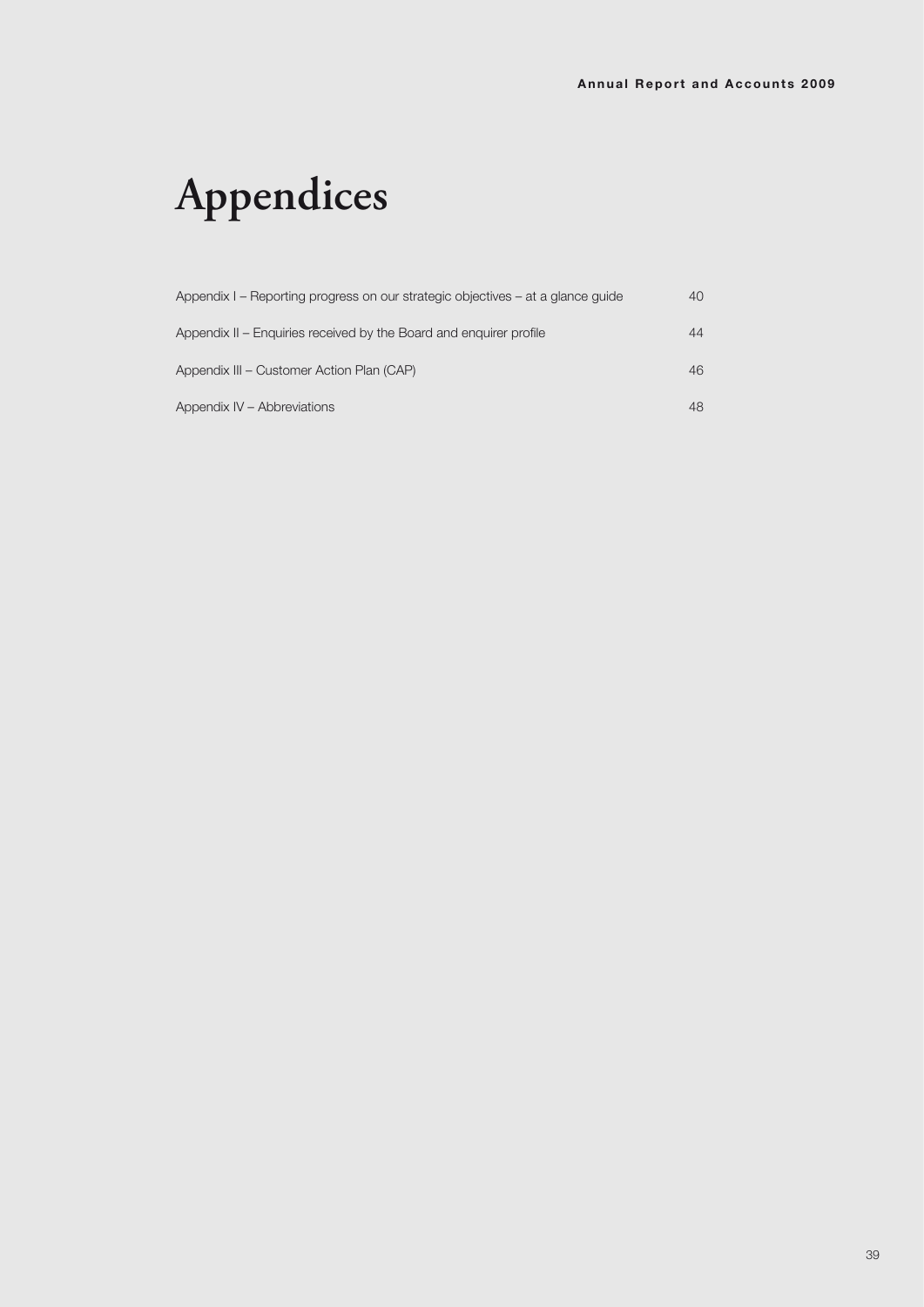# **Appendix I**

### **Reporting progress on our strategic objectives – at a glance guide**

|     | <b>Objectives</b>                                                                                                                                                                                                                               | Progress 2009                                                                                                                                                                                                                                                         | <b>Responsibility</b>                 |  |
|-----|-------------------------------------------------------------------------------------------------------------------------------------------------------------------------------------------------------------------------------------------------|-----------------------------------------------------------------------------------------------------------------------------------------------------------------------------------------------------------------------------------------------------------------------|---------------------------------------|--|
|     | <b>MISSION STATEMENT 1</b><br>To promote the security and protection of members of occupational pension schemes and contributors<br>to Personal Retirement Savings Accounts, in accordance with the Pensions Act, 1990, as amended ("The Act"). |                                                                                                                                                                                                                                                                       |                                       |  |
| (a) | Recommend any statutory changes which<br>would improve the effectiveness of pension<br>regulation and/or supervision having quantified<br>the likely effects in the context of Regulatory<br>Impact Analysis.                                   | Following a recommendation by the Board, an<br>amendment was made to the funding standard<br>regulations to permit land or buildings belonging to the<br>pension scheme to be taken into account in calculating<br>the assets of the scheme for the funding standard. | Legislation                           |  |
|     |                                                                                                                                                                                                                                                 | Regulations were introduced to impose requirements<br>on trustees to provide certain information to scheme<br>members when carrying out a bulk transfer from a<br>pension scheme without the consent of the member.                                                   |                                       |  |
| (b) | Maintain ongoing timely and effective pension<br>supervision.                                                                                                                                                                                   | In 2009 the Board undertook 3 prosecutions and<br>issued on-the-spot fines notices to 51 trustees of<br>18 schemes for a range of offences under the Act.                                                                                                             | Regulation                            |  |
| (C) | Review implementation of the Government<br>principles of Better Regulation in relation to<br>existing and new pension regulation and<br>make any changes.                                                                                       | The Board continues to develop its regulatory regime<br>in accordance with the principles of Better Regulation.                                                                                                                                                       | Legislation                           |  |
| (d) | Review and make any appropriate changes<br>to pension supervision processes within the<br>Board to ensure that these are effective and<br>an efficient use of resources.                                                                        | The supervisory resources of the Board are<br>concentrated in the Regulation Unit.                                                                                                                                                                                    | Regulation,<br>Legislation,<br>Policy |  |
| (e) | Review prosecution and penalties policy of<br>the Board and make any appropriate changes<br>to ensure the greatest level of compliance<br>without incurring excessive costs.                                                                    | The term of imprisonment for breach of Section 58A<br>of the Act was increased to five years.                                                                                                                                                                         | Legislation,<br>Regulation            |  |
| (f) | Review investment regulation and supervision<br>and recommend any appropriate statutory<br>changes to ensure that investment supports<br>the objectives of pension funding.                                                                     | The Board advised the Department of Social<br>Protection on the quantitative investment restrictions<br>required to be implemented under Article 18 (1) (f) of<br>the IORPs Directive.                                                                                | Legislation                           |  |
| (g) | Put in place group Retirement Annuity<br>Contracts supervision.                                                                                                                                                                                 | Trust RACs are subject to regulation by the Board.                                                                                                                                                                                                                    | Legislation                           |  |
|     | (h) Finalise policy decisions arising from EU<br>Pensions Directive and input to proposals<br>for other EU Directives and initiatives relevant<br>to pensions.                                                                                  | The Board continued to be represented at meetings of<br>CEIOPS and the OPC. The Chief Executive of the<br>Board was elected as chair of the OPC during 2009.                                                                                                          | Legislation,<br>Policy                |  |
|     |                                                                                                                                                                                                                                                 | The Board took the lead role in a number of projects<br>relating to cross-border activity such as a review of<br>European social and labour law and of the Budapest<br>Protocol resulting in publication of a survey and a<br>revised Budapest Protocol.              |                                       |  |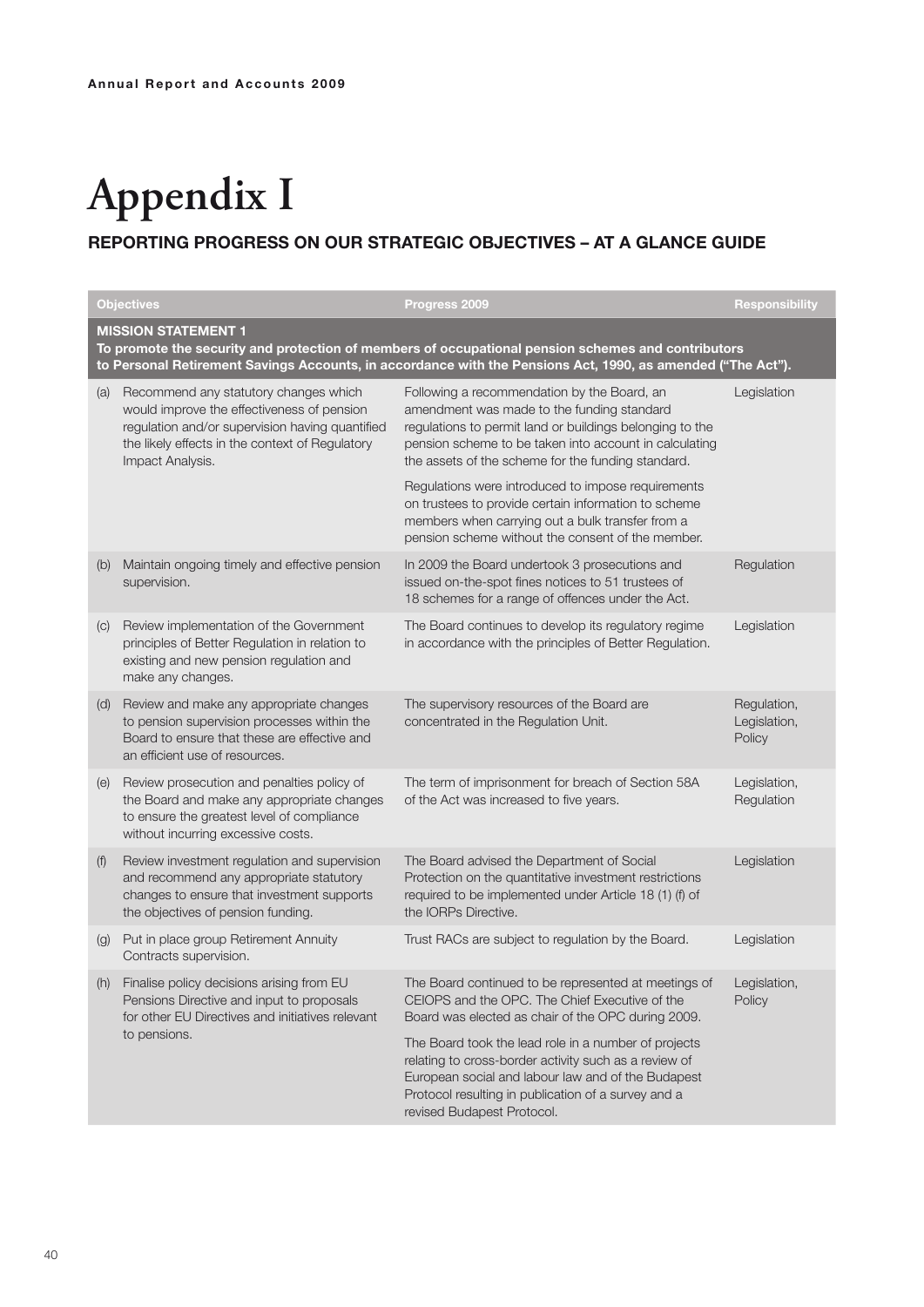|           | <b>Objectives</b>                                                                                                                                                                                                                                  | Progress 2009                                                                                                                                                                                                                            | <b>Responsibility</b> |
|-----------|----------------------------------------------------------------------------------------------------------------------------------------------------------------------------------------------------------------------------------------------------|------------------------------------------------------------------------------------------------------------------------------------------------------------------------------------------------------------------------------------------|-----------------------|
| (i)       | Contribute to EU and international supervisory<br>fora (currently CEIOPS and its working parties)<br>for exchange of information and co-operation<br>among EU pension regulators/supervisors to<br>foster convergence of pension supervision       | A number of CEIOPS questionnaires were completed<br>on relevant aspects of pensions in line with the IORPs<br>Directive.<br>The Board was represented at relevant meetings of                                                            | Policy                |
|           | and development of best practices.                                                                                                                                                                                                                 | CEIOPS, OECD and OPC during 2009.                                                                                                                                                                                                        |                       |
| (j)       | Put in place appropriate processes for<br>operation of cross-border pension business.                                                                                                                                                              | Two applications for cross-border authorisations were<br>received by the Board in 2009.                                                                                                                                                  | Regulation            |
| (k)       | Review the statutory Funding Standard<br>to ensure reasonable balance between<br>facilitating employers to maintain defined<br>benefit schemes and protecting the interests<br>of their members.                                                   | To allow schemes time to take account of<br>amendments introduced via the Social Welfare and<br>Pensions Act, the Board extended the deadline for<br>defined benefit schemes to submit funding proposals<br>for approval.                | Policy                |
| $($ l $)$ | Establish the Board's role in monitoring the<br>system for statutory actuarial pensions work.                                                                                                                                                      | In 2009, the Board continued to fulfil its agreed role<br>in monitoring statutory actuarial pensions work.                                                                                                                               | Policy                |
|           | (m) Liaise with the Financial Regulator with<br>objective of avoiding gaps or overlaps<br>and ensuring appropriate co-operation.                                                                                                                   | Meetings with the Financial Regulator continued<br>in 2009 to discuss areas of mutual interest.                                                                                                                                          | Policy                |
| (n)       | Advise on any statutory changes needed in<br>relation to any pension schemes which may<br>be removed from the list in Schedule C of the<br>Occupational Pension Schemes (Funding<br>Standard) Regulations, 1993 and implement<br>any such changes. | Regulations were introduced with effect from 1 August<br>2008 which updated the list in Schedule C of Part IV of<br>the Act.                                                                                                             | Policy                |
| (O)       | Examine Pension Board enforcement powers<br>in the Pensions Act and recommend any<br>changes which would make these more<br>effective.                                                                                                             | The Social Welfare and Pensions Act 2009 amended<br>Section 3 of the Act so that the admissibility of payslip<br>evidence would be permissible and the term of<br>imprisonment for breach of Section 58A was<br>increased to five years. | Legislation           |
| (p)       | Monitor and keep under review existing<br>legislation to ensure it continues to be<br>effective.                                                                                                                                                   | Continued at all times to monitor and review existing<br>legislation. Disclosure Regulations in relation to items<br>such as bulk transfers without the members' consent<br>were enacted in 2009.                                        | Legislation           |
| (q)       | Participate actively in preparation of any<br>necessary statutory changes and regulations.                                                                                                                                                         | The Board worked with the Department of Social<br>Protection to progress any necessary statutory<br>changes and regulations.                                                                                                             | Regulation            |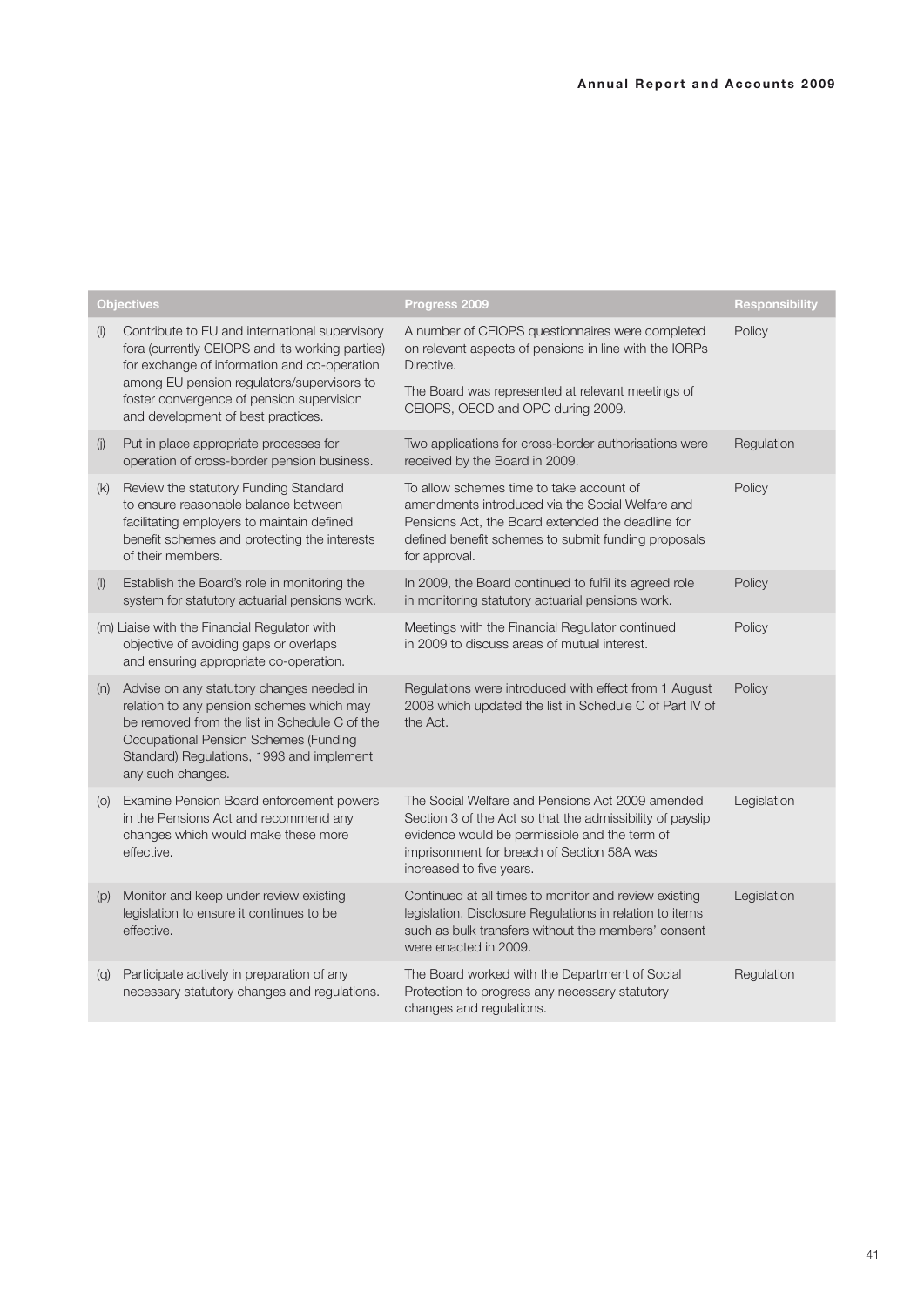|     | <b>Objectives</b>                                                                                                                                                                                                                                      | Progress 2009                                                                                                                                                                                               | Responsibility |  |
|-----|--------------------------------------------------------------------------------------------------------------------------------------------------------------------------------------------------------------------------------------------------------|-------------------------------------------------------------------------------------------------------------------------------------------------------------------------------------------------------------|----------------|--|
|     | <b>MISSION STATEMENT 2</b><br>To promote the development of efficient national pension structures.                                                                                                                                                     |                                                                                                                                                                                                             |                |  |
| (a) | Encourage and support decisions to be taken<br>at national level in response to the National<br>Pensions Review.                                                                                                                                       | Issues addressed in National Pensions Framework<br>published by Government in March 2010.                                                                                                                   | Policy         |  |
| (b) | Examine areas identified in the National<br>Pensions Review for further consideration<br>and debate and take any further action on<br>those which the Board considers appropriate<br>while bearing in mind national and international<br>developments. | Issues addressed in National Pensions Framework<br>published by Government in March 2010.                                                                                                                   | Policy         |  |
| (C) | Report to the Minister for Social Protection<br>on the principles of a mandatory or quasi<br>mandatory pension system and recommend<br>an appropriate system for Ireland.                                                                              | Issues addressed in National Pensions Framework<br>published by Government in March 2010.                                                                                                                   | Policy         |  |
| (d) | Review the use of the Trust structure as the<br>most effective governance system for pension<br>schemes.                                                                                                                                               | The trust structure review is completed.                                                                                                                                                                    | Policy         |  |
| (e) | Participate actively in EU, OECD and other<br>international pension policy initiatives and<br>developments in the best interests of the<br>Irish national pension structures.                                                                          | During 2009 the Board actively participated by<br>attending relevant meetings and providing<br>presentations for numerous meetings.                                                                         | Policy         |  |
| (f) | Input to Department of Justice, Equality and<br>Law Reform on family law issues affecting<br>pensions.                                                                                                                                                 | The Board continued to liaise with the Department of<br>Justice, Equality and Law Reform on relevant pension<br>issues including the Civil Partnership Bill.                                                | Policy         |  |
| (g) | Input to Department of Finance and Revenue<br>on any tax issues affecting pensions.                                                                                                                                                                    | Regular meetings were held during 2009 to identify any<br>areas of concern, in particular in relation to the introduction<br>of the Pensions Insolvency Payment Scheme.                                     | Policy         |  |
| (h) | Review progress towards pension targets<br>in 2008.                                                                                                                                                                                                    | The Board has continued to liaise with the CSO<br>regarding the publication of the pension module of the<br>National Employment Survey. Information from this<br>survey is due to be published during 2010. | Policy         |  |
| (i) | Explore, in consultation with the Department<br>of Social Protection, the possibility of introducing<br>a national pension benefits tracing service.                                                                                                   | Issues addressed in National Pensions Framework<br>published by Government in March 2010.                                                                                                                   | Policy         |  |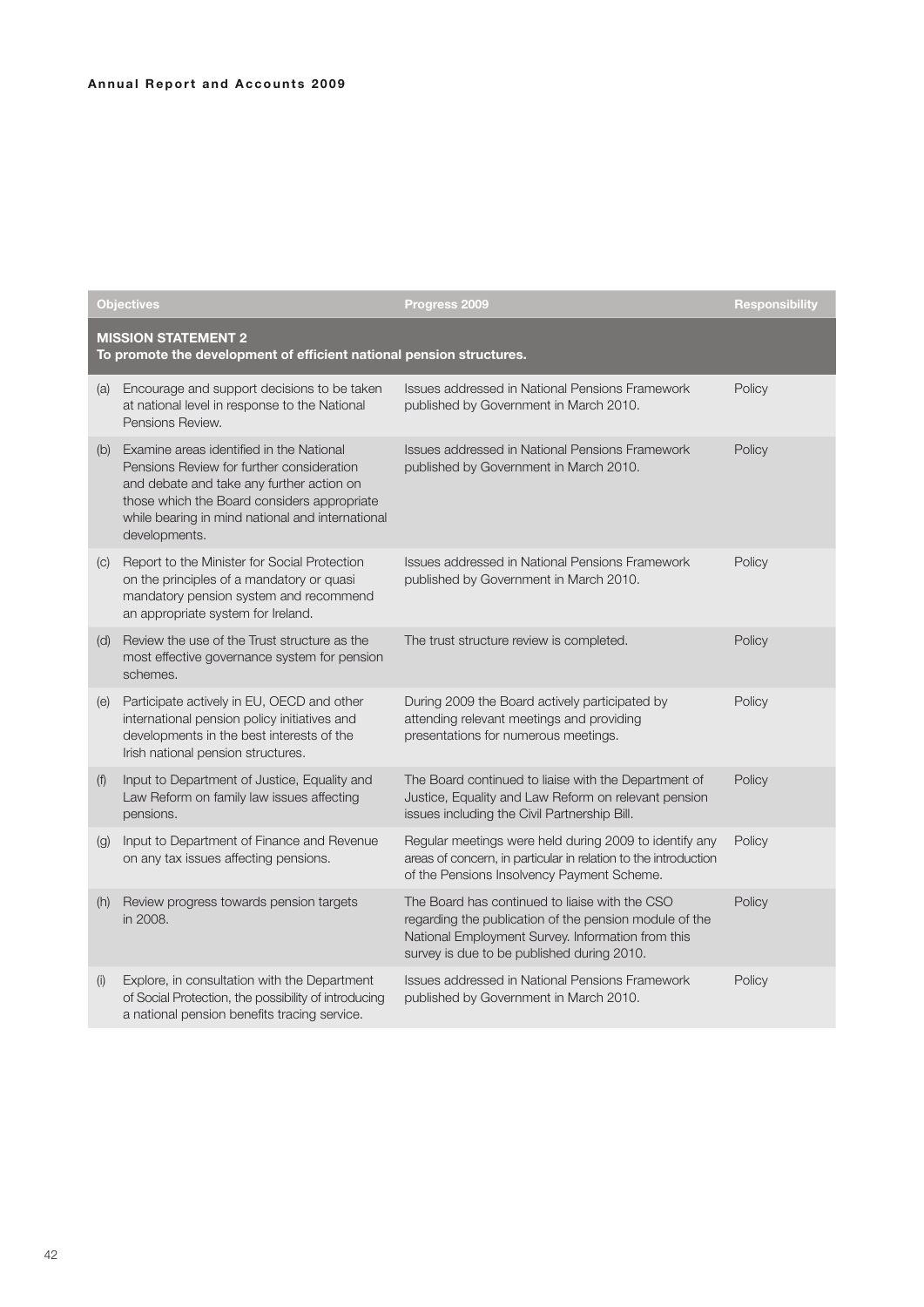|                                                                                                                                                                      | <b>Objectives</b>                                                                                                                                                        | Progress 2009                                                                                                                                                                                               | <b>Responsibility</b> |  |
|----------------------------------------------------------------------------------------------------------------------------------------------------------------------|--------------------------------------------------------------------------------------------------------------------------------------------------------------------------|-------------------------------------------------------------------------------------------------------------------------------------------------------------------------------------------------------------|-----------------------|--|
|                                                                                                                                                                      | <b>MISSION STATEMENT 3</b><br>To promote a level of participation in the national pension system which enables all citizens to acquire<br>an adequate retirement income. |                                                                                                                                                                                                             |                       |  |
| (a)                                                                                                                                                                  | Provide information to pension stakeholders<br>through publications, website, and enquiry<br>service.                                                                    | The Board continued to enhance the delivery of<br>its information services online. All our pensions<br>information booklets are provided free of charge<br>and are available online at www.pensionsboard.ie | Information           |  |
| (b)                                                                                                                                                                  | Organise National Pensions Awareness<br>Campaign sponsored by the Government.                                                                                            | The Board ran a very successful National Pensions<br>Awareness Campaign on behalf of the Government<br>in 2009. The key focus for the year was encouraging<br>people to engage with their pensions.         | Information           |  |
| <b>MISSION STATEMENT 4</b><br>To provide information and authoritative guidance to relevant parties in support of pension security,<br>structures and participation. |                                                                                                                                                                          |                                                                                                                                                                                                             |                       |  |
| (a)                                                                                                                                                                  | Arrange for the conduct of regular surveys<br>of pension coverage in Ireland.                                                                                            | The Board liaised with the CSO in relation to the full<br>pension module survey carried out in quarter IV as part<br>of the Quarterly National Household Survey.                                            | Policy                |  |
|                                                                                                                                                                      |                                                                                                                                                                          | A full pension survey was conducted in 2008 as part<br>of the National Employment Survey. The survey is due<br>to be published during 2010.                                                                 |                       |  |
| (b)                                                                                                                                                                  | Identify areas of pension research and<br>statistical information needed and put in<br>place mechanisms for completion of these.                                         | The Board has been liaising with CSO on the collation<br>and transmission of certain information.                                                                                                           | Policy                |  |
| (C)                                                                                                                                                                  | Provide information to national or overseas<br>organisations interested in the Irish pension<br>structure.                                                               | Information in relation to pensions has been provided<br>to organisations upon request and where the<br>information was available.                                                                          | Policy                |  |
| (d)                                                                                                                                                                  | Support national objective to promote Ireland<br>as a centre for pan-European and cross-<br>border pensions.                                                             | In 2009 the Board continued to be represented at the<br>IFSC pension funds working group, operating under<br>the aegis of the Department of An Taoiseach.                                                   | Policy                |  |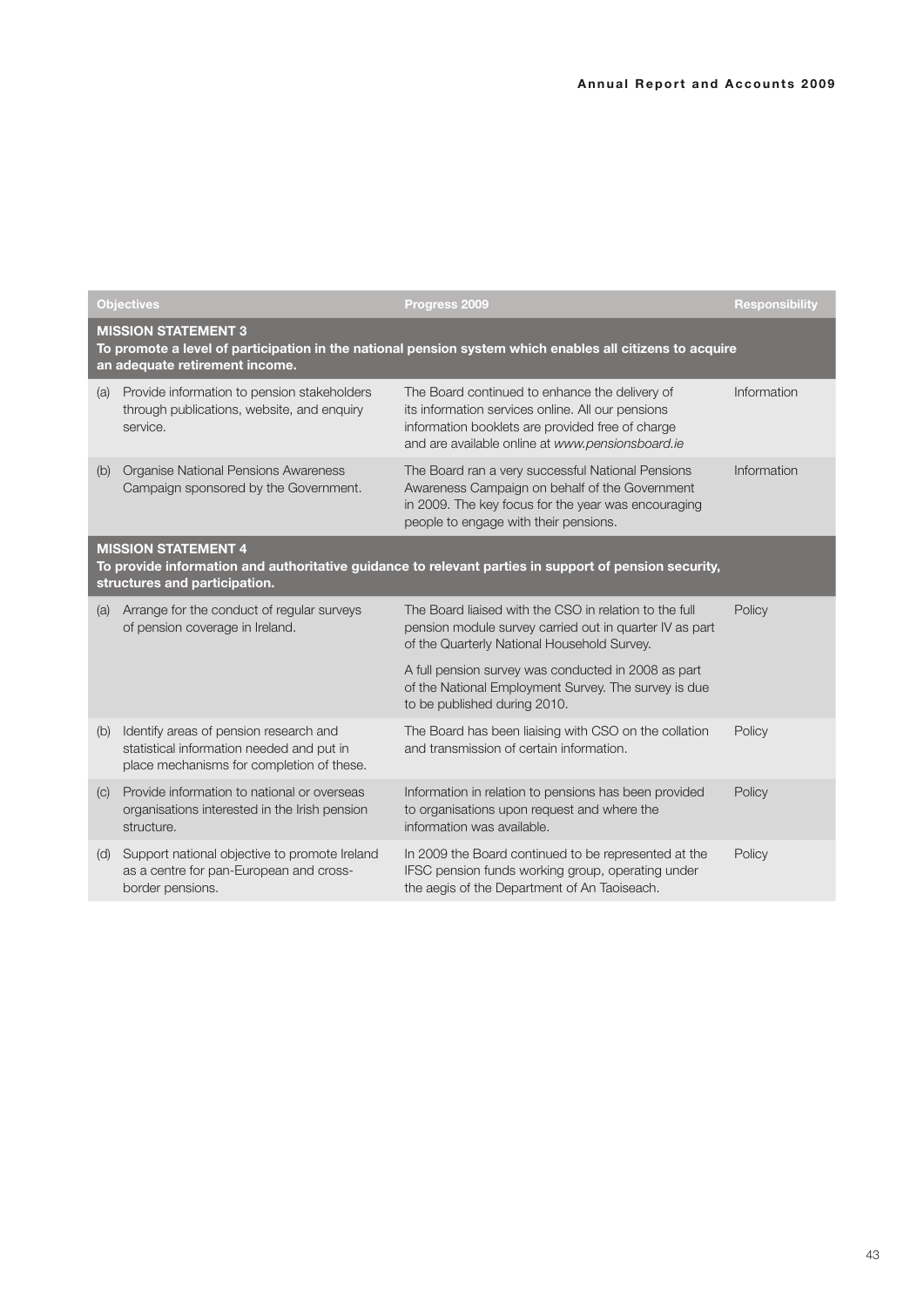# **Appendix II ENQUIRIES RECEIVED BY THE BOARD AND ENQUIRER PROFILE**

### **Profile of enquirers**

During 2009 a total of 7259 calls, letters and e-mails were dealt with by Information services. Some enquirers raise more than one question so accordingly, the number of enquiries (8,111) exceeds the number of enquirers (7,259). There is a decrease in the number of enquiries for 2009, which can be attributed to an increase in visitors to the Board's website.

The enquirer profile is outlined in the following chart. Included under the heading 'Others' (13%) are public representatives, government departments, government agencies, research students, media, social welfare customers and the general public.

#### *Profile of enquirers*



#### **Nature of enquiries**

Total number of enquiries for 2009 was 8111, which has been broken down below:

| <b>Nature of enquiries</b>        | No of enquiries | $\frac{0}{0}$ |
|-----------------------------------|-----------------|---------------|
| Pensions Board - Role & Functions | 396             | 5%            |
| Publications - Free               | 467             | 6%            |
| Publication - Subscription        | 31              | 0%            |
| Preservation                      | 405             | 5%            |
| <b>Funding Standard</b>           | 207             | 3%            |
| <b>Disclosure</b>                 | 2849            | 35%           |
| <b>Trustee Duties</b>             | 274             | 3%            |
| <b>Equal Pension Treatment</b>    | 20              | 0%            |
| Registered Administrators         | 74              | 1%            |
| <b>PRSAs</b>                      | 536             | 7%            |
| <b>Cross Border Schemes</b>       | 8               | 0%            |
| Other                             | 520             | 6%            |
| Dept. Social Protection/FSPB      | 2083            | 26%           |
| <b>CWPS</b>                       | 166             | 2%            |
| Compulsory & voluntary reporting  | $\mathbf{1}$    | 0%            |
| Comments                          | 67              | $1\%$         |
| Complaints                        | $\overline{7}$  | 0%            |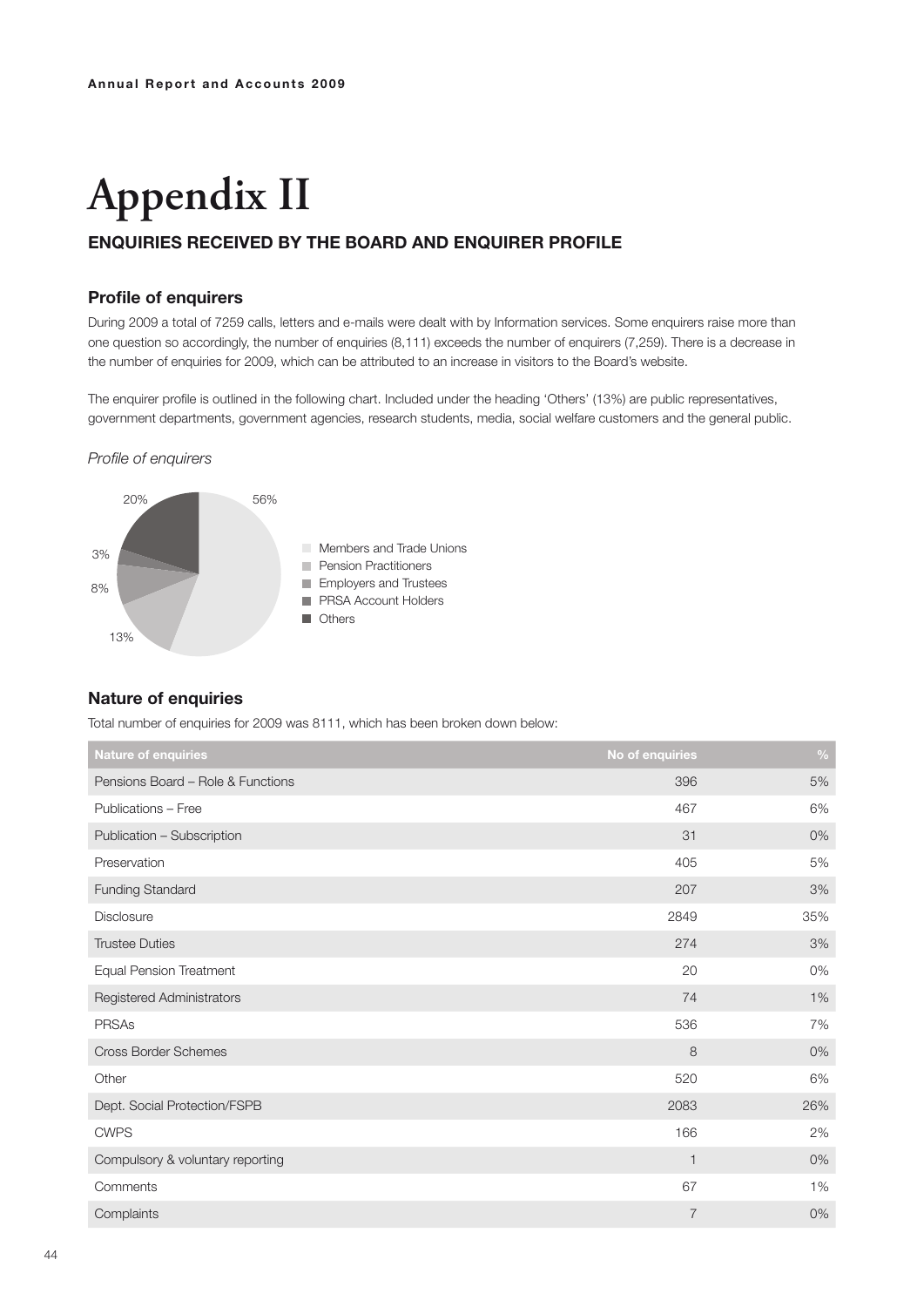The Category "Other" includes enquiries relating to the website, pensions calculator, CWPS, transfer of undertakings and any other matters.

### Method of enquiries

| Method  | No. of enquiries | $\frac{0}{0}$ |
|---------|------------------|---------------|
| Phone   | 5813             | 72%           |
| Email   | 2021             | 25%           |
| Letters | 192              | 2%            |
| Meeting | 80               | $1\%$         |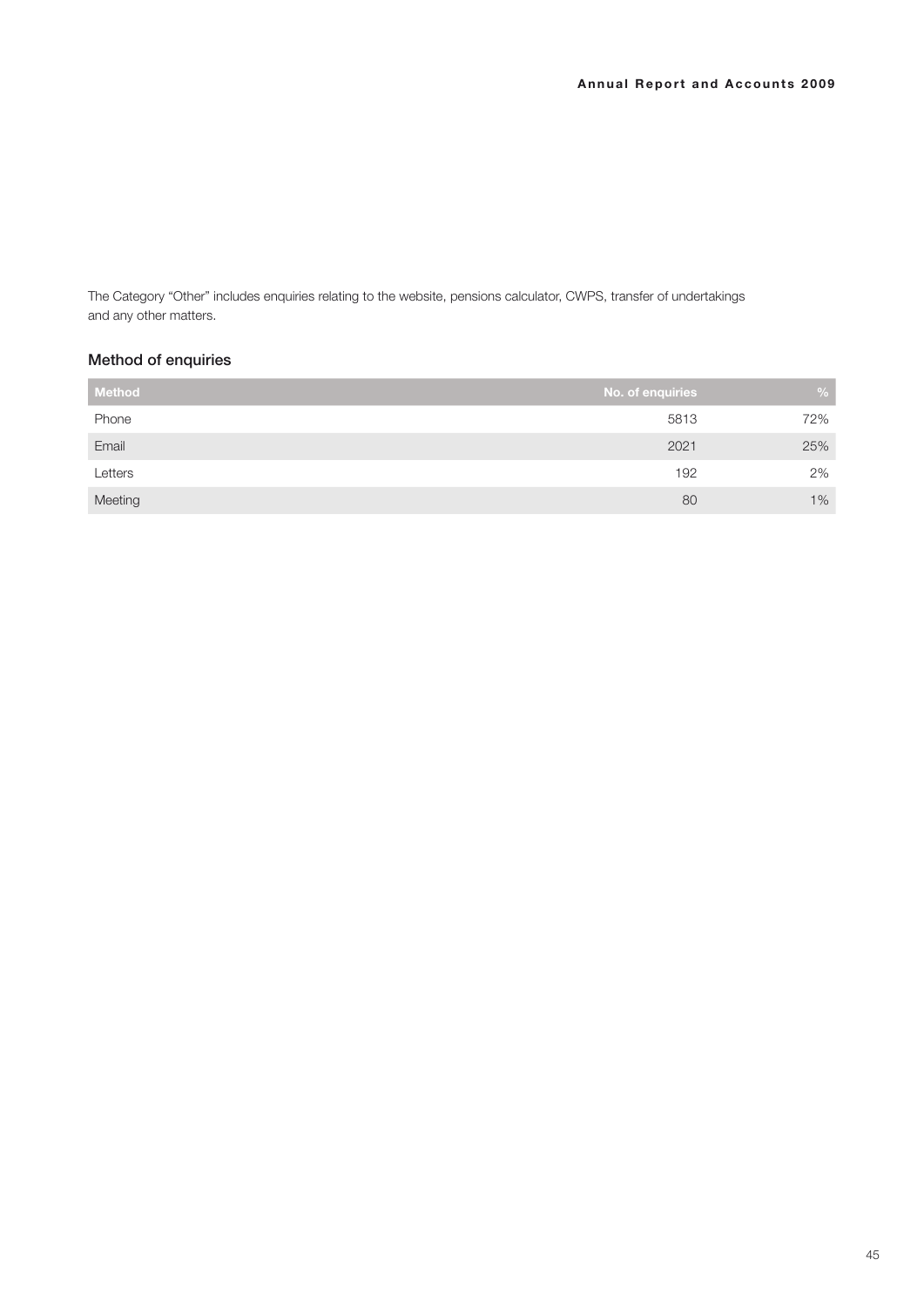## **Appendix III CUSTOMER ACTION PLAN (CAP)**

### **Quality service standards**

- The Board's Customer Charter reflecting customers' requirements has been published on our website and is displayed in the Board's offices. Our CAP is also available in booklet form and online.
- Comment cards have been provided in the Board's reception area and online.
- n A website review group meets regularly to review and update the Board's website and ensure that it is relevant, accurate and user friendly.
- The progress on initiatives outlined in the CAP is reviewed on a quarterly basis by the management team of the Board.

#### Equality/diversity

- $\blacksquare$  The Board ensures that there continues to be a focus on fair and equal treatment outcomes for all our customers. This is achieved by ongoing customer care training for staff.
- A module on equality from an employee perspective is given in induction training to make staff aware of the nine discriminatory grounds covered by employment equality legislation.

#### Physical access

 $\blacksquare$  The Board's office is maintained to ensure that both visitors and staff with any other specific access needs, continue to enjoy secure and safe surroundings while on the Board's premises.

#### Information

- The Board continues to enhance our commitments to the provision of customer information as outlined in the Board's Customer Charter.
- The Board provides a Locall number (1890 65-65-65) to help customers with their enquiries.

#### Timeliness and courtesy

■ Turnaround times for correspondence with the Board, as prescribed in its Customer Charter, are being adhered to.

#### **Complaints**

■ The Board has introduced a complaints form and implemented a recording system for comments and complaints as part of its Customer Charter.

#### Consultation evaluation

- The Board consulted with its customers by issuing a customer survey questionnaire, which led to the development of its customer charter. The customer survey indicated a good level of customer satisfaction.
- The findings of the customer survey were incorporated into ongoing training and development initiatives for staff of the Board.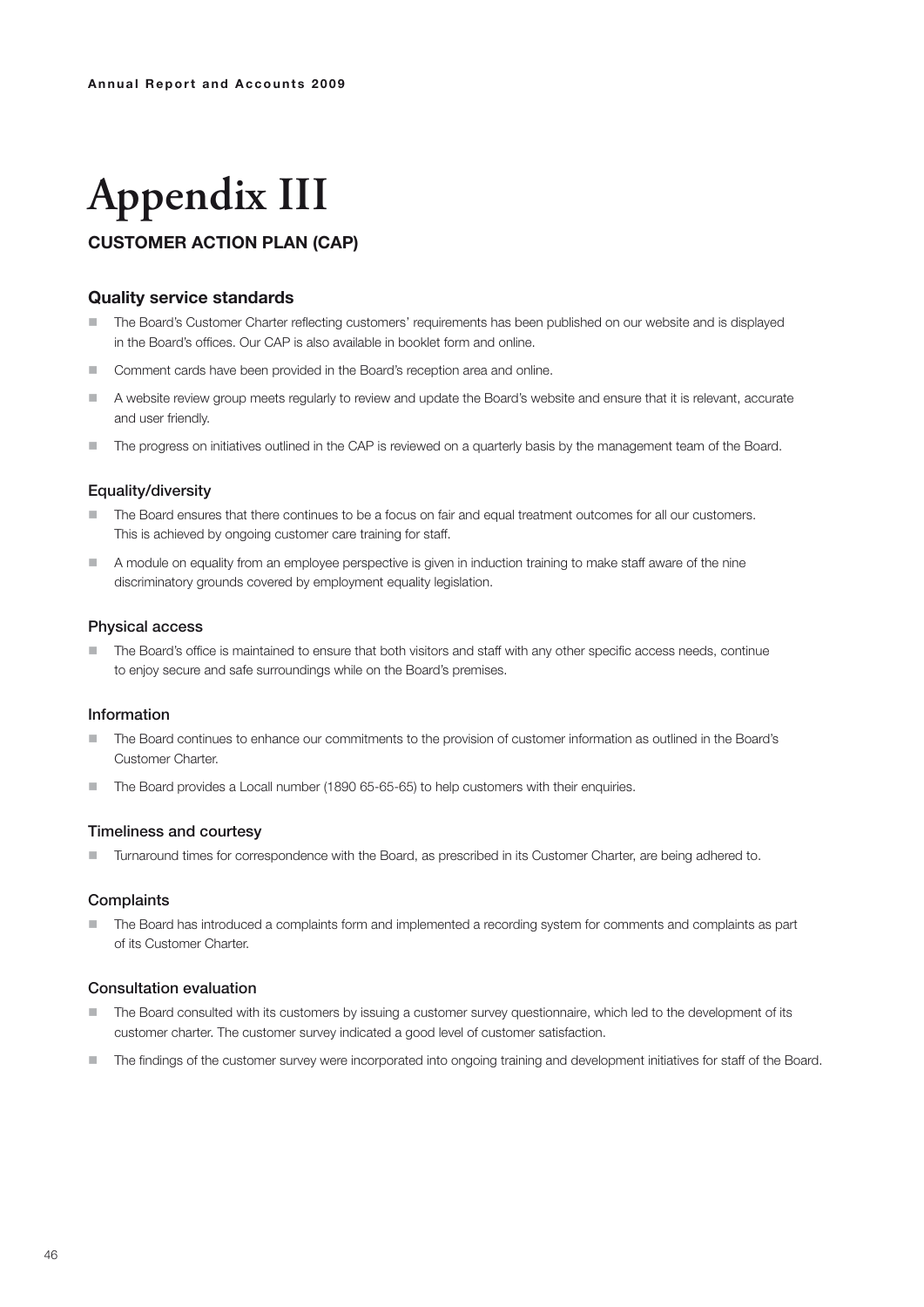#### **Choice**

- The Board provides the best set of options to customers in terms of methods of payment and delivery of service generally, including banking online.
- $\blacksquare$  The Board continues to satisfy the prompt payments legislation.

#### Official languages equality

- $\blacksquare$  It is the Board's policy to meet the provisions of the Official Languages Act, 2003.
- Services on the website are being identified which could be made available in Irish.
- $\blacksquare$  Irish language training is available to all staff.

#### Better co-ordination

■ The Board continues to hold regular meetings with representative bodies and Government Departments/agencies.

#### Internal customer

- The training and development needs arising from the Performance Management and Development System (PMDS) are addressed on an ongoing basis.
- The Board's requirements under the Health and Safety legislation continue to be met.
- The Partnership Committee meets on a regular basis and functions well as a forum where staff and management can monitor existing activity and develop new initiatives.
- Staff members of the Board participate in regular unit team meetings, along with regular meetings during the year to brief staff on current issues that affect the Board and its operation.
- **n** An annual end of year review, forward look and general staff meeting is held in December.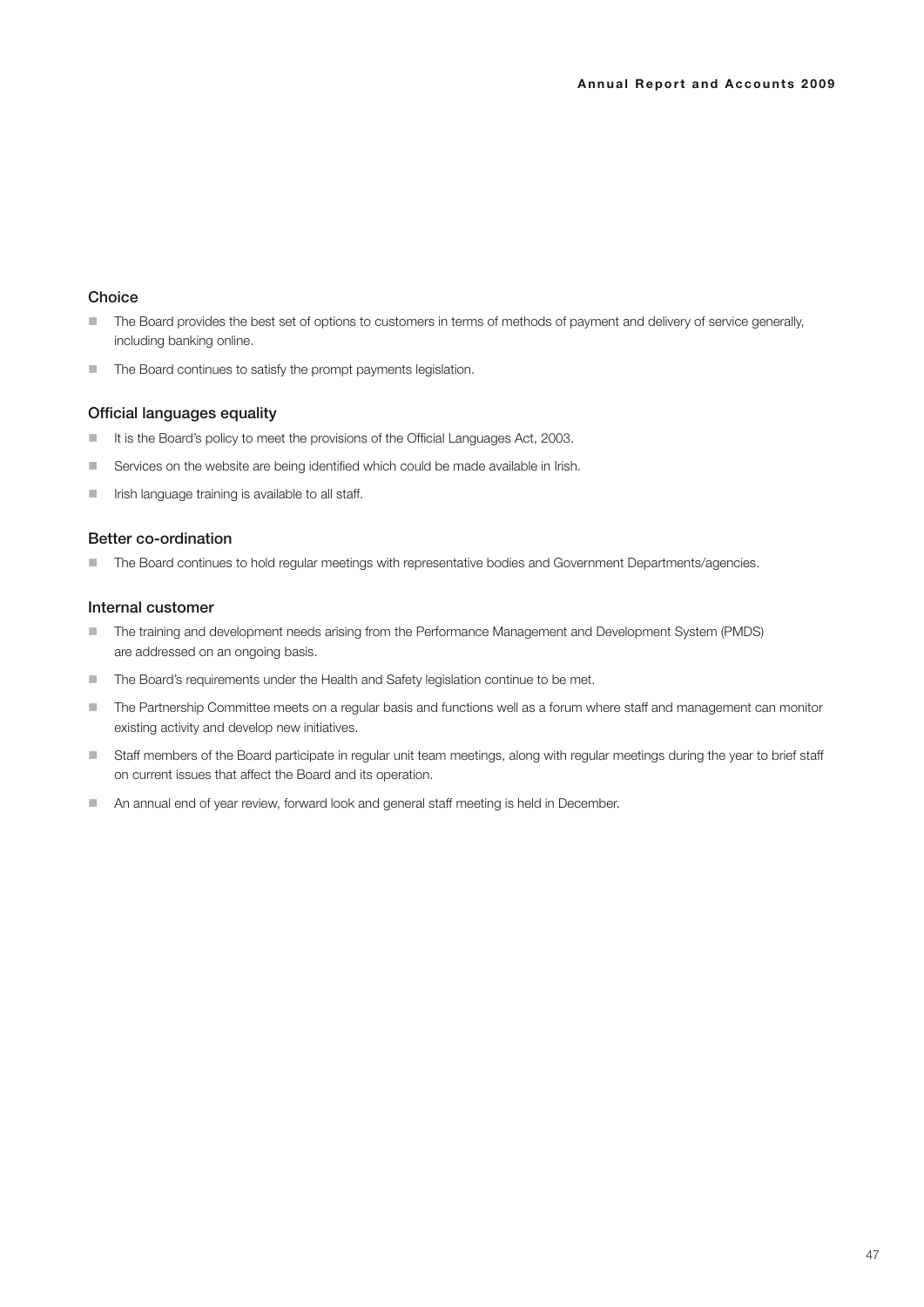## **Appendix IV ABBREVIATIONS**

### **AFC** Actuarial Funding Certificate AVC Additional Voluntary Contribution **Board** The Pensions Board CAP Customer Action Plan **CEIOPS** Committee of European Insurance and Occupational Pension Supervisors **CSO** The Central Statistics Office **DSP** Department of Social Protection EU European Union **IORPs Directive** Directive 2003/41/EC of the European Parliament and of the Council of 3 June 2003 on the activities and supervision of institutions for occupational retirement provision **IORPs** Institution for Occupational Retirement Provision **NPAC** National Pensions Awareness Campaign **NPPI** National Pensions Policy Initiative **NPR** National Pensions Review **OECD** Organisation for Economic Co-operation & Development **OPC** Occupational Pensions Committee the Act Pensions Act, 1990, as amended, PMDS Performance Management Development System **PRSA** Personal Retirement Savings Account **QCS** Quality Customer Service RAs Registered Administrators **RACs** Retirement Annuity Contracts RIA Regulatory Impact Analysis